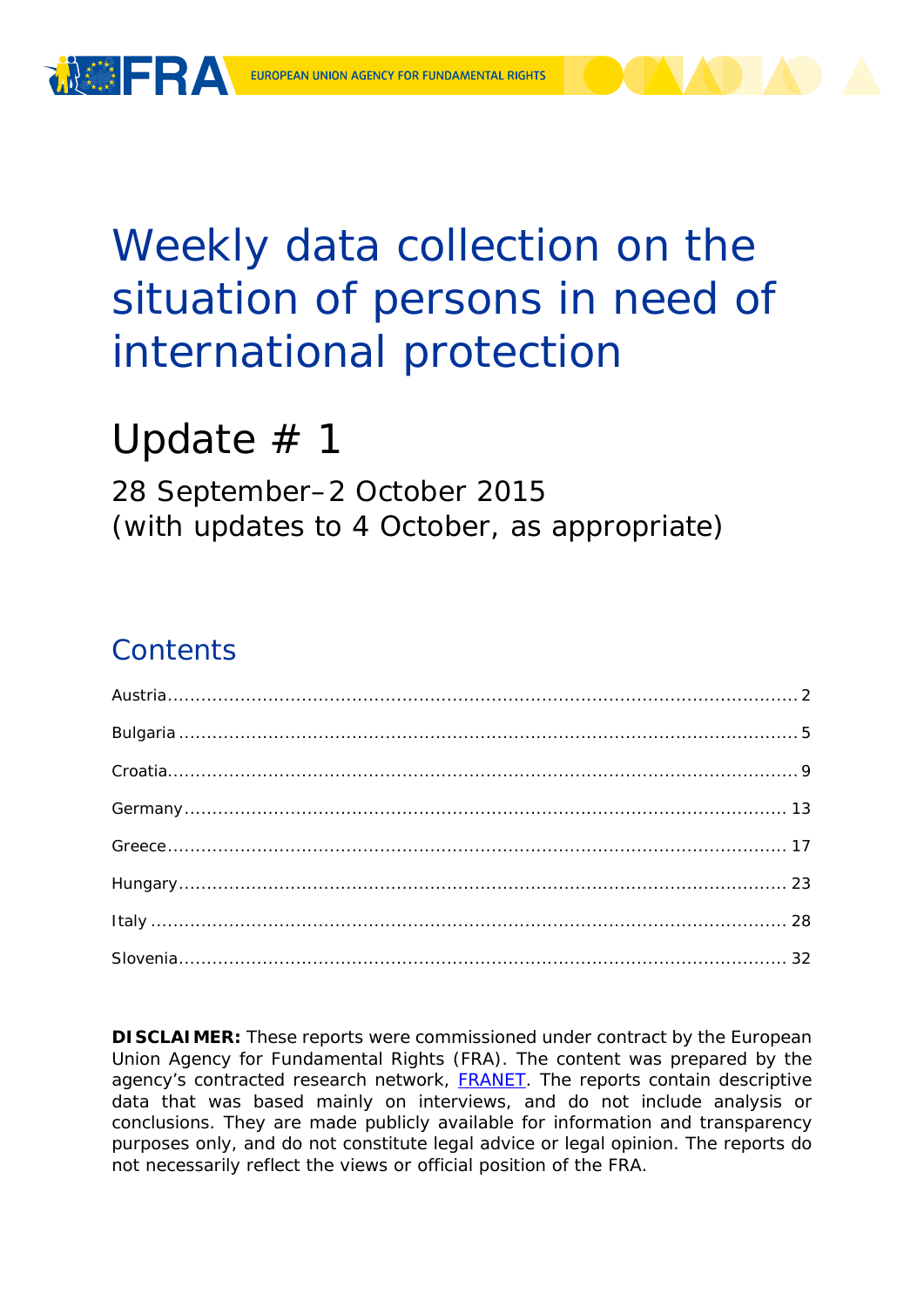## <span id="page-1-0"></span>Austria

### Stakeholders contacted

Interviews took place mainly via phone and email in the week of 28 September to 2 October 2015 with the following stakeholders:

- Federal Ministry of the Interior, Department III/9, responsible for the basic care and assistance to asylum seekers (*Grundversorgung und Bundesbetreuung*, *BMI/III/9* );
- Federal Agency for State Protection and Counter Terrorism (*Bundesamt für Verfassungsschutz und Terrorismusbekämpfung*, *BVT*);
- Caritas Austria (*Caritas Österreich*);
- Red Cross Austria (*Rotes Kreuz Österreich*);
- Workers' Samaritan Federation (*Arbeiter-Samariterbund*).

#### Overview of the situation in terms of size and patterns of new arrivals

Exact numbers of new arrivals cannot be determined. The estimated number of new arrivals range between 5,500 and 8,000 per day.[1](#page-1-1) Workers Samaritan Federation reported 5,500 new arrivals, whereas Caritas Austria indicates some 8,000. The figures represent a decrease compared to previous weeks.<sup>[2](#page-1-2)</sup>

New arrivals mainly come from the following countries: 1. Syria (this is by far the majority as reported by all interviewees apart from the Workers' Samaritan Federation, who has no information on the nationalities), 2. Iraq and 3. Afghanistan. In addition, new arrivals come from Russia, Eritrea, the Balkan countries and Eastern Europe<sup>[3](#page-1-3)</sup>. The lack of exact figures remains a critical issue.<sup>[4](#page-1-4)</sup> Estimates regarding the arrival of children are not available.

Young men travelling alone constitute a large part of the new arrivals.<sup>[5](#page-1-5)</sup> There is an increased number of persons in wheelchairs, persons missing limbs, older persons with impairments, as well as persons with war injuries. An exact number, however, cannot be provided.<sup>[6](#page-1-6)</sup>

<span id="page-1-1"></span><sup>1</sup> Workers Samaritan Federation reported 5,500 new arrivals, whereas Caritas Austria indicates 8,000 new arrivals. j.

<span id="page-1-2"></span><sup>&</sup>lt;sup>2</sup> Caritas Austria and Workers' Samaritan Federation.<br><sup>3</sup> Eaderal Ministry of the Interior, Department III/0

<span id="page-1-3"></span><sup>3</sup> Federal Ministry of the Interior, Department III/9.

<span id="page-1-4"></span><sup>4</sup> Federal Agency for State Protection and Counter Terrorism.<br>5 Eederal Ministry of the Interior Department III/9: Eedera

<span id="page-1-5"></span><sup>5</sup> Federal Ministry of the Interior, Department III/9; Federal Agency for State Protection and Counter Terrorism

<span id="page-1-6"></span><sup>6</sup> Red Cross Austria.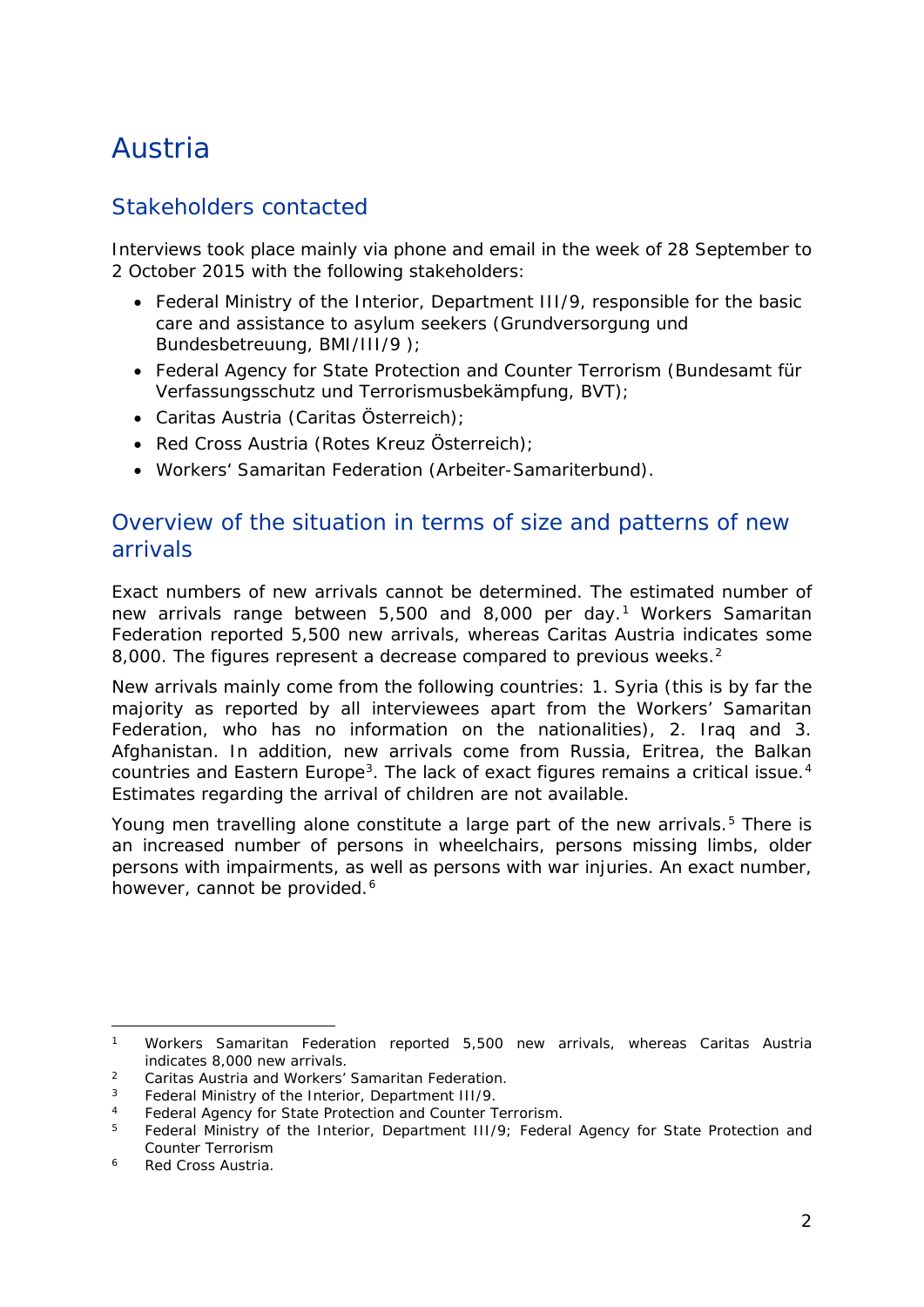<span id="page-2-1"></span>Nickelsdorf in Burgenland (border to Hungary) is the most affected border crossing point, $^7$  $^7$  receiving up to 95 % of all new arrivals<sup>8</sup>. Other affected border crossing points are Heiligenkreuz (Burgenland), Bad Radkersburg and Spielfeld (Styria).<sup>[9](#page-2-1)</sup>

5 % of new arrivals apply for asylum in Austria.[10](#page-2-2) During the reporting period, an increase of asylum applications was observed.<sup>[11](#page-2-1)</sup> Exact figures however could not be presented by any of the stakeholders interviewed.

None of the interviewees could provide information on criminal proceedings initiated for offences related to crossing the border.

### Fundamental rights issue concerning initial registration and fingerprinting for Eurodac

None of the interviewees could provide information on this question.

#### Challenges and developments concerning reception conditions of new arrivals, also in relation to provision of healthcare

The provision of accommodation is the main challenge. This concerns particularly new asylum applicants for which the Federal State is responsible. The number of accommodation places for new arrivals is currently not sufficient. The provinces should be in charge of providing accommodation to asylum seekers who are at a later stage of the asylum procedure. However, at present the provinces do not do so, resulting in limited accommodation capacity for newly arriving asylum seekers at the Federal level.<sup>[12](#page-2-3)</sup>

A rising challenge is the phenomenon of homeless asylum seekers. Many persons applying for asylum are no longer accommodated in initial reception centres. They are given an information sheet that indicates that that their application was registered, but no accommodation is available. Applicants are requested to remain available for the Federal Agency for Alien Matters and Asylum and provide this Agency with information about their whereabouts.<sup>[13](#page-2-4)</sup>

Provision of healthcare is also a challenge, as the initial health check cannot be conducted by the authorities.<sup>[14](#page-2-5)</sup>

<span id="page-2-0"></span><sup>&</sup>lt;sup>7</sup> Red Cross Austria, Federal Ministry of the Interior, Department III/9; Federal Agency for State Protection and Counter Terrorism and Workers' Samaritan Federation. j.

<sup>8</sup> Worker's Samaritan Federation.

<sup>&</sup>lt;sup>9</sup> Red Cross Austria.<br><sup>10</sup> Worker's Samarita

<span id="page-2-2"></span><sup>10</sup> Worker's Samaritan Federation referred to data by the Federal Ministry of Interior.<br>11 Eoderal Ministry of the Interior, Department III/9 and Caritas Austria

Federal Ministry of the Interior, Department III/9 and Caritas Austria.

<span id="page-2-3"></span><sup>12</sup> Federal Ministry of the Interior, Department III/9.

<span id="page-2-5"></span><span id="page-2-4"></span><sup>&</sup>lt;sup>13</sup> Red Cross Austria and Caritas Austria.<br><sup>14</sup> Ped Cross Austria and Caritas Austria.

<sup>14</sup> Red Cross Austria and Caritas Austria.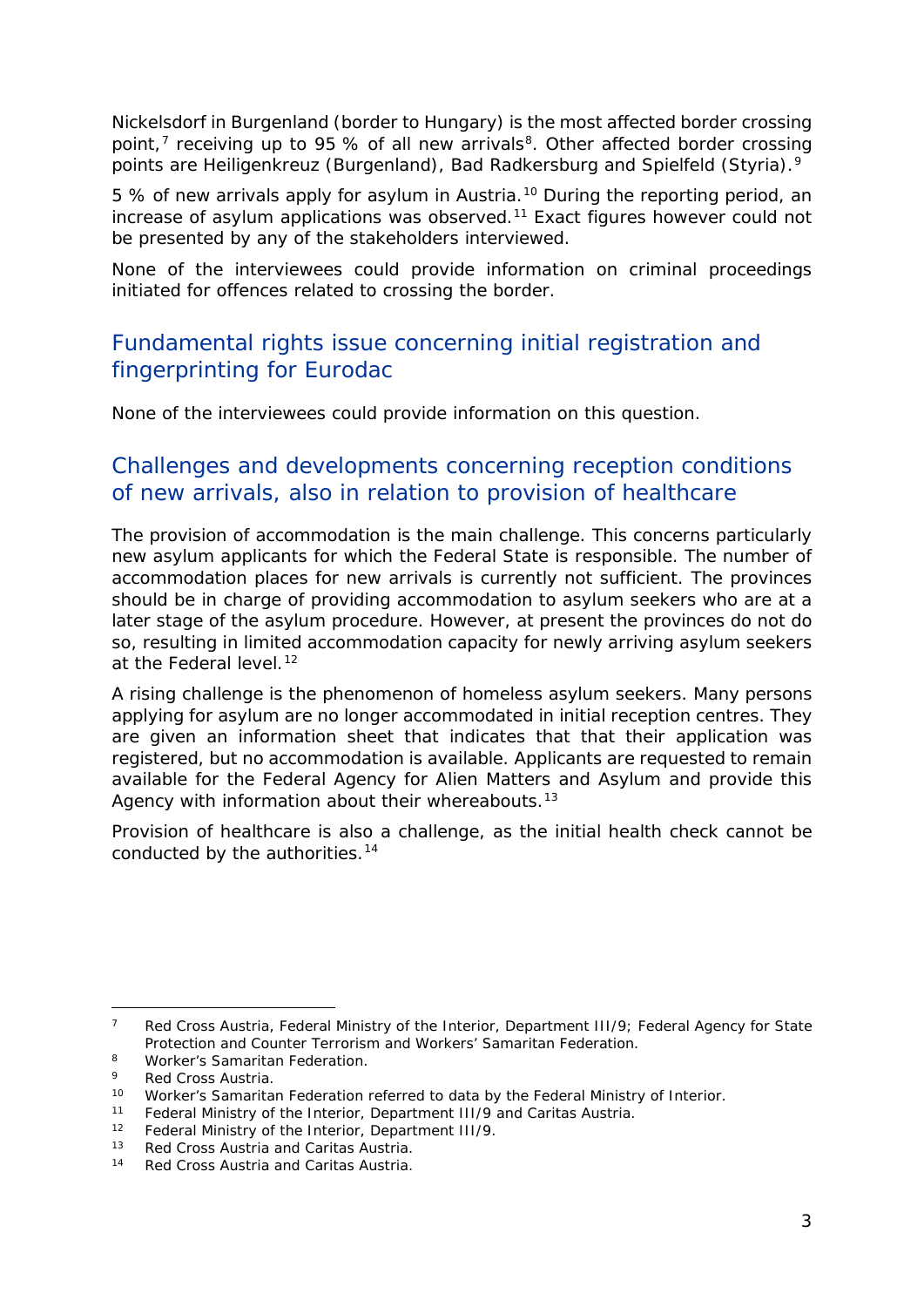#### <span id="page-3-1"></span>Social response to the situation – including rallies, voluntary work (such as humanitarian assistance, private persons hosting asylum seekers) and similar actions

The social response has been overall positive. Many private persons contacted the private accommodation hotline to offer places of accommodation.<sup>[15](#page-3-0)</sup> Many volunteers offered their help at train stations, initial aid centres and in cities.[16](#page-3-1)

Three types of negative social responses have been reported: [17](#page-3-2)

- 1) Increase in hostile incitements in the context of asylum (*asylfeindliche Agitation*).
- 2) Increased hostility against persons providing aid/helping asylum seekers.
- 3) Increased number of online postings inciting hatred.

There has been an increased number of criminal complaints (*Strafanzeigen*) since the numbers of new arrivals rose massively. The Federal Agency for State Protection and Counter Terrorism, however, could not provide more details on specific incidents due to ongoing investigation.

The Worker's Samaritan Federation also reported negative responses to the situation, such as receiving negative telephone calls.

#### Legal and policy responses, including any changes to the law

As of 1 October 2015, a new law - the Constitutional Law on Accommodation and Distribution of Aliens in Need of Aid and Protection - entered into force.

It foresees that the Federal State can directly accommodate asylum seekers in municipalities, if required, without waiting for places offered by the Laender. The Federal State has made use of this provision and issued three decisions (*Bescheide*) with respect to two municipalities in Carinthia and one municipality in Upper Austria. No future changes of the law are planned.<sup>[18](#page-3-3)</sup>

#### Incidents affecting persons in need of international protection as well as irregular migrants

The Federal Ministry of the Interior (Department III/9) and the Workers' Samaritan Federation reported that there have been no incidents in their respective establishments. Caritas Austria reported that the situation at the train stations is calm at present. The other stakeholders could not provide any information on incidents.

<span id="page-3-0"></span><sup>&</sup>lt;sup>15</sup> Federal Ministry of the Interior, Department III/9; Caritas Austria; Red Cross Austria.<br><sup>16</sup> Morker's Samaritan Eoderation and Caritas Austria. -

<sup>16</sup> Worker's Samaritan Federation and Caritas Austria.<br>17 Eoderal Agency for State Protection and Counter Tel

Federal Agency for State Protection and Counter Terrorism.

<span id="page-3-3"></span><span id="page-3-2"></span><sup>18</sup> Federal Ministry of the Interior, Department III/9.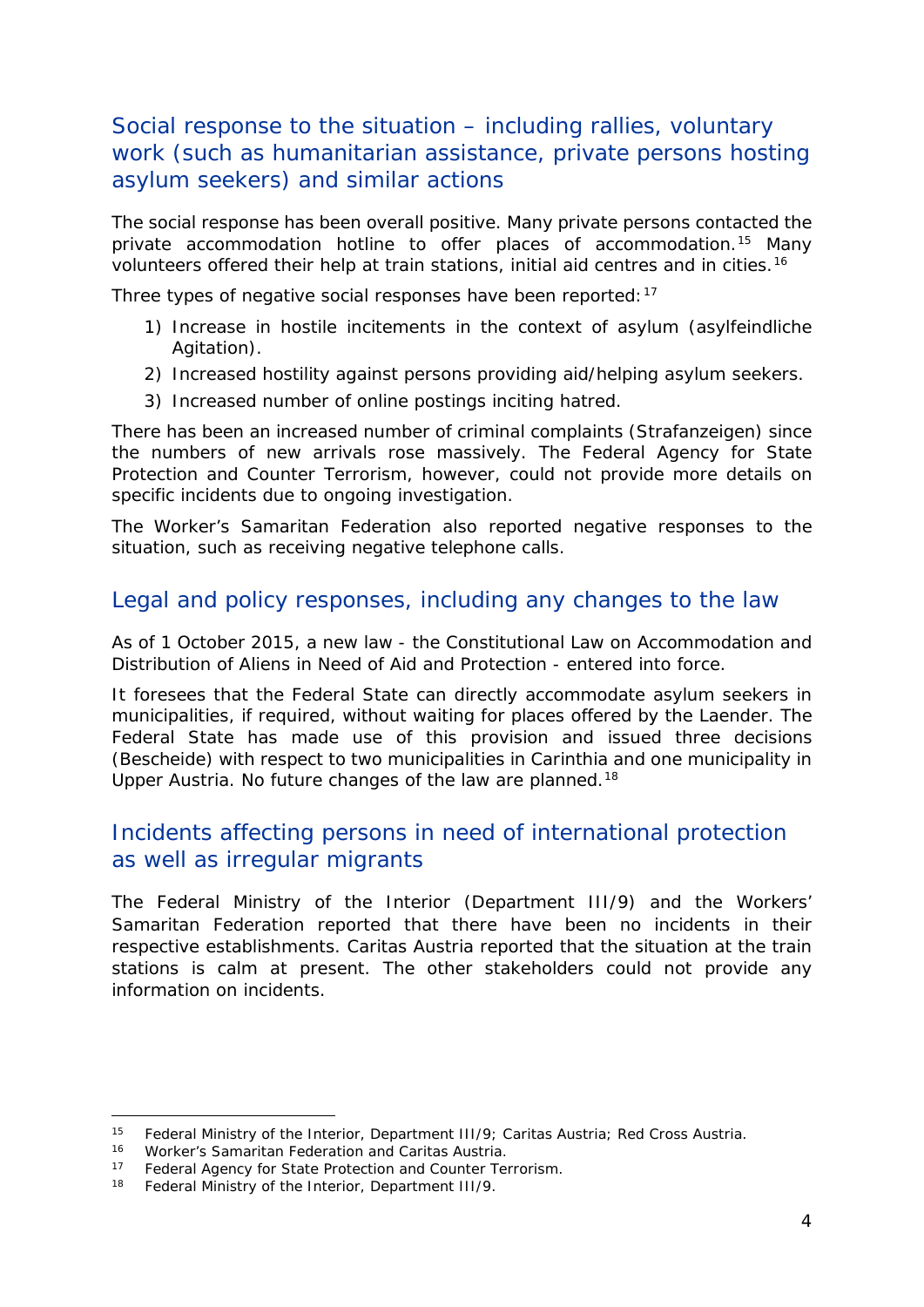# <span id="page-4-0"></span>Bulgaria

#### Stakeholders contacted

Interviews took place mainly via phone and email in the week from 28 September to 2 October 2015 with the following stakeholders:

- Ministry of the Interior, Directorate General Border Police (MoI DGBP) (*Министерство на вътрешните работи, Главна дирекция "Гранична полиция"*, МВР – ГДГП);
- Ministry of the Interior, Directorate General Criminal Police (MoI DGCP) (*Министерство на вътрешните работи, Главна дирекция "Криминална полиция"*, МВР – ГДКП);
- Special Home for Temporary Placement of Foreigners Lyubimets (SHTPF Lyubimets) (*Специален дом за временно настаняване на чужденци – Любимец*, СДВНЧ – Любимец);
- State Agency for Refugees (SAR) (*Държавна агенция за бежанците*, ДАБ);
- UNHCR Office in Bulgaria (*ВКБООН в България*);
- Bulgarian Red Cross (BRC) (*Български червен кръст*, БЧК);
- Refugee Support Group (RSG);
- Caritas Bulgaria (*Каритас България*);
- Foundation for Access to Rights (FAR) (*Фондация за достъп до права*, ФАР).

#### Overview of the situation in terms of size and patterns of new arrivals

During the reporting period, almost 200 persons were apprehended at the border (most at the border with Turkey and one at the border with Serbia), including around 150 at the green border and 40 at border checkpoints. Of these, most were men; there were also 50 women and around 80 children. In terms of nationality, around 100 persons were from Syria, followed by 60 persons from Afghanistan, 20 from Iraq and six from Pakistan. Data about the number of criminal proceedings for unauthorised border crossing are not collected on a weekly basis.<sup>[19](#page-4-1)</sup>

Nearly 700 persons applied for asylum during the reporting period, of which the majority were men (including around 60 children up to 14 years and 60 juveniles between 14 and 18 years) and 130 were women (including around 40 children up to 14 years and 8 juveniles between 14 and 18 years). In terms of nationality, the

<span id="page-4-1"></span><sup>19</sup> Ministry of the Interior, Directorate General Border Police. j.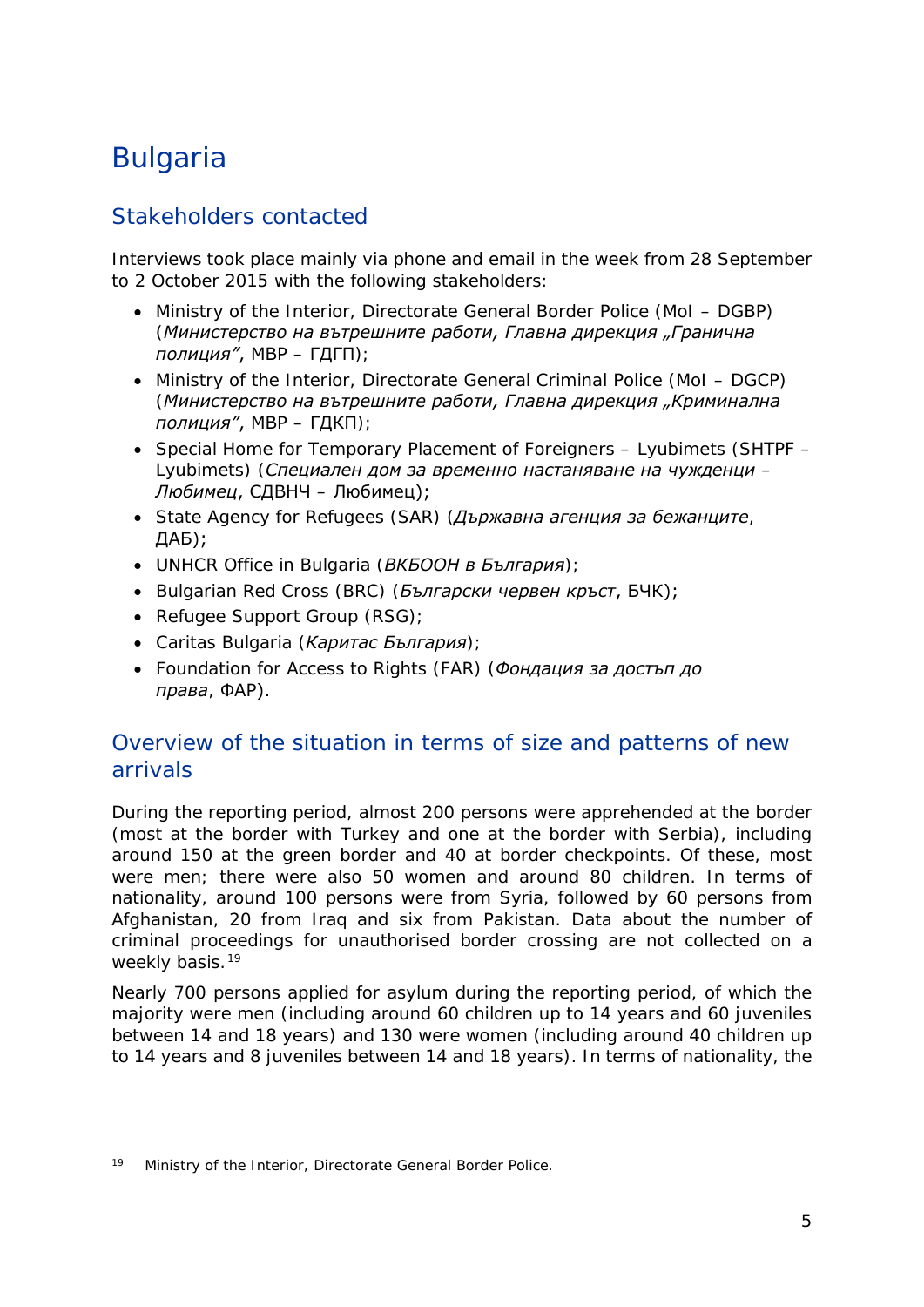<span id="page-5-2"></span>majority came from Iraq (over 400 persons), followed by Afghanistan and Syria (around 1[20](#page-5-0) persons respectively).<sup>20</sup>

The weekly inflow of new arrivals is decreasing but their profile in terms of nationality, age and gender remains the same. $21$  The Refugee Support Group reported about a new trend observed at the Turkish border, where border guards tend to permit the entry of people who show a declaration signed by a Bulgarian citizen that he/she will cover the foreigner's expenses in Bulgaria.<sup>[22](#page-5-2)</sup>

#### Fundamental rights issue concerning initial registration and fingerprinting for Eurodac

Generally, asylum seekers are registered almost immediately upon arrival. The backlog in pending asylum applications seems to have been cleared. Some persons in need of international protection have been trying to avoid being fingerprinted for Eurodac, believing that this will exempt them from the Dublin regulations.[23](#page-5-3)

Complains from non-Syrians that Syrians are considered with priority in reception centres have often been reported. Non-Syrians also complain that they have to spend more time in centres where conditions are poor. $24$ 

Asylum seekers complain that there is an ongoing trend that their names are wrongly inserted during registration. The first name of the person is often recorded as his/her family name and vice-versa. Asylum seekers also complain about the quality of interpretation during interviews claiming that they speak for several minutes but the interpreters sum it up in two or three sentences.<sup>[25](#page-5-5)</sup>

#### Challenges and developments concerning reception conditions of new arrivals, also in relation to provision of healthcare

Due to a budgetary increase of the State Agency for Refugees (SAR) (*Държавна агенция за бежанците*, ДАБ) and to a rise in the funding provided by the European Union to address the emergency situation, lack of food does not seem to be a problem anymore.

The authorities are taking steps to improve accommodation conditions, including by repairing previous construction works already falling off due to poor quality. In the reception centres, families are accommodated in family rooms and there are playgrounds for the children.<sup>[26](#page-5-6)</sup> NGOs are also offering special activities for children, e.g. games and drawing classes. However, asylum seekers often do not allow their children to join such activities. $27$ 

<span id="page-5-0"></span>20 State Agency for Refugees.<br>
21 Refugee Support Group.<br>
22 Petugee Support Group.

-

<span id="page-5-1"></span><sup>&</sup>lt;sup>22</sup> Refugee Support Group.<br><sup>23</sup> LINUCP Bulgaria

<span id="page-5-3"></span><sup>&</sup>lt;sup>23</sup> UNHCR Bulgaria.

<span id="page-5-4"></span> $24$  Refugee Support Group.<br> $25$  Befugee Support Group.

Refugee Support Group.

<span id="page-5-6"></span><span id="page-5-5"></span><sup>&</sup>lt;sup>26</sup> State Agency for Refugees.

<sup>27</sup> Caritas Bulgaria.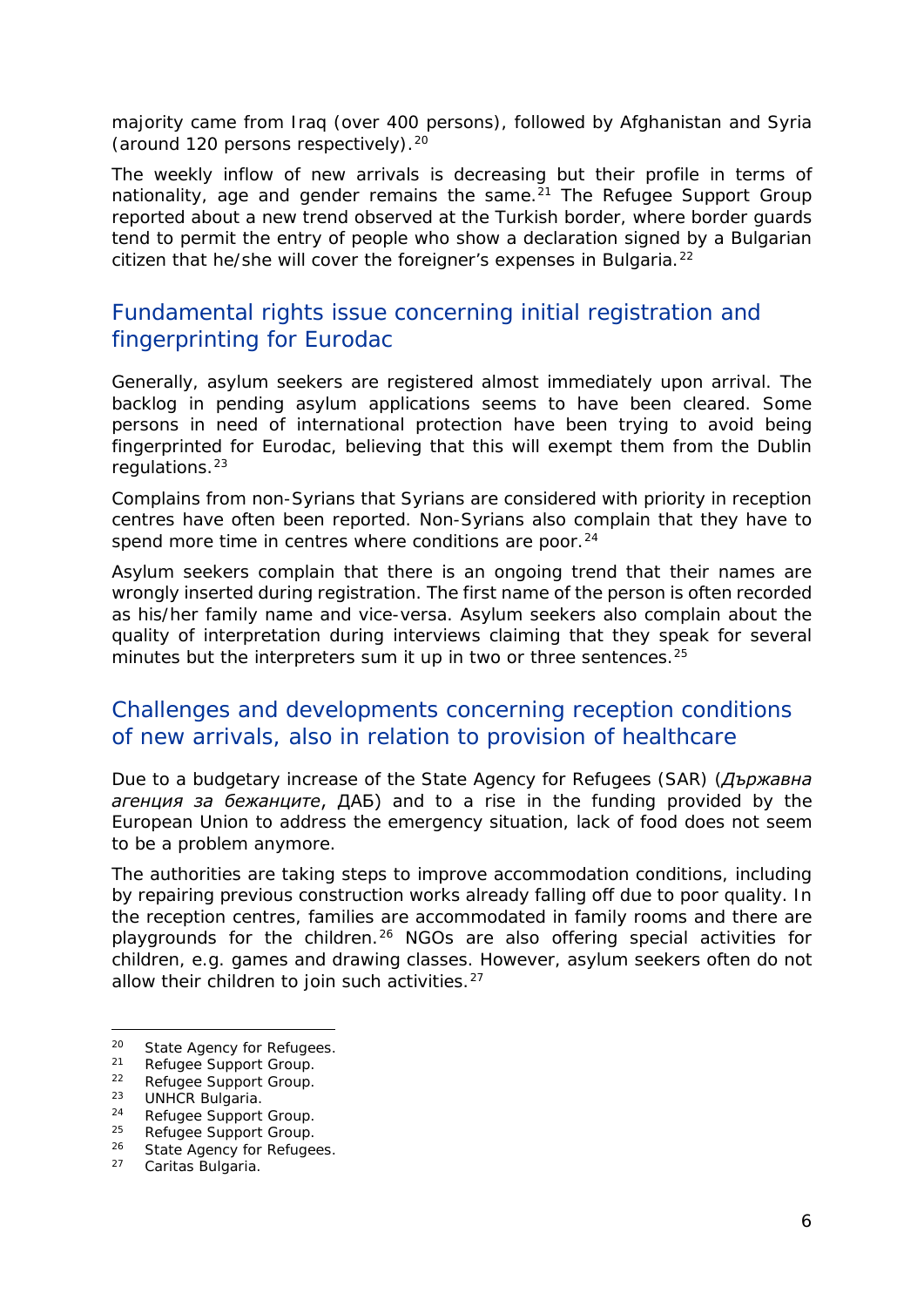<span id="page-6-1"></span>Regarding medical care, healthcare staff at the Vrazhdebna reception centre in Sofia complained about lack of basic medicine.

Overcrowding is seen as the biggest challenge with regard to reception conditions of new arrivals. For instance, during the reporting period, overcrowding has reached 33 % in excess of the total capacity of the Special Home for Temporary Placement of Foreigners (SHTPF) in Lyubimets.<sup>[28](#page-6-0)</sup> NGOs have also indicated overcrowding as an issue of major concern.[29](#page-6-1)

In the reception centres managed by the Migration Directorate of the Ministry of the Interior (*Дирекция "Миграция" на Министерство на вътрешните работи*), reception conditions are poorer, particularly with respect to provision of healthcare. In these centres doctors are employees of the Ministry of Interior. The reception centres in Banya and Pastrogor, operated by State Agency for Refugees, have one doctor and one nurse each.<sup>[30](#page-6-2)</sup>

Caritas Bulgaria (*Каритас България*) received complaints that asylum seekers could not find a doctor when they were in need. The organisation also reported that there is a growing problem with the volume of personal effects left behind by migrants leaving Bulgaria.<sup>[31](#page-6-3)</sup>

The Bulgarian Red Cross (BRC) (*Български червен кръст*, БЧК) organised information sessions addressing asylum seekers so as to inform them on procedures, rights and responsibilities, and on the available funding for renting accommodation, once they obtain protection status. The BRC maintains an information centre for refugees, which offers Bulgarian language trainings and other courses. The organisation has provided asylum seekers in reception centres with food packages, child packages (powder milk and diapers) and medicines. In two cases, large groups of irregular migrants, apprehended within the country, were provided with food packages. According to the BRC, refugees are often reluctant to leave the reception centres and move to external addresses. This is due to the fact that the support they are entitled to covers only the rent and excludes utility. Refugees seem to feel less secure outside their own community in the centres. Another challenge is the enrolment of children in schools due to the lack of knowledge of the Bulgarian language combined with reluctance of many asylum seekers to let their children attend schools outside the reception centres.<sup>[32](#page-6-4)</sup>

#### Social response to the situation – including rallies, voluntary work (such as humanitarian assistance, private persons hosting asylum seekers) and similar actions

The Sofia Holistic Coworking Company (SOHO)<sup>[33](#page-6-5)</sup> in association with the Council of Refugee Women in Bulgaria (CRWB) (*Съвет на жените бежанки в България*, СЖББ)[34](#page-6-1) organised a donation campaign for refugees. The CRWB provided a list

<span id="page-6-0"></span><sup>&</sup>lt;sup>28</sup> Special Home for Temporary Placement of Foreigners – Lyubimets.<br><sup>29</sup> Pefusee Support Croup  $28$ 

 $29$  Refugee Support Group.<br> $20$  Pefugee Support Group.

<span id="page-6-2"></span><sup>&</sup>lt;sup>30</sup> Refugee Support Group.<br><sup>31</sup> Caritas Bulgaria

<span id="page-6-3"></span> $31$  Caritas Bulgaria.<br> $32$  Bulgarian Bod Cr

<span id="page-6-4"></span> $32$  Bulgarian Red Cross.<br> $33$  Est more information

<span id="page-6-5"></span><sup>&</sup>lt;sup>33</sup> For more information: Sofia Holistic Coworking Company, [www.soho.bg/.](http://www.soho.bg/)<br><sup>34</sup> For more information: Council of Befugee Women in Bulgaria (G Bet !!)

<sup>34</sup> For more information: Council of Refugee Women in Bulgaria (*Съвет на жените бежанки в България*), [http://crw-bg.org/en/who-we-are/.](http://crw-bg.org/en/who-we-are/)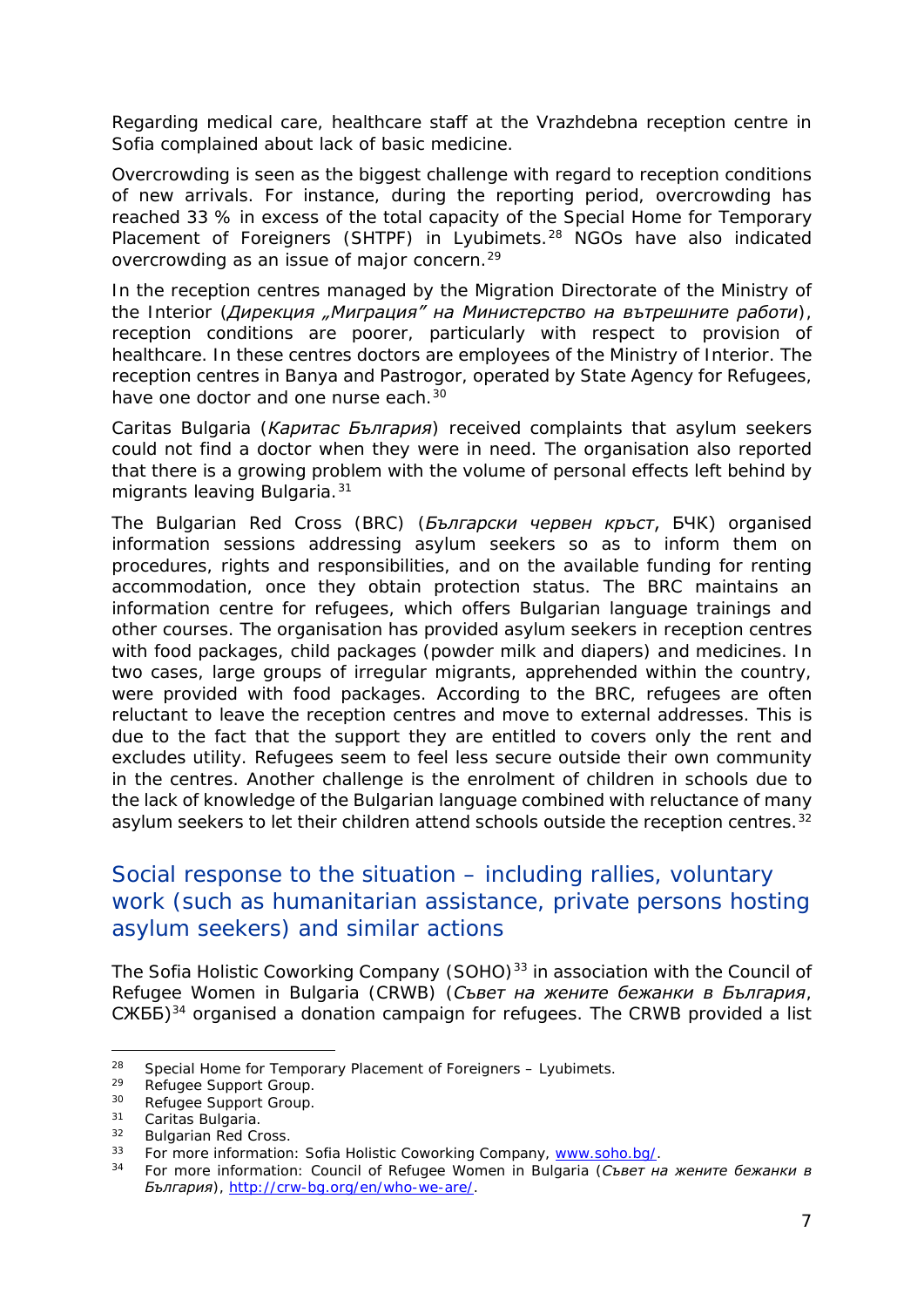<span id="page-7-3"></span>of the most necessary items and distributed the donations among asylum seekers and people in need of international protection living outside reception centres.

The political party Reformist Bloc (RB) (*Реформаторски блок*, РБ) launched a donation campaign for refugees.

The recent campaigns for donation of clothes and hygiene items for small children are due to the worsening weather conditions and drop in temperatures. In addition, political parties promoted such initiatives in view of the upcoming local elections (to take place on 25 October 2015).[35](#page-7-0)

Continuing negative attitudes towards refugees in social media and online news fora continue to be reported. This discourse could be used for political purposes as the local elections are approaching.<sup>[36](#page-7-1)</sup>

#### Legal and policy responses, including any changes to the law

On 2 October 2015, the National Assembly adopted the amendments to the Asylum and Refugees Act (Закон за убежището и бежанците)<sup>[37](#page-7-2)</sup> – tabled in November 2014 to transpose the recast Qualification and Reception Conditions Directives. The amendments introduce, for the first time in Bulgaria, detention of asylum seekers in closed centres. Although in line with the directives, the provision is seen by human rights lawyers as a serious fundamental rights challenge.<sup>[38](#page-7-3)</sup>

On 26 September 2015, the latest amendments to the Criminal Code (*Наказателен кодекс*)[39](#page-7-4) were promulgated and became effective on 1 October 2015. They provide for increased sanctions for smuggling people across borders and for assisting foreigners to reside unlawfully in the country, in exchange for material benefit. The act of helping a foreigner to go through the country was also criminalised for the first time.[40](#page-7-3)

<span id="page-7-0"></span> $35$  Refugee Support Group.<br> $36$  Defugee Support Croup.  $35<sup>5</sup>$ 

<span id="page-7-1"></span><sup>&</sup>lt;sup>36</sup> Refugee Support Group.<br><sup>37</sup> Pulgaria National Assen

<span id="page-7-2"></span><sup>37</sup> Bulgaria, National Assembly (*Народно събрание*) (2014), Amendments and Supplements to the Asylum and Refugees Act (*Закон за изменение и допълнение на Закона за убежището и бежанците*), 7 November 2014, [http://parliament.bg/bg/bills/ID/15049/.](http://parliament.bg/bg/bills/ID/15049/)

<span id="page-7-4"></span><sup>38</sup> Foundation for Access to Rights (*Фондация за достъп до права*).

<sup>39</sup> Bulgaria, National Assembly (*Народно събрание*) (2015), Amendments and Supplements to the Criminal Code (*Закон за изменение и допълнение на Наказателния кодекс*), 17 September 2015, [www.parliament.bg/bg/laws/ID/15452.](http://www.parliament.bg/bg/laws/ID/15452)

<sup>40</sup> Bulgaria, Criminal Code (*Наказателен кодекс*), 2 April 1968, Art. 280 and 281, [www.lex.bg/bg/laws/ldoc/1589654529.](http://www.lex.bg/bg/laws/ldoc/1589654529)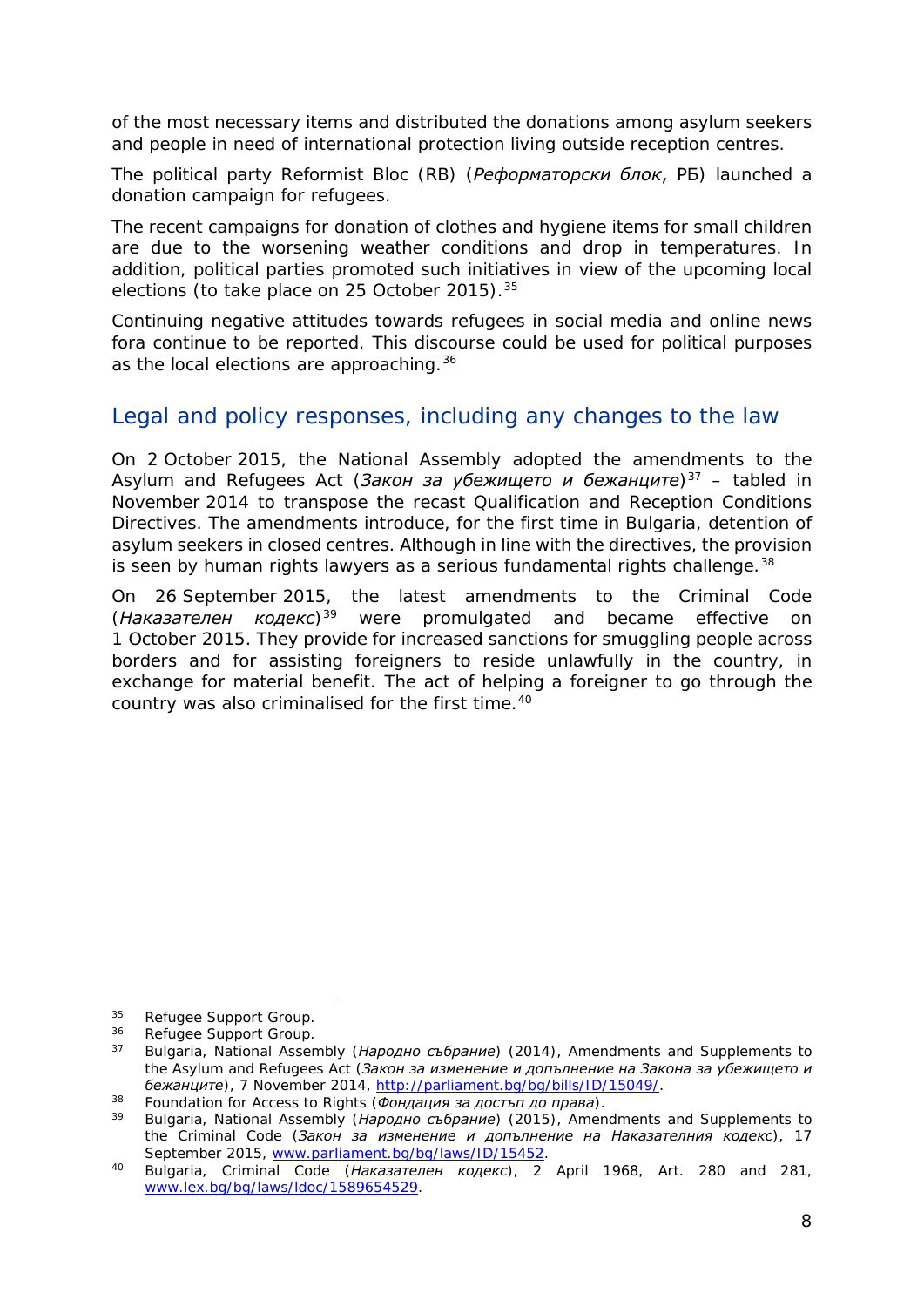## <span id="page-8-0"></span>Croatia

### Stakeholders contacted

Interviews took place mainly via phone and email between 28 September and 7 October 2015 with the following stakeholders:

- UNHCR, Country office
- UNICEF, Country office
- Ministry of the Interior, Department for illegal migration
- Ministry of the Social Policy and Youth, Minister's cabinet
- The People Ombudsman's Office, National preventive mechanism
- Ombudsperson for Children of the Republic of Croatia
- Croatian Legal Centre
- Centre for Peace Studies (CPS)
- Welcome Initiative

#### Overview of the situation in terms of size and patterns of new arrivals

#### **Inputs provided by MOI, Department for Illegal Migrations:**

From the beginning of refugee crisis nearly 126,000 people have entered Croatia. From that number about 80,000 people were initially registered. Out of this number only 11 people have expressed intent for asylum. Vulnerable groups, as defined by Asylum Act<sup>[41](#page-8-1)</sup> have priority in relation to registration process, application for asylum, accommodation in heated tents, and aid delivery.

Most affected border sectors are the border sectors in Eastern Slavonia bordering with Serbia (all refugees are arriving from the territory of the Republic of Serbia): Bapska and Tovarnik.

The majority of new arrivals are being registered (around 80,000 out of 126,000). Exemptions to this rule occur in cases of mass arrivals during the night if newly arrived persons are being immediately transported to the Hungarian border. MOI does not take fingerprints if refugees oppose to fingerprinting; most of the refugees are reluctant to give fingerprints due to the repercussions they fear this will have for the application of the Dublin regulation. Registration consists of copying travel documents (passports) or, in case of undocumented migrants, taking their name, date of birth and photo.

The MOI did not initiate criminal proceedings against people who have illegally crossed the border, and are treating them as all the other refugees coming through

<span id="page-8-1"></span><sup>41</sup> Act on International and Temporary Protection (Official gazette 70/15) , Article 4/1/14 defines vulnerable persons as persons without legal capacity, minors, unaccompanied minors, elderly people, incapacitated persons, people with serious illnesses, disabled people, pregnant women, single parents with minor children, persons with mental disorders, victims of human trafficking, persons who have been subjected to torture, rape or other serious forms of psychological, physical or sexual violence, such as victims of female genital mutilation. -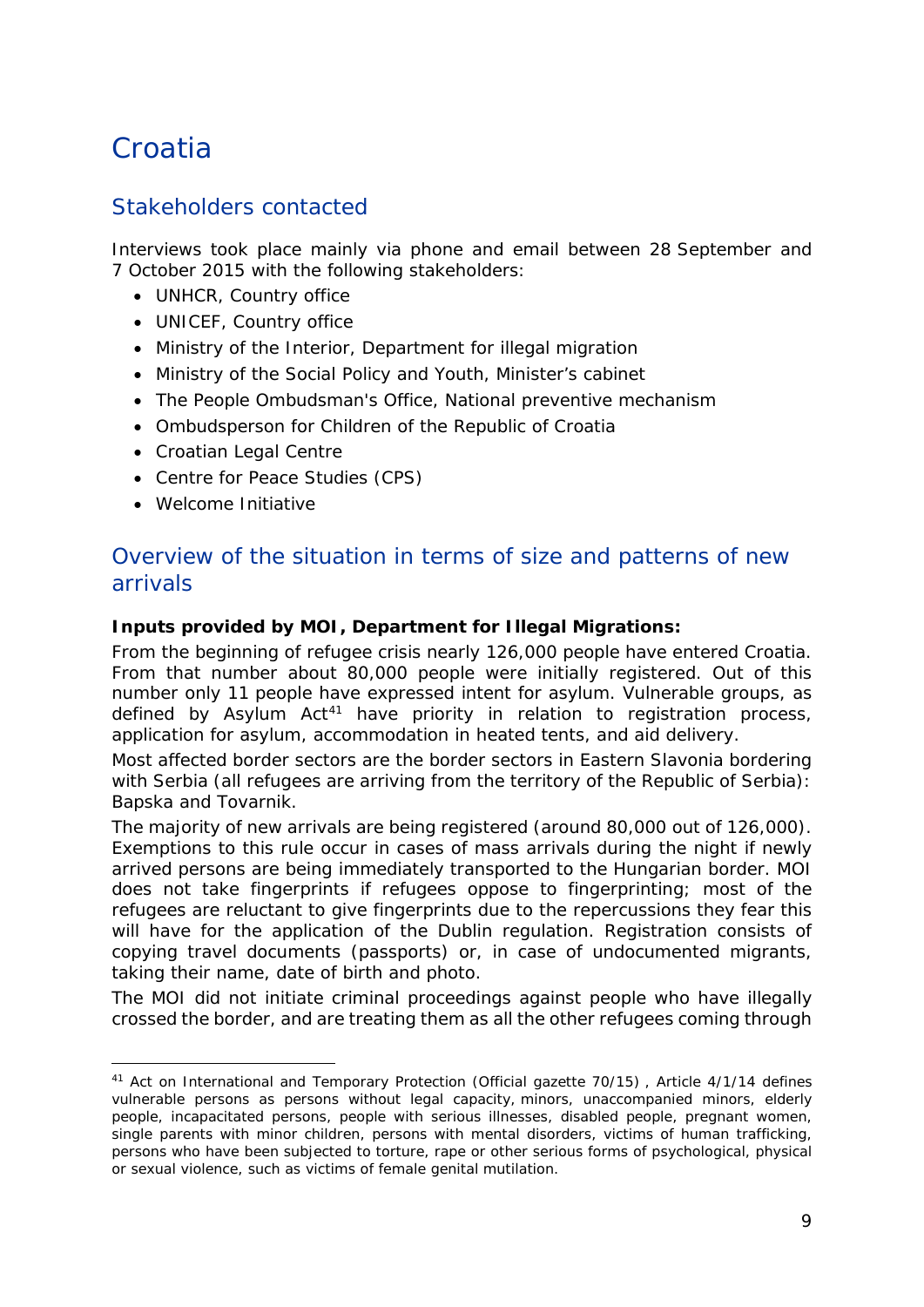official border crossings. MOI did not apply the "third safe country" rule; none of the arrivals were returned to Serbia, or any other country.

The MOI has detected several cases of persons facilitating exit of refugees from Croatia to Slovenia. In all detected cases, facilitation was done without financial compensation, so MOI has initiated only misdemeanour procedures against facilitators.

#### Fundamental rights issue concerning initial registration and fingerprinting for Eurodac

According to the People's Ombudsman office, refugees are being registered upon arrival at the camps where MOI officers check and copy their travel documents (in cases where the refugee has them). If refugees do not have travel documents, the MOI takes their name, surname and photo. The MOI is not taking fingerprints for Eurodac. According to the Ombudsman office and CPS staff, most of the refugees are trying to avoid any kind of registration in order to avoid the application of the Dublin regulation.

MOI stated that there were no cases of forceful fingerprinting and that most of the new arrivals reject giving fingerprints due to the potential application of the Dublin regulation.

#### Challenges and developments concerning reception conditions of new arrivals, also in relation to provision of healthcare

In the first several days of the migration crisis, between 700 and 800 hundred people were detained in MOI's facility, Centre for foreigners, in Ježevo (immigration detention). Detention was short - up to 24 hours - and applied only for the necessary registration of migrants, basic medical triage and provision of food and other necessities. From the centre, migrants have been transferred to the asylum seekers Centres in Kutina and Zagreb.

The key challenge emphasised by the People's Ombudsman office, CPS staff and Welcome initiative volunteers is the lack of information provided to refugees regarding their placement in camps, the duration of their stay in the camps, the schedule for transportation to the Hungarian border, their status in Croatia etc. The People's Ombudsman office claims that there is a lack of volunteers and translators who would be able to provide information to refugees. All contacted stakeholders claim that the situation regarding the distribution of information is improving, but that there is still a lack of continuous coordination and dissemination of information from the institutions to the volunteers, translators and refugees.

The People Ombudsman office stated that the conditions in the camps have improved, but there is a continuous lack of sleeping bags. There is no permanent solution other than covering the ground in tents with wood or other adequate material which would stop the current practice where refugees are sleeping literally on the ground without sufficient protection from cold and moist. Nevertheless, there are now several tents with installed heating for vulnerable groups: pregnant women and women with children. It is expected that during this week additional heated tents will be installed.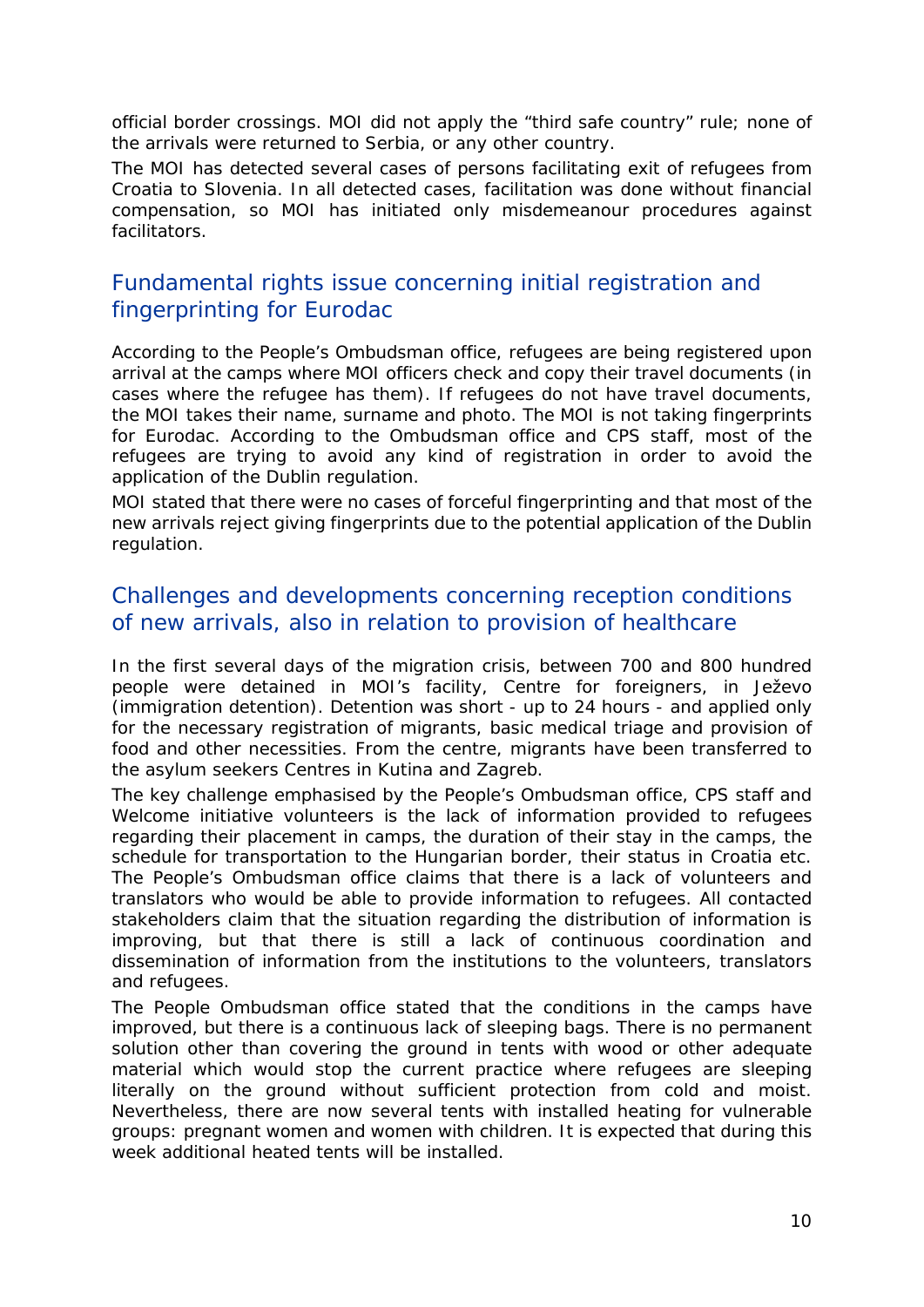According to the People's Ombudsman inputs, Doctors Without Borders who are active in the camp Opatovac have stated that one of the biggest challenges is an insufficient number of volunteers and inadequate triage of refugees coming to the camp. They also claim that although there are Croatian medical teams present in the camp, they do not act unless refugees require assistance from the police. This results in inadequate assistance being provided to some refugees who do not have that information or are afraid to ask the police for medical assistance.

One of the biggest challenges is the massive influx of refugees during nights. In several such cases, the Croatian Red Cross has been unable to timely distribute clothes and blankets to all the refugees who came in during the night.

According to a report published by the Ministry of Health on activities and measures taken for heath protection of migrants from 17 September to 3 October, there were more than 3,000 emergency medical interventions, out of which around 80 people were referred to further treatment. 160 emergency medical teams were present on the ground. There were about 4,600 interventions of family medical teams out of which some 120 people were referred to further treatment. Around 190 migrants were treated in hospitals, out of which 30 were hospitalised. Most of them were released after treatment. From the beginning of the crisis, the Ministry of Health provided close to 7,900 interventions.<sup>[42](#page-10-0)</sup>

The Ministry of the Social Policy and Youth has stated that all unaccompanied children have been treated according to the *Protocol on the treatment of children separated from their parents- foreign nationals*.[43](#page-10-1)

In cases of human trafficking, the Ministry applies the Protocol for identification, assistance and protection of human trafficking victims. In the case of two Egyptian unaccompanied children in the camp Opatovac, on 29 September 2015, the *Protocol on the treatment of children separated from their parents - foreign nationals* has been activated.[44](#page-10-2)

According to other stakeholders contacted, there is a lack of institutional capacity on behalf of the Ministry of the Interior and centre's for social care and of staff available for risk assessment in relation to accompanied children and children who could be trafficking victims. There is no case management and team work. International cooperation in relation to children with special needs should be established; although children with special needs are registered as a priority in practice it does not have much effect unless international and national NGOs recognise them and assist them directly.

#### Social response to the situation – including rallies, voluntary work (such as humanitarian assistance, private persons hosting asylum seekers) and similar actions

According to the People's Ombudsman office, CPS and Welcome initiative, there is no record of organised rallies or other types of public protests against refugees; general public opinion and media support humanitarian approach and government's efforts that refugees get proper assistance upon arrival.[45](#page-10-3)

-

<span id="page-10-0"></span><sup>42</sup> Ministry of Health, [www.zdravlje.hr/novosti/migrantska\\_kriza/broj\\_pruzenih](http://www.zdravlje.hr/novosti/migrantska_kriza/broj_pruzenih_zdravstvenih_usluga) zdravstvenih\_usluga.

<span id="page-10-1"></span><sup>43</sup> Ministry of social policy and youth.

<span id="page-10-3"></span><span id="page-10-2"></span><sup>&</sup>lt;sup>44</sup> Ministry of social policy and youth.<br><sup>45</sup> People's Ombudsman

People's Ombudsman.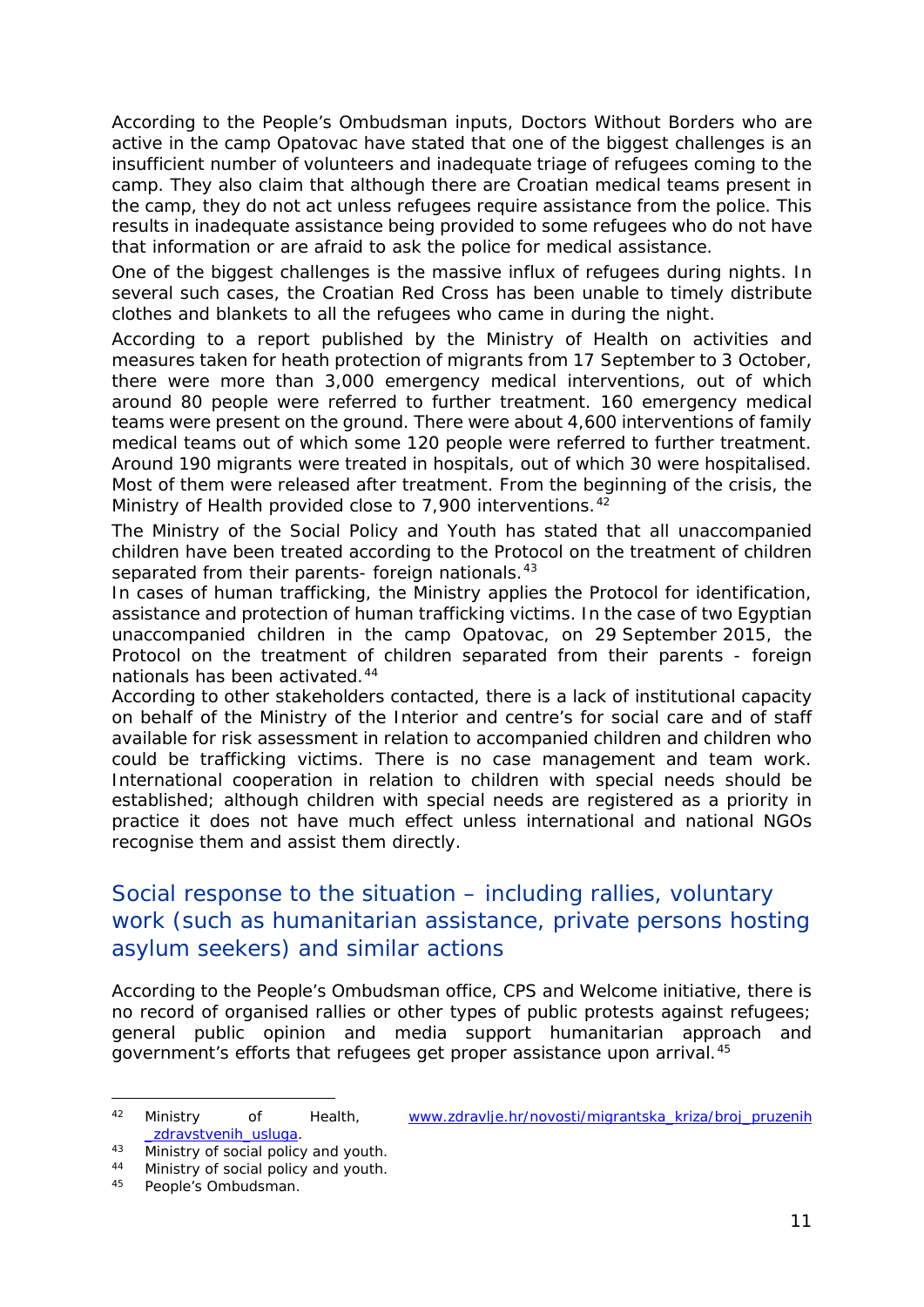Humanitarian assistance (collection, management and distribution) is coordinated by the Croatian Red Cross. Due to the fact that the CRC has the biggest operative and material capacities, all other citizens' initiatives which are involved in the collection of aid are delivering collected aid to one of the CRC distribution centres, or directly to camps in coordination with CRC. In the camps, CRC is holding coordinative meetings with MOI and volunteer organisations working in camps on a daily basis.[46](#page-11-1)

Civil society organisations have started "Initiative Welcome", which gathers more than 60 NGOs who are active in collecting and distributing aid to refugees, advocacy actions on national and EU level, media campaigning for rights of refugees and raising public awareness, provision of legal aid, organisation and coordination of volunteers working in camps.[47](#page-11-2)

Citizens from all over Croatia willing to participate in assistance to refugees in camps report daily to the Centre for Peace Studies and other NGOs in Initiative Welcome.

Except national CSOs, several international organisations are also active in camps: UNICEF, UNHCR, Save the children, Doctors without borders, MAGNA, Adventist Development and Relief Agency (ADRA), Jesuit Refugee Service (JRS), International Red Cross.

There is significant positive media coverage of volunteers' work and humanitarian assistance.[48](#page-11-3)

MOI stated that they did not have any reports on or proceedings initiated because of any kind of racist or xenophobic incidents.

#### Legal and policy responses, including any changes to the law

The Centre for Peace studies<sup>[49](#page-11-4)</sup> has prepared a proposal arguing for amending the national budget which would result in releasing HRK 30.6 million of emergency funds for the refugee crisis. Part of the funding was proposed to come from the International cooperation grant funding mechanism (HRK 4 million) reserved on the behalf of the Ministry of Foreign and European affairs, which was intended for support to NGOs working on the provision of international assistance. All organisations which are members of the international cooperation umbrella organisation CROSOL have agreed to renounce funding for 2015 so that reserved funds can be reallocated in response to the refugee crisis. The amendment was officially proposed by the parliamentary party ORAH. The government has only partly accepted the budget amendment and reallocated HRK 1 million for the refugee crisis.

<span id="page-11-0"></span>-

<span id="page-11-1"></span> $46$  CPS.<br> $47$  Mole

<span id="page-11-2"></span><sup>47</sup> Welcome Initiative coordinators.

<span id="page-11-4"></span><span id="page-11-3"></span><sup>48</sup> CPS interview and excerpts from press clipping provided by CPS.<br>49 CPS

CPS.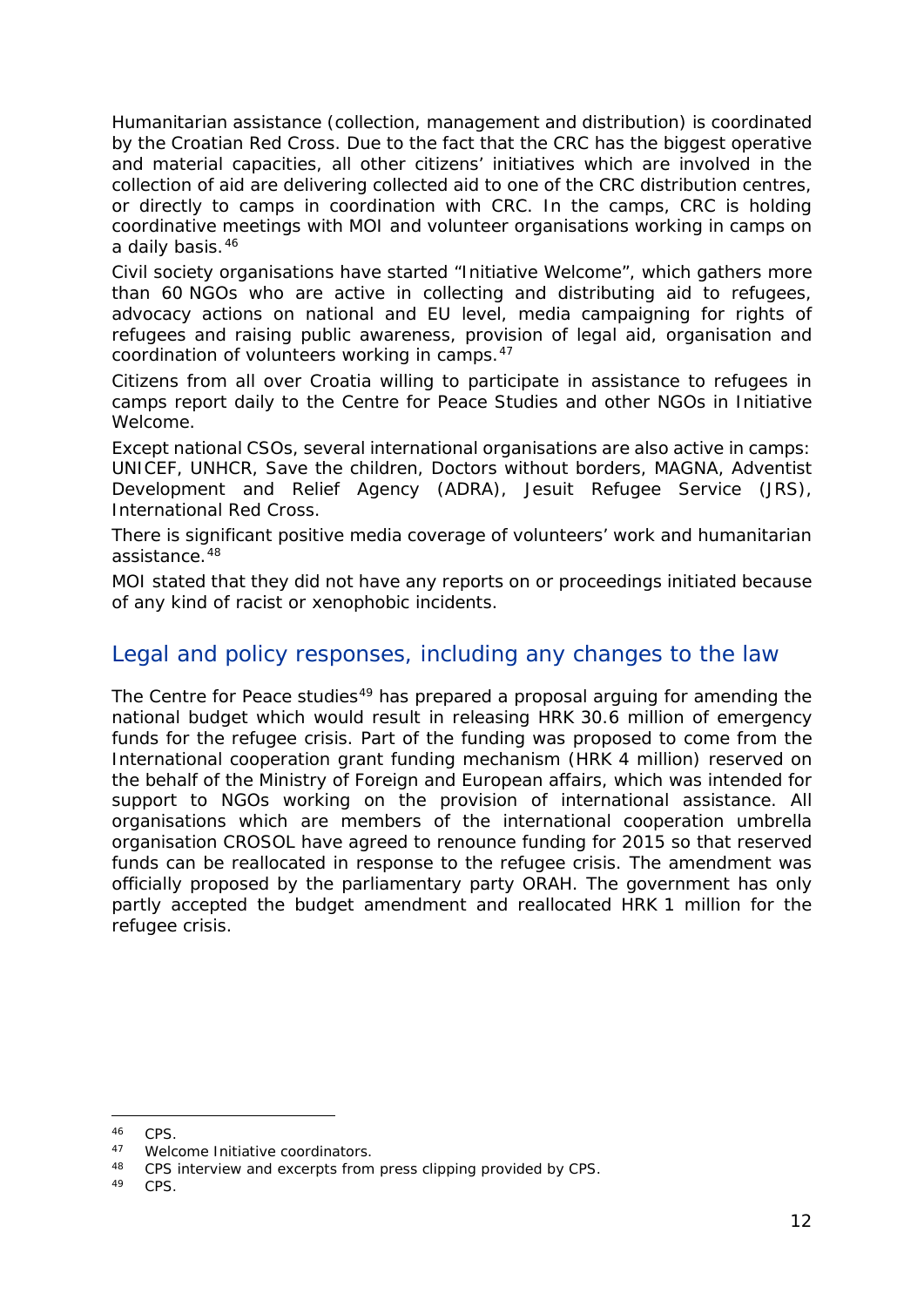# **Germany**

### Stakeholders contacted

Interviews took place mainly via phone and email in the week from 28 September to 2 October 2015 with the following stakeholders: [50](#page-12-0)

- - Federal Office for Migration and Refugees (*Bundesamt für Migration und Flüchtlinge, BAMF*);
- - Federal Border Police (*Bundespolizei, BPOL*);
- - Federal Chancellery (*Bundeskriminalamt, BKA*);
- - Federal Ministry of the Interior (BMI);
- - Bavarian Refugee Council (*Flüchtlingsrat Bayern*);
- - Schleswig-Holstein Refugee Council (*Flüchtlingsrat Schleswig Holstein*);
- - German Red Cross General Secretariat (*Deutsches Rotes Kreuz e. V*.);
- - Caritas Germany (*Caritas Deutschland e. V*.).

#### Overview of the situation in terms of size and patterns of new arrivals

The Federal Office for Migration and Refugees publishes current figures on asylum applications, most common countries of origin, Dublin III "take charge" requests and asylum decisions on a *monthly* basis. These data collection relate to the previous month and do not include information on gender and age characteristics, vulnerabilities and most affected border sectors. According to the latest figures, over 33,000 new arrivals have applied for asylum in August 2015. Around 10,000 came from Syria, 8,200 from Albania, 2,300 from Afghanistan, 1,800 from Iraq and 1,400 from Serbia.<sup>[51](#page-12-1)</sup>

Information for September: According to an answer given by the German Government to a parliamentary question, between 1 and 27 September 2015, more than 138,000 asylum seekers have been recorded in the "EASY system", which is an IT programme for initially distributing new arrivals to accommodation centres across Germany by quotas.<sup>[52](#page-12-2)</sup> The approximate distribution of new arrivals per country is as follows:

- 71,900 Syria
- 15,900 Iraq
- 14,700 Afghanistan
- 5,400 Albania
- 4,400 Pakistan

<span id="page-12-1"></span><span id="page-12-0"></span><sup>51</sup> *Bundesamt für Migration und Flüchtlinge, Aktuelle Zahlen zu Asyl, Ausgabe*, August 2015, [www.bamf.de/SharedDocs/Anlagen/DE/Downloads/Infothek/Statistik/Asyl/statistik-anlage-teil-4](https://www.bamf.de/SharedDocs/Anlagen/DE/Downloads/Infothek/Statistik/Asyl/statistik-anlage-teil-4-aktuelle-zahlen-zu-asyl.pdf?__blob=publicationFile) aktuelle-zahlen-zu-asyl.pdf? blob=publicationFile.<br>
<sup>52</sup> Deutscher Bundestag, Plenar

<sup>&</sup>lt;sup>50</sup> The following text does not make reference to individual interviews. -

<span id="page-12-2"></span><sup>52</sup> Deutscher Bundestag, Plenarprotokoll 18/126, p. 12262, [http://dip21.bundestag.de/dip21/btp/18/18126.pdf.](http://dip21.bundestag.de/dip21/btp/18/18126.pdf)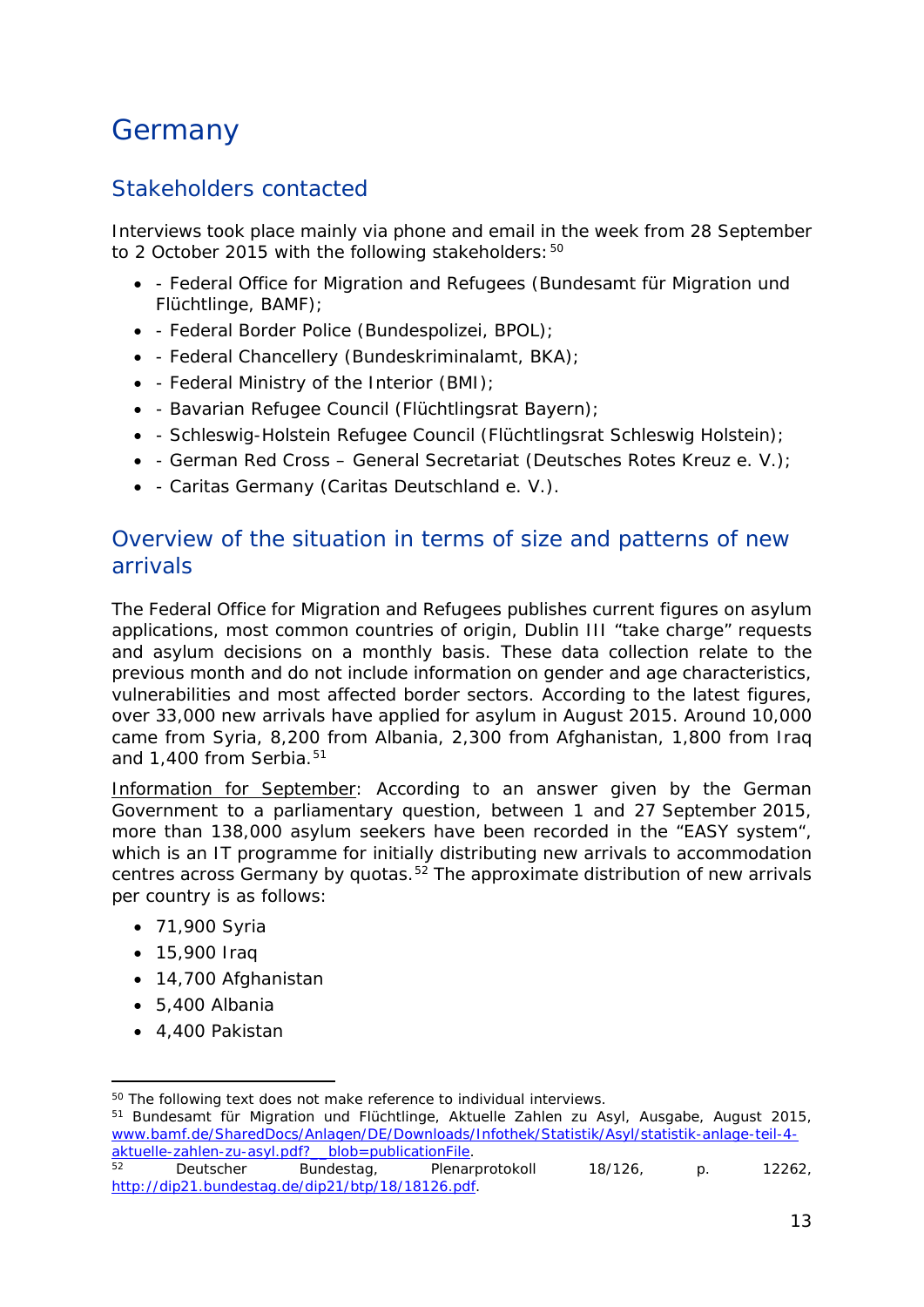- 3,600 Eritrea
- 1,800 Serbia
- 1,700 Iran

-

- 1,400 Nigeria
- 1,400 Macedonia

According to the Federal Office for Migration and Refugees, the majority of the new arrivals apply for asylum in Germany. The Schleswig Holstein Refugee Council also highlighted that a number of new arrivals are travelling from Flensburg to Sweden by ferry on a daily basis. The President of the Federal Office for Migration and Refugees recently stated that around 290,000 unregistered new arrivals are residing in Germany.<sup>[53](#page-13-0)</sup>

The Federal Border Police stated that they initiated over 14,000 proceedings for unauthorised entry and around 400 proceedings for unauthorised residence in the period 28 – 30 September 2015 (relevant data from 1 till 4 October 2015 could not be provided). These numbers do not, however, cover the total amount of proceedings. It should be noted that in special trains transporting asylum seekers, the police forces of the Laender are responsible. No information on proceedings related to these numbers was provided by the Federal Border Police.

In Germany, whenever a newly arrived person contacts the police in order to apply for asylum, the police initiates a proceeding for unauthorised entry. At a later stage, the proceeding will be closed due to Art. 31 of the Geneva Convention relating to the Status of Refugees.

The general situation at the Bavarian borders is said to be out of control, according to the key stakeholders. It seems that none of the relevant authorities is able to oversee the situation. The newly appointed President of the Federal Office for Migration and Refugees has publicly criticised the lack of transparency concerning the size of new arrivals last week. To improve the information basis, he is focussing on better cooperation and the exchange of information between the Federal Office for Migration and Refugees, Federal Border Police, federal states and municipalities.<sup>[54](#page-13-1)</sup>

### Fundamental rights issue concerning initial registration and fingerprinting for Eurodac

No information was provided by the contacted stakeholders.

#### Challenges and developments concerning reception conditions of new arrivals, also in relation to provision of healthcare

According to Caritas, there are challenges concerning the medical treatment of new arrivals. Caritas is currently not able to meet the increasing demand for medical staff. Most new arrivals cannot provide any information about their medical condition and history due to language barriers. Caritas lacks translators

<span id="page-13-0"></span><sup>&</sup>lt;sup>53</sup> Federal Office for Migration and Refugees, [www.tagesschau.de/inland/weise-bamf-101.html.](https://www.tagesschau.de/inland/weise-bamf-101.html)

<span id="page-13-1"></span><sup>&</sup>lt;sup>54</sup> Federal Office for Migration and Refugees, [www.tagesschau.de/inland/weise-bamf-101.html.](https://www.tagesschau.de/inland/weise-bamf-101.html)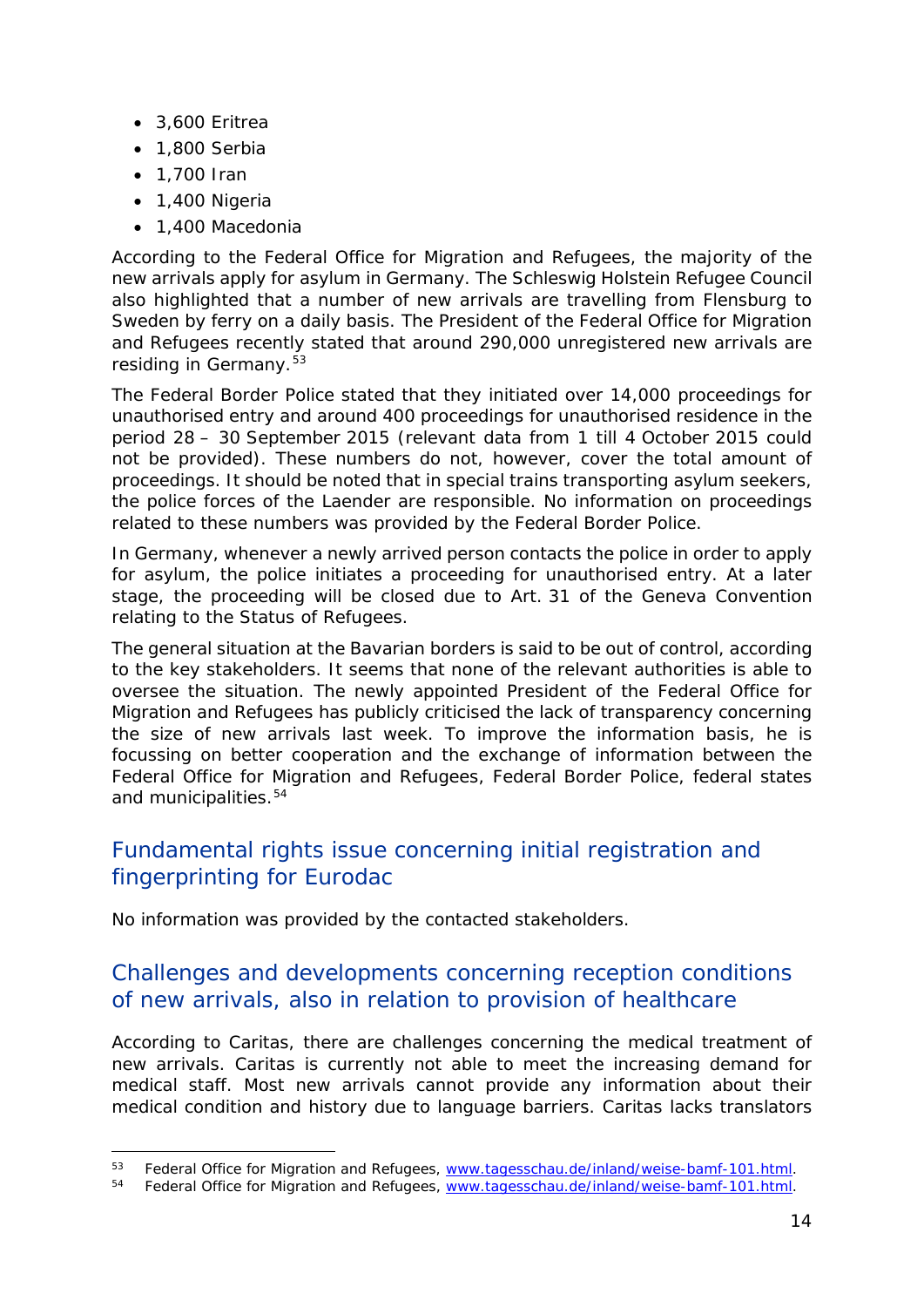able to translate medical conversations and medical documents (records, test results), which are most often in Arabic.

Asylum seekers in Schleswig Holstein face problems in finding decent accommodation. Some of the new arrivals had to wait for several days until a sleeping place in a reception centre was provided to them and had to sleep outside while waiting.

#### Social response to the situation - including rallies, voluntary work (such as humanitarian assistance, private persons hosting asylum seekers) and similar actions

Many local citizens offered new arrivals a place to sleep in their homes until accommodation for new arrivals was organised. Caritas and the German Red Cross reported countless new volunteers offering their support in the current situation.

### Legal and policy responses, including any changes to the law

As a reaction to the current situation, the Cabinet has passed a legislative package including several draft laws on 29 September 2015. These include amendments to the Asylum Procedures Act (*Asylverfahrensgeset*z) and the Asylum Seekers Benefits Law (*Asylbewerberleistungsgesetz*).

In a nutshell, the suggested changes aim to speed up the asylum-seeking process, facilitate the deportation of those rejected and enhance accommodation for asylum seekers. The draft law contains several restrictions to rights of asylum seekers, including a shift from cash to in-kind benefits, a longer obligation to live in reception centres and a cut in benefits for rejected applicants. If the new rules enter into force, Albania, Kosovo and Montenegro are to be considered as "safe countries of origin".

On 1 October 2015, two days later, the first reading of the proposed legislative package took place in the German parliament (Bundestag).<sup>[55](#page-14-0)</sup>

| <b>Issue</b> | Please report what happened<br>and, where relevant, the<br>policy response | No. of<br>people<br>involved | Date of<br>incident | Location |
|--------------|----------------------------------------------------------------------------|------------------------------|---------------------|----------|
| Law          | No information was provided by                                             |                              |                     |          |
| enforcemen   | the contacted stakeholders.                                                |                              |                     |          |
| t measures   | According to a report in the                                               |                              |                     |          |
| against      | German paper "Die                                                          |                              |                     |          |
| persons      | Tageszeitung", the police is                                               |                              |                     |          |
| facilitating | investigating border crossing                                              |                              |                     |          |
| entry of     | helpers for smuggling of                                                   |                              |                     |          |

#### Incidents affecting persons in need of international protection as well as irregular migrants

<span id="page-14-0"></span><sup>55</sup> *Deutscher Bundestag, Plenarprotokoll 18/127*, [http://dipbt.bundestag.de/doc/btp/18/18127.pdf.](http://dipbt.bundestag.de/doc/btp/18/18127.pdf) 55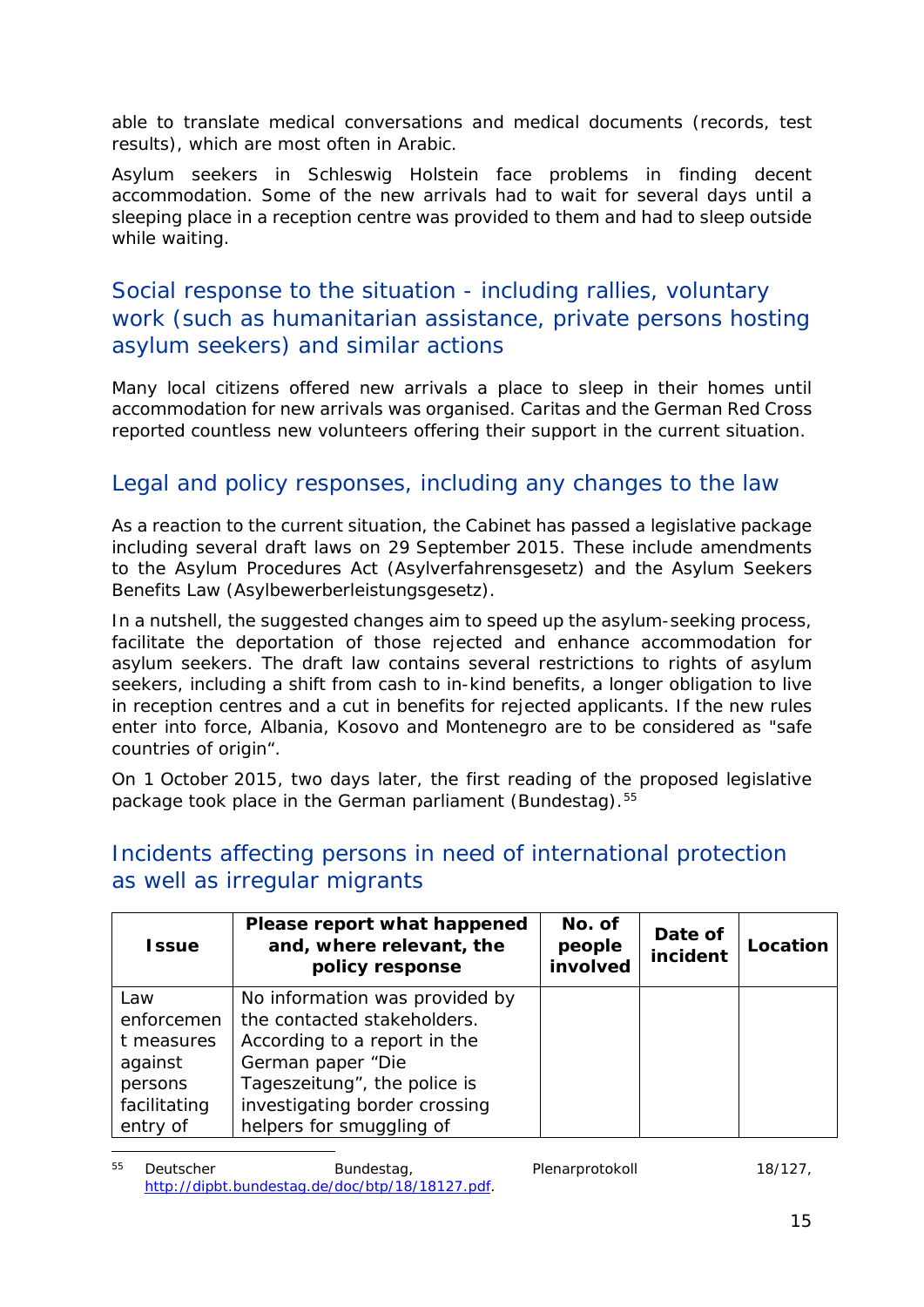| <b>Issue</b>                                                                                                          | Please report what happened<br>and, where relevant, the<br>policy response                                                                                                                                                                                                                            | No. of<br>people<br>involved | Date of<br>incident | Location                                        |
|-----------------------------------------------------------------------------------------------------------------------|-------------------------------------------------------------------------------------------------------------------------------------------------------------------------------------------------------------------------------------------------------------------------------------------------------|------------------------------|---------------------|-------------------------------------------------|
| irregular<br>migrants<br>(which is<br>undertaken<br>not for<br>profit)                                                | migrants, applying tough<br>investigation practices, including<br>strip searches and detention of<br>up to 31 hours. More than 700<br>"smugglers" are reportedly in<br>detention. <sup>56</sup>                                                                                                       |                              |                     |                                                 |
| Racist and<br>related<br>incidents<br>against<br>migrants<br>and people<br>in need of<br>internationa<br>I protection | Two asylum seekers were<br>attacked by five to six men with<br>glass bottles. The victims<br>suffered head injuries and had to<br>be taken to the hospital. The<br>perpetrators fled. The police is<br>investigating the incident as<br>grievous bodily harm. <sup>57</sup>                           | 2                            | 28 Sept.<br>2015    | Dresden,<br>Saxony                              |
|                                                                                                                       | Fire broke out in a building which<br>is currently being rebuilt for the<br>purposes of accommodation of<br>refugees. According to initial<br>investigation results by fire<br>experts, a technical accident can<br>be excluded. <sup>58</sup>                                                        | $\Omega$                     | 29 Sept.<br>2015    | Oberteuri<br>ngen,<br>Baden-<br>Württem<br>berg |
|                                                                                                                       | Four mobile toilets at the front of<br>a gymnasium, which is<br>temporarily being used as an<br>accommodation centre for 11<br>asylum seekers, have been set<br>on fire. The toilets were<br>completely burned and the fire<br>spread. The police assumes<br>arson. No one was injured. <sup>59</sup> | 11                           | 4 Oct.<br>2015      | Friemar,<br>Free<br>State of<br>Thuringia       |

<span id="page-15-0"></span><sup>56</sup> *Die Tageszeitung*, 1 October 2015, [www.taz.de/!5234973/.](http://www.taz.de/!5234973/) 56

<span id="page-15-1"></span><sup>57</sup> *Amadeu Antonio Stiftung and Pro Asyl, Chronik flüchtlingsfeindlicher Vorfälle 2015*, [http://mut](http://mut-gegen-rechte-gewalt.de/service/chronik-vorfaelle)[gegen-rechte-gewalt.de/service/chronik-vorfaelle.](http://mut-gegen-rechte-gewalt.de/service/chronik-vorfaelle)

<span id="page-15-2"></span><sup>58</sup> Amadeu Antonio Stiftung and Pro Asyl, Chronik flüchtlingsfeindlicher Vorfälle 2015, [http://mut](http://mut-gegen-rechte-gewalt.de/service/chronik-vorfaelle.)[gegen-rechte-gewalt.de/service/chronik-vorfaelle.](http://mut-gegen-rechte-gewalt.de/service/chronik-vorfaelle.)

<span id="page-15-3"></span><sup>59</sup> *Amadeu Antonio Stiftung and Pro Asyl, Chronik flüchtlingsfeindlicher Vorfälle 2015*, [http://mut](http://mut-gegen-rechte-gewalt.de/service/chronik-vorfaelle)[gegen-rechte-gewalt.de/service/chronik-vorfaelle.](http://mut-gegen-rechte-gewalt.de/service/chronik-vorfaelle)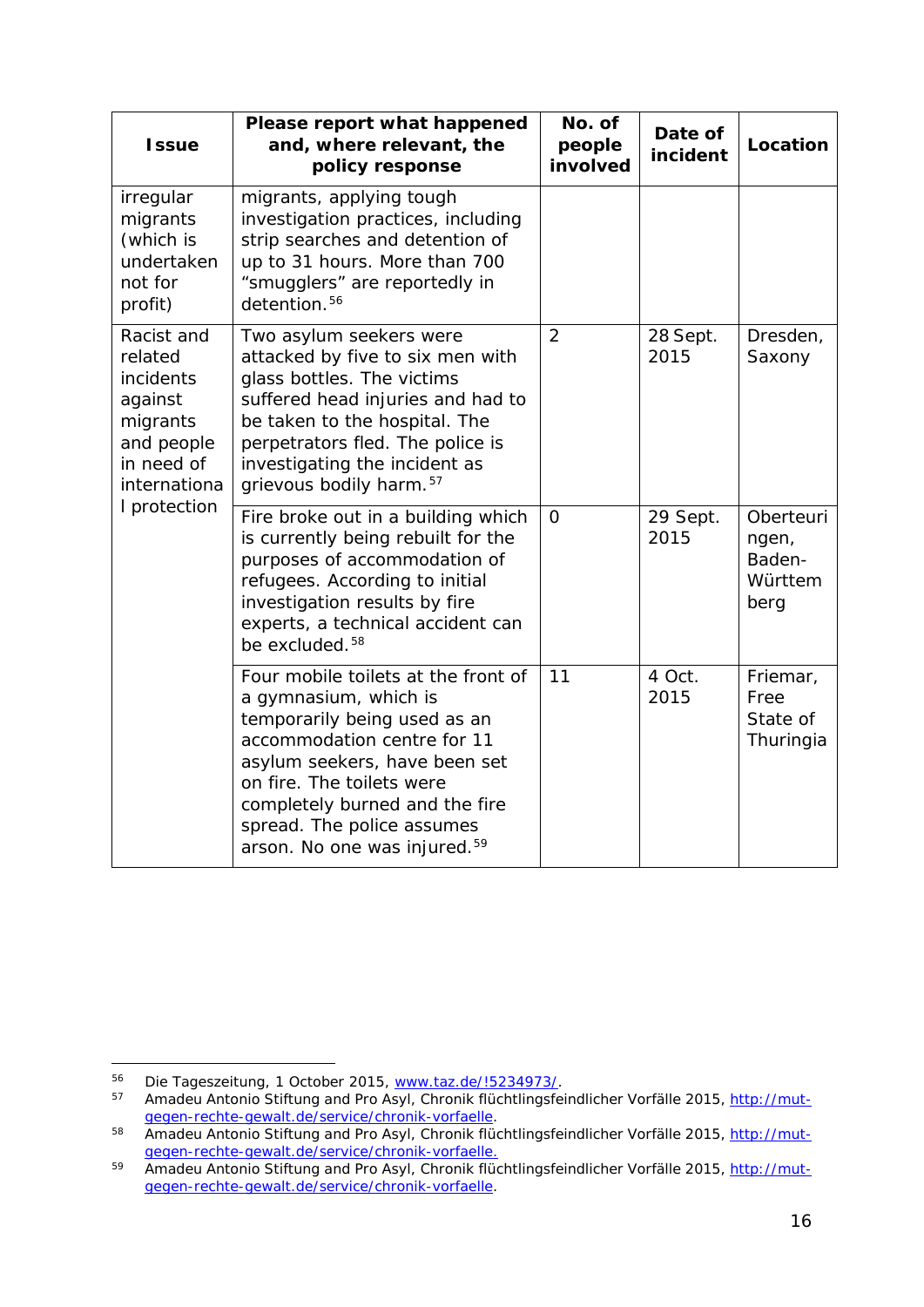### <span id="page-16-0"></span>**Greece**

#### Stakeholders contacted

Information was collected through telephone interviews during the week from 28 September to 2 October 2015. The following institutions<sup>[60](#page-16-1)</sup> were contacted:

- - Ministry of Migration Policy:
	- o Asylum Service
	- o First Reception Service.
- - Ministry of Citizen Protection:
	- o Hellenic Police Headquarters
	- o Attica Aliens Directorate
	- o Border Protection Division
	- o Irregular Migration Division
- Ministry of Health
- Hellenic Coast Guard
- United Nations High Commissioner for Refugees (UNHCR) Greece
- International Organization for Migration (IOM) Greece
- Médecins du Monde (MDM) Greece
- NGO PRAKSIS

j.

• Racist Violence Recording Network

#### Overview of the situation in terms of size and patterns of new arrivals

Over 271,000 third-country nationals arrived in Greece during the first eight months of 2015.<sup>[61](#page-16-2)</sup> This is a 547 % increase from the same timeframe in 2014.<sup>[62](#page-16-3)</sup> The main blue border entry points were Lesvos, Samos, Chios and the Dodecane islands, which include Kos and Leros $63$ .

There were more than 133,400 blue border crossings in September and the island of Lesvos continues to be the main point of entry.<sup>[64](#page-16-5)</sup> The official data for September 2015 are not yet available. The majority of newcomers through blue borders in September were Syrian nationals (about 96,300 out of 133,400),

<span id="page-16-1"></span><sup>&</sup>lt;sup>60</sup> It is important to mention that contact persons have been appointed in the stakeholder institutions to respond to the request for weekly update on the situation.

<span id="page-16-2"></span><sup>&</sup>lt;sup>61</sup> Ministry of Citizen Protection, Hellenic Police.<br><sup>62</sup> Ministry of Citizen

<span id="page-16-3"></span><sup>&</sup>lt;sup>62</sup> Ministry of Citizen Protection, Hellenic Police, [www.astynomia.gr/images/stories//2015/statistics15/allodapwn/8\\_statistics\\_all\\_2015\\_et.JPG.](http://www.astynomia.gr/images/stories/2015/statistics15/allodapwn/8_statistics_all_2015_et.JPG)

<span id="page-16-4"></span><sup>&</sup>lt;sup>63</sup> The Hellenic Police Headquarters did not provide specific data for the week of 28 September– 4 October.

<span id="page-16-5"></span><sup>&</sup>lt;sup>64</sup> Hellenic Coastguard. The information provided concerns the blue border crossings for September 2015.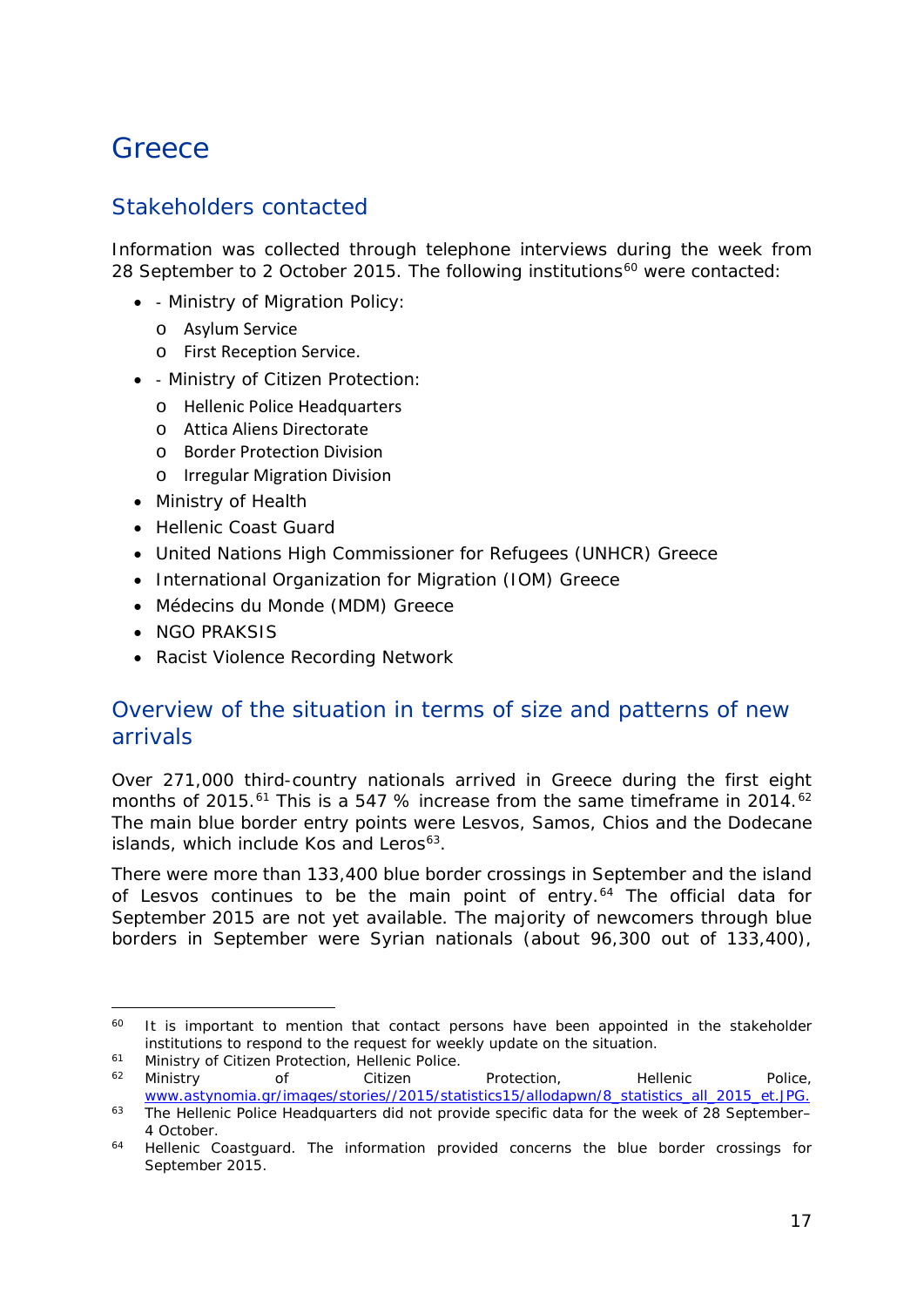<span id="page-17-2"></span>followed by Afghan, Iraqi, Pakistani and Iranian nationals.<sup>[65](#page-17-0)</sup> No data were made available regarding the arrival of children.

Because of the high inflows on Lesvos island, in addition to the commercial ferries used by migrants to leave Lesvos, there is one non-commercial ferry which departs daily and transports migrants from Lesvos to Pireus.<sup>[66](#page-17-1)</sup> This initiative was organised by the Central Coordination Body for Migration.<sup>[67](#page-17-2)</sup>

There were over 200 asylum applications during the reporting period, out of which most were from men; more than 50 were from women, while 7 applications were from unaccompanied children.<sup>[68](#page-17-3)</sup> The main region of registration was Attica, followed by Thessaloniki, South and North Evros, Rhodes, Patras and Lesvos. The majority of applicants were 18-34 years of age. The main countries of origin are Syria with a 100 % recognition rate at first instance, followed by Afghanistan with 64 % and Pakistan with a 3 % recognition rate.<sup>[69](#page-17-2)</sup>

The total number of forced returns for the reporting period was  $27<sup>70</sup>$ , the majority of which concerned Albanian nationals.<sup>[71](#page-17-2)</sup>

No national voluntary return programme is in place. Therefore, voluntary return is not available for third-country nationals who cannot stay in Greece and would like to return home. IOM provides for a limited number of voluntary returns through smaller directly funded projects.<sup>[72](#page-17-5)</sup>

Article 14 (2) of Law 4332/2015 which amended the Article 30 (6) of Law 4251/2014 states that «*exempt from prosecution are persons involved in rescue at sea, transport of persons in need of international protection, by the requirements of international law and to cases of promotion within the country or facilitation of transportation, in entry view the procedures of Article 83 of Law 3386/2005 or Article 13 of Law 3907/2011, after informing the competent police and coastguard authorities.*»[73](#page-17-6)

<span id="page-17-0"></span>No data was provided by the Hellenic Police or the Hellenic Coastguard regarding the nationality, gender, age characteristics and the vulnerabilities of the new arrivals. 65

<span id="page-17-1"></span><sup>&</sup>lt;sup>66</sup> Ministry of Citizen Protection, Hellenic Police Headquarters.<br><sup>67</sup> The Control Coordination Body for Migration is composed o

The Central Coordination Body for Migration is composed of representatives from the Ministry for Migration Policy, the Ministry of Citizen Protection, the Ministry of Shipping and Island Policy and the Ministry of National Defense.

<span id="page-17-3"></span><sup>&</sup>lt;sup>68</sup> Ministry of Migration Policy, Asylum Service. It should be noted that the Asylum Service is open to the public 06:00-13:00 CET, Monday to Friday and hence the data covers only weekdays.<br>69 Ministry of Migration Policy, Asylum Service. Recognition rate statistics are based on decisions'

<sup>(</sup>at first instance) data up to 31 August 2015.

<span id="page-17-4"></span><sup>70</sup> Ministry of Citizen Protection, Hellenic Police.<br>71 Ministry of Citizen Protection, Hellenic Police.

<sup>&</sup>lt;sup>71</sup> Ministry of Citizen Protection, Hellenic Police, Attica Aliens Directorate.<br><sup>72</sup> International Organization for Migration (JOM) Creece

<span id="page-17-6"></span><span id="page-17-5"></span><sup>72</sup> International Organization for Migration (IOM) - Greece.<br> $\frac{73}{2}$  Law 4222/2015, Amonding provisions of the Crook

Law 4332/2015, Amending provisions of the Greek Citizenship Code-Modification of Law 4521/2014 on the adaptation of Greek legislation to the Directive 2011/98/EU of the European Parliament and of the Council on a single application procedure for a single permit for thirdcountry nationals to reside and work in the territory of a Member State and on a common set of rights for third-country workers legally residing in a Member State and Directive 2014/36/EU on the conditions of entry and stay of third-country nationals for the purpose of employment as seasonal workers *(Τροποποίηση διατάξεων Κώδικα Ελληνικής Ιθαγένειας− Τροποποίηση του Ν. 4521/2014 για την προσαρμογή της ελληνικής νομοθεσίας στις οδηγίες του Ευρωπαϊκού Κοινοβουλίου και του Συμβουλίου 2011/98/ΕΕ σχετικά με την ενιαία διαδικασία υποβολής αίτησης για τη χορήγηση στους πολίτες τρίτων χωρών ενιαίας άδειας διαμονής και εργασίας στην επικράτεια κράτους−μέλους και σχετικά με κοινό σύνολο δικαιωμάτων για τους εργαζομένους*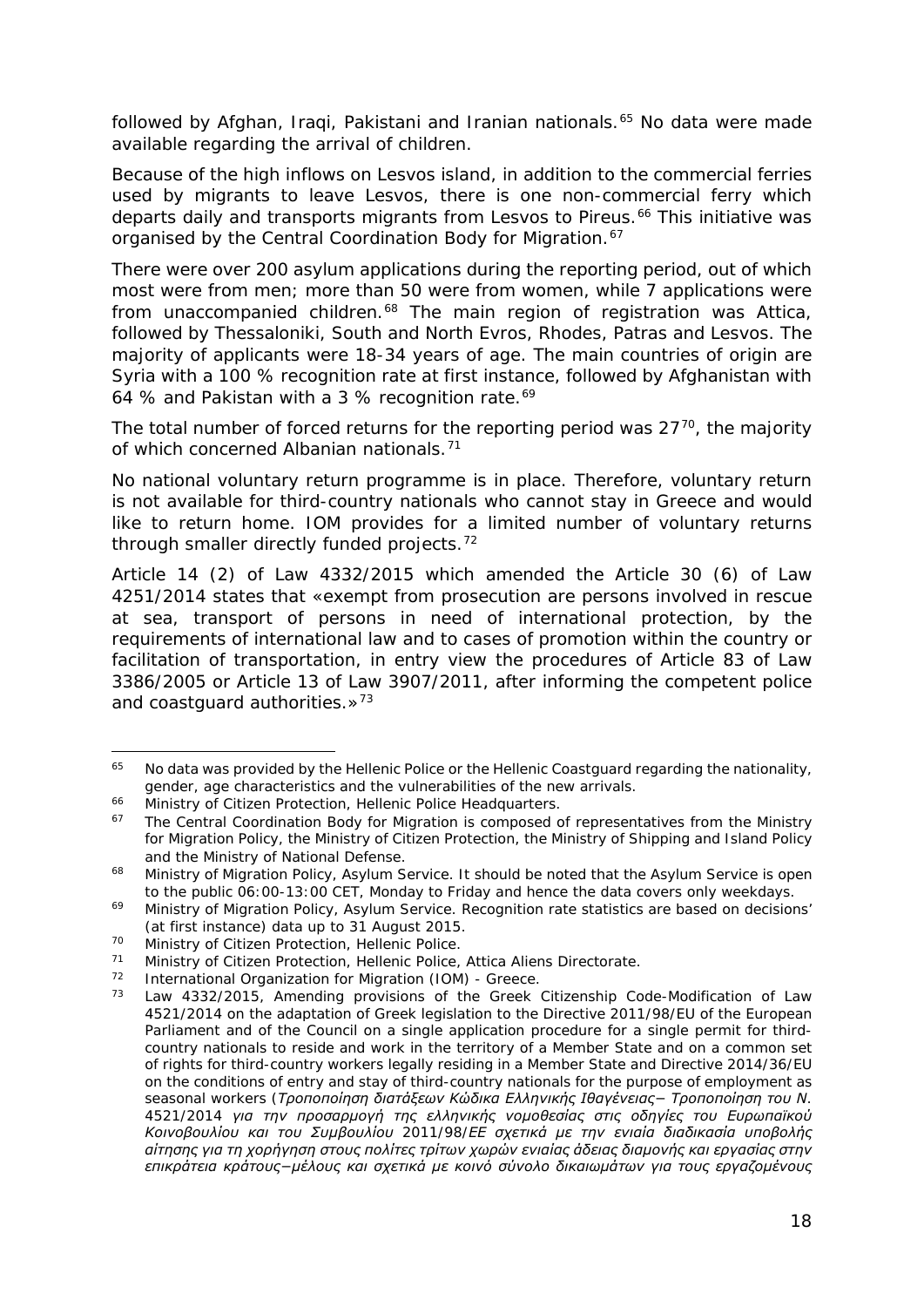#### Fundamental rights issue concerning initial registration and fingerprinting for Eurodac

There were no fundamental rights issues reported with respect to initial registration and fingerprinting for Eurodac by the contacted stakeholders.

#### Challenges and developments concerning reception conditions of new arrivals, also in relation to provision of healthcare

The current capacity of pre-removal centres in Greece is about 5,200. On 3 October 2015, the number of detainees was 700 people, around 180 of whom were asylum seekers. The total capacity for all pre-removal centres, screening centres and the First Reception Centre (Orestiada) is close to 5,900. At present there are around 1,200 people in immigration detention.

First Reception Service currently operates in Orestiada and on the islands of Lesvos and Samos. It intends to extend its services in Athens (in 2016), the islands of Chios (in 2015), Kos and Leros (in 2016). [74](#page-18-0)

Public buses were set up for the transfer of third-country nationals from Victoria's square in the centre of Athens, where many were living on the streets, to the stadiums in Galatsi and Elliniko immediately after their opening. This initiative was undertaken by the Ministry for Migration Policy and the Ministry of Citizen Protection in cooperation with civil society organisations.

Given the large number of third-country nationals arriving in the Attica region with no place to stay, the Ministry for Migration Policy in cooperation with the local authorities (regional and municipal) opened two stadiums to accommodate new arrivals in mainland Greece. The hockey arena in the Elliniko district (in the southern sector of the region of Attica), which belongs to Elliniko S.A *(Ελληνικό Α.Ε)*, opened on 28 September and has the capacity to accommodate 500 persons. The Olympic Stadium in the Galatsi municipality (in the northern suburbs of Athens) opened on 1 October and can host up to 1,000 persons. The Tae Kwon Do arena in the Faliro area, which had been used to accommodate up to 1,500 migrants had to be evacuated on 28 September 2015 because of logistical obstacles. Both the previous and current stadiums and arenas – currently used for migrant accommodation – were constructed for ATHENS 2004 Olympic Games. The majority of the new arrivals in the open centres are Afghan nationals.<sup>[75](#page-18-1)</sup>

Primary healthcare, both in Elliniko and Galatsi and formerly in the Faliro stadiums, is provided by the mobile unit run by the Hellenic Centre for Disease Control and Prevention *(ΚΕΕΛΠΝΟ-Κέντρο Ελέγχου και Πρόληψης Νοσημάτων)*. Supplementary healthcare is also provided by NGOs. Since 30 September 2015, the Hellenic Red Cross has begun providing healthcare services with its mobile unit in the open reception centre in the hockey arena at Elliniko. In addition, the

-

*από τρίτες χώρες που διαμένουν νομίμως σε κράτος−μέλος και 2014/36/ ΕΕ σχετικά με τις προϋποθέσεις εισόδου και διαμονής πολιτών τρίτων χωρών με σκοπό την εποχιακή εργασία και άλλες διατάξεις),* (OG Α 76/09-07-2015), [www.et.gr/index.php/2013-01-28-14-06-23/2013-](http://www.et.gr/index.php/2013-01-28-14-06-23/2013-01-29-08-13-13) [01-29-08-13-13.](http://www.et.gr/index.php/2013-01-28-14-06-23/2013-01-29-08-13-13)<br>Ministry for Migration Policy.

<span id="page-18-1"></span><span id="page-18-0"></span><sup>&</sup>lt;sup>74</sup> Ministry for Migration Policy.<br><sup>75</sup> Ministry for Migration Policy.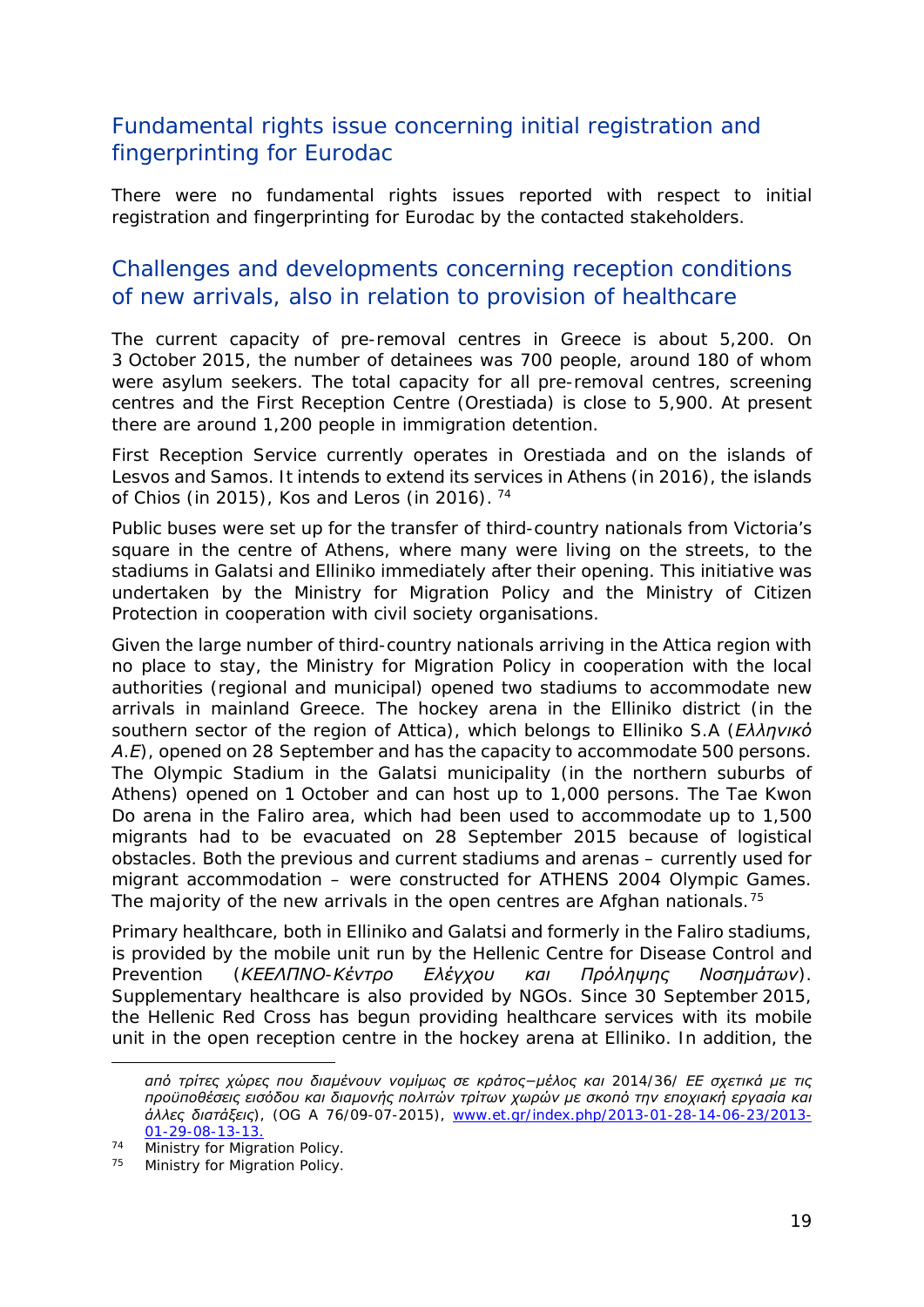<span id="page-19-3"></span>NGO PRAKSIS sent mobile units to the Faliro and Galatsi stadiums. They reported a lack of coordination in the provision of healthcare primarily because of the lack of accurate and updated medical data on people already examined.<sup>[76](#page-19-0)</sup> This contributed to duplicate examinations, prescriptions and medications. MDM-Greece was concerned about the availability of healthcare at the country's entry points. They are only able to provide primary healthcare in emergency situations and medical screening only to vulnerable groups, as there are no state structures for referrals apart from emergency referrals to General Hospitals.<sup>[77](#page-19-1)</sup>

UNHCR Greece estimates that 6,000 people<sup>[78](#page-19-2)</sup> are transiting the area of Eidomeni<sup>[79](#page-19-3)</sup> each day. In mid-September 2015, UNHCR proceeded with a site planning assessment for the establishment of an open space structure for migrants in transit. The Mayor of Paionia Municipality provided an open space, which is located 500 metres from the border with FYROM. In cooperation with Medecins Sans Frontieres (MSF) five tents were erected with a capacity to accommodate 700 people on average. The structure is also equipped with basic sanitation facilities and water supply. There are also containers used for first aid supplies by volunteers, and tents for medical care and childcare. Healthcare is being provided by the Hellenic Centre for Disease Control and Prevention and various NGOs including the Hellenic Red Cross, MDM-Greece and PRAKSIS. MDM-Greece provided more specific data and stated that from 23 August 2015 until 2 October 2015 more than 4,000 third-country nationals were examined by their staff in the region. [80](#page-19-3)

With regard to children, the NGO ARSIS currently operates in Eidomeni and provides childcare.<sup>[81](#page-19-4)</sup> On 1 October 2015 on Lesvos island, the NGO PRAKSIS established a transit facility for children with the capacity to accommodate unaccompanied children, until medical examinations are conducted and their referral to the reception facilities is arranged.<sup>[82](#page-19-3)</sup> A child friendly space was established in Kara Tepe camp on Lesvos island with the support of UNHCR and Eurolife, a Greek NGO. Save the Children is operating in Lesvos, Kos and Chios, distributing child focused items. The Hellenic Red Cross is also providing 'children kits' at the border entry points. [83](#page-19-3)

#### Social response to the situation - including rallies, voluntary work (such as humanitarian assistance, private persons hosting asylum seekers) and similar actions

In Athens, on 25 September 2015, the Assembly of the Occupation for the Accommodation of Refugees occupied a building in 26 Notara Street, which was the

j.

<span id="page-19-0"></span><sup>&</sup>lt;sup>76</sup> NGO PRAKSIS.

<span id="page-19-1"></span><sup>&</sup>lt;sup>77</sup> MDM Greece.

<span id="page-19-2"></span> $^{78}$  UNHCR Greece.<br> $^{79}$  Eidomeni is a v

Eidomeni is a village close to the border with the former Yugoslav Republic of Macedonia (FYROM), in Central Macedonia, Greece. It belongs to Paionia municipality in the regional unit of Kilkis.

<sup>80</sup> MDM Greece.<br>81 UNHCP Greec

UNHCR Greece.

<span id="page-19-4"></span><sup>82</sup> NGO PRAKSIS.

<sup>83</sup> UNHCR Greece.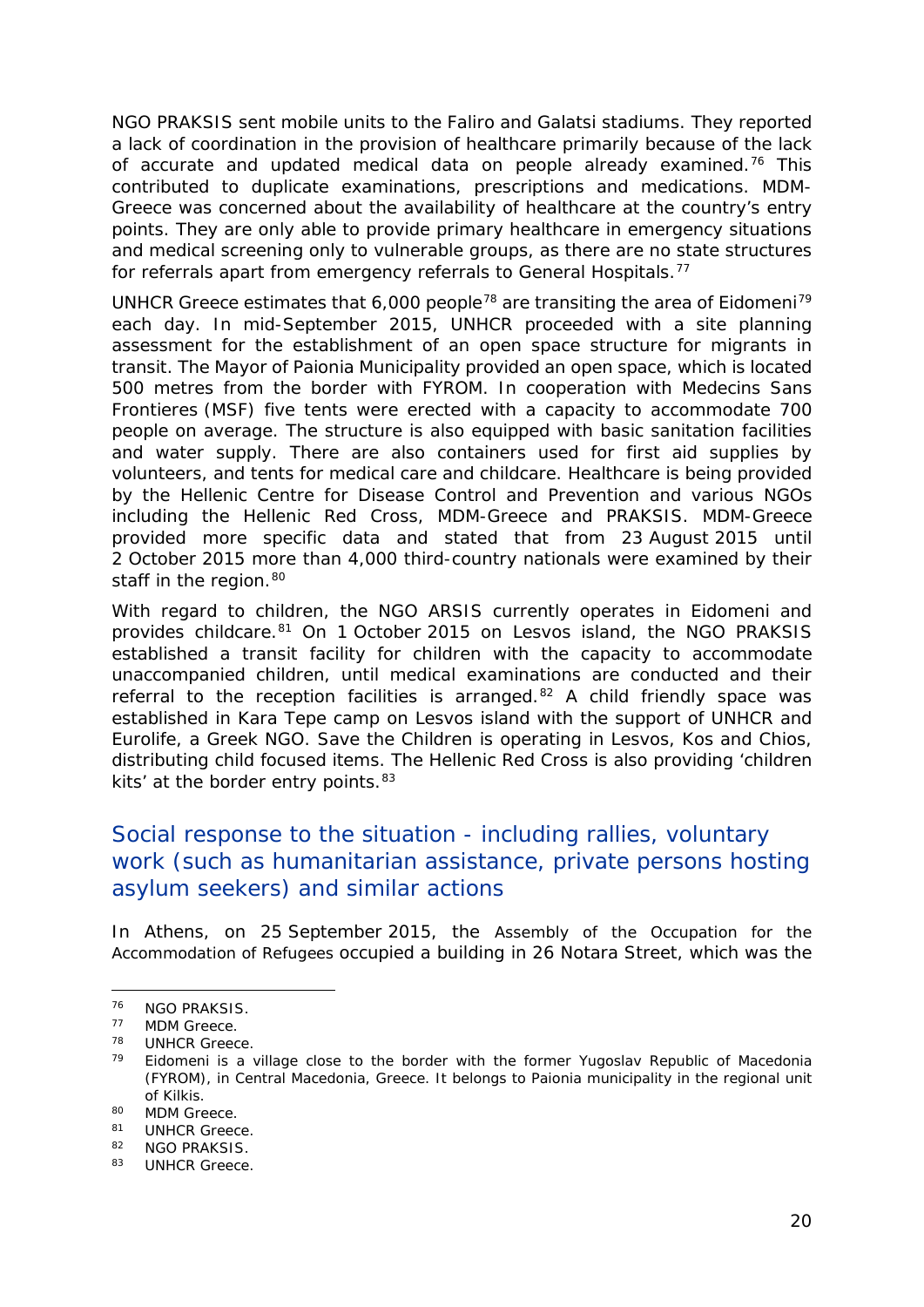former headquarters of the Unified Subsidiary Fund for Employees *(ΕΤΕΑΜ-Ενιαίο Ταμείο Επικουρικής Ασφάλισης Μισθωτών)*. The Assembly invited groups and individuals to support this effort, both with their presence and material help.<sup>[84](#page-20-0)</sup>

Communication with the Assembly is only possible through their Facebook page, which is updated regularly and provides information on both the activities of the Assembly and requests for donations, such as food, medications and other goods that are needed for refugees.

In Athens, on 29 September 2015, the self-organised movement "Solidarity with the Refugees in Greece" occupied a building on 56 Dervenion Street. The building will be used for storage of donated items and for open meetings of the group. The movement uses Facebook to communicate with the public.<sup>[85](#page-20-1)</sup>

In Athens on 30 September 2015, the NGO Action for Migration and Development (METAction) teamed up with Taxibeat (a startup providing free taxi services) in a joint initiative to collect first aid items and supplies for persons in need of international protection. From 10:00 to 16:00 CET on that day, the public was invited to contact Taxibeat, who would send taxis, free of charge, to collect any items that were to be donated. The NGO METAction was responsible for distributing the items to persons in need of international protection on the islands of Lesvos, Samos, Chios, Kos and in the village of Eidomeni at the Greek-Macedonian border. On its official Facebook page, METAction stated that the public's response was so overwhelming that all existing storage units and containers were filled.[86](#page-20-2) 

#### Legal and policy responses, including any changes to the law

There were no amendments to relevant legislation during the reporting period, nor are there any changes to refugee law in the foreseeable future.

#### Incidents affecting persons in need of international protection as well as irregular migrants

| <b>Issue</b>     | Please report what<br>happened and, where<br>relevant, the policy response                                                       | No. of<br>people<br>involved* | Date of<br>incident | Location |
|------------------|----------------------------------------------------------------------------------------------------------------------------------|-------------------------------|---------------------|----------|
| Right to<br>life | The Coast Guard in Mitelene<br>reported finding two bodies, one<br>male and one female in the<br>maritime area of Lesvos island. | Two<br>deceased<br>persons    | 30 Sept.<br>2015    | Lesvos   |

<span id="page-20-0"></span><sup>84</sup> Assembly of the Occupation for the Accommodation of Refugees *(Κατάληψη Στέγης Προσφύγων)*, [www.cantiere.org/8618/refugeeswelcome-in-athens/#sthash.U5oXyUba.dpuf.](http://www.cantiere.org/8618/refugeeswelcome-in-athens/%23sthash.U5oXyUba.dpuf) -

<span id="page-20-1"></span><sup>85</sup> Solidarity with the Refugees in Greece *(Αλληλεγγύη στους Πρόσφυγες)*, [www.facebook.com/pediontouareos.](https://www.facebook.com/pediontouareos)

<span id="page-20-2"></span><sup>86</sup> METAction *(Μετάδραση)*, [www.facebook.com/metadrasi?fref=ts.](https://www.facebook.com/metadrasi?fref=ts)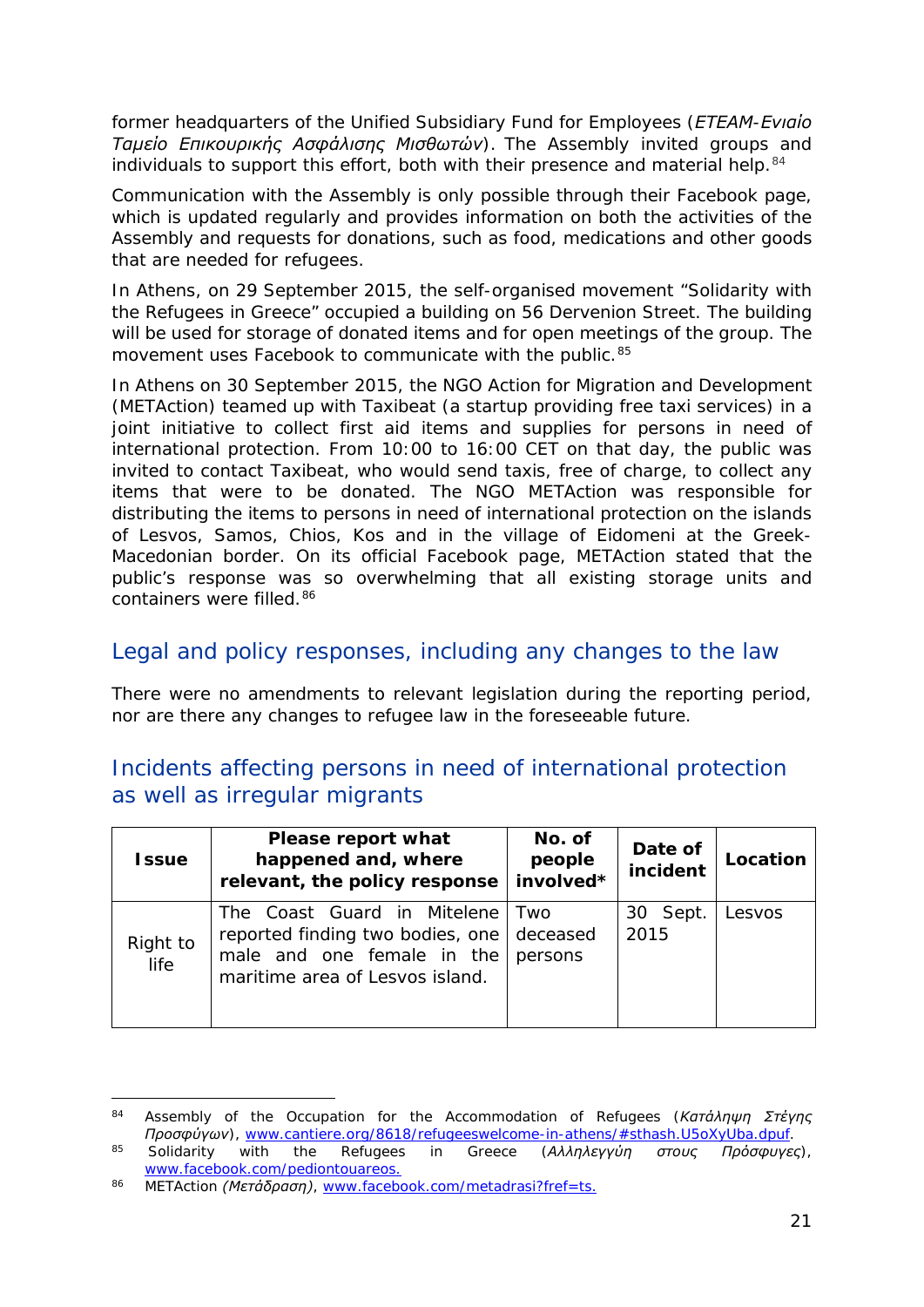| Kos' Coast Guard reported<br>finding two bodies, one male and deceased<br>one female in the maritime area  <br>of Kos island. | Two<br>persons | 1 Oct.<br>2015 | Kos        |
|-------------------------------------------------------------------------------------------------------------------------------|----------------|----------------|------------|
| Coast Guard reported<br>Kos'<br>finding one body of an infant in $\vert$ deceased<br>the maritime area of Kos island.         | One<br>person  | Oct. 2015      | <b>Kos</b> |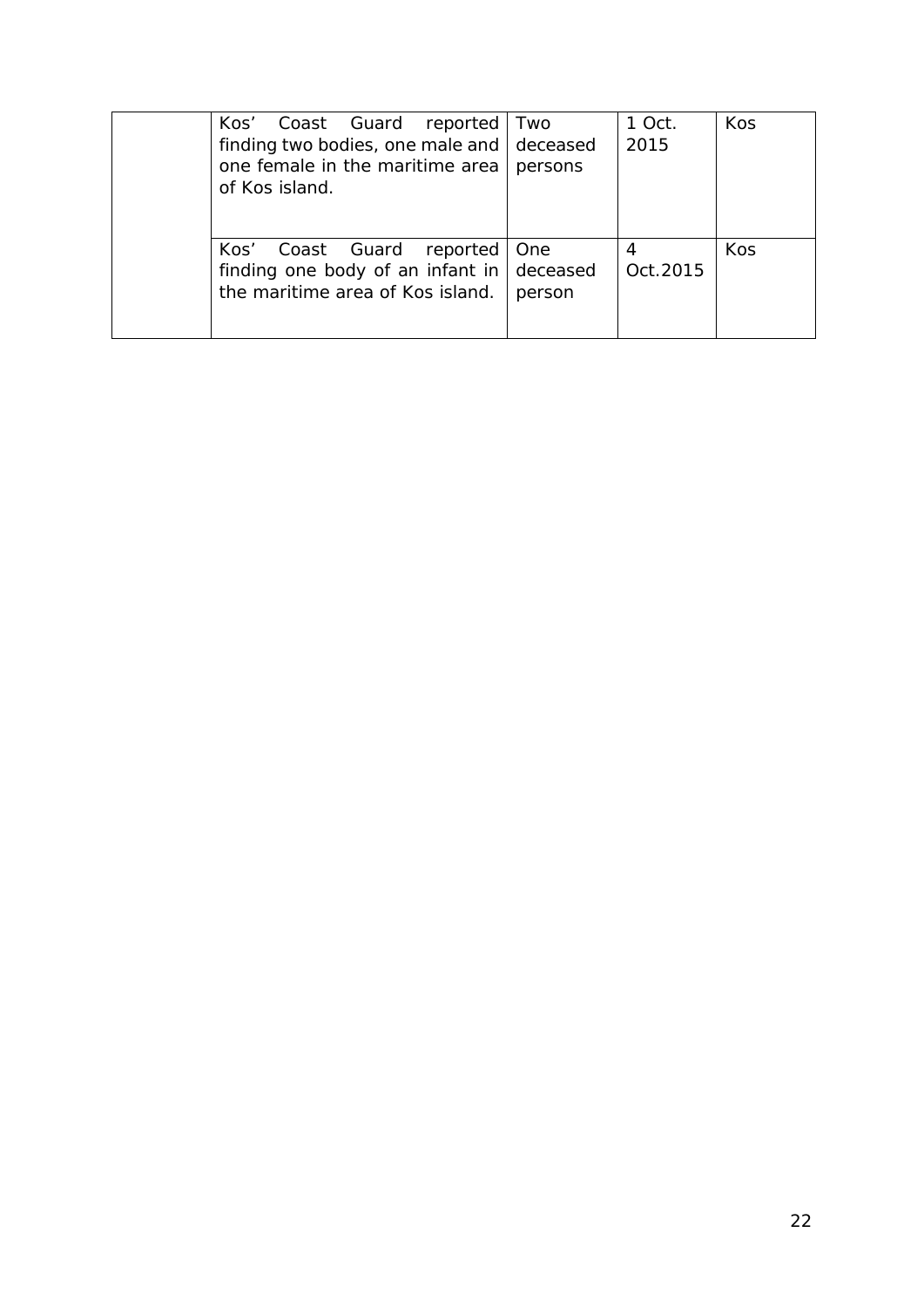# <span id="page-22-0"></span>**Hungary**

#### Stakeholders contacted

Interviews took place mainly via phone and email in the week of 28 September to 2 October 2015 with the following stakeholders:

- United Nations High Commissioner for Refugees (UNHCR) Hungary, based in Budapest;
- Hungarian Helsinki Committee (*Magyar Helsinki Bizottság)*;
- Hungarian Association for Migrants (*Menedék Migránsokat Segítő Egyesület)*;
- National Police Headquarters *(Országos Rendőr-főkapitányság);*
- General Attorney's Office *(Legfőbb Ügyészség)*;
- Office of Immigration and Nationality (*Bevándorlási és Állampolgársági Hivatal)* (regional office in Debrecen, headquarters in Budapest);
- County Court of Szeged (*Szegedi Törvényszék).*

#### Overview of the situation in terms of size and patterns of new arrivals

#### **Situation of new arrivals**

During the reference period, around 36,700 migrants crossed the border into Hungary.<sup>[87](#page-22-1)</sup> With the physical closure (the installed fences) of the Hungarian-Serbian border lane, most migrants entered the country from the Croatian side (around 36,000 migrants).[88](#page-22-2) Asylum seekers and migrants arrived from Croatia every day. They were mainly Afghan and Syrian nationals. 80 % of them were men, 20 % were women. With respect to age: 18 % were under 14 years old, slightly more than 10 % were between 14-17 years old (inclusive), roughly 61% were between 18-34 years old (inclusive) and around 11% were between 35-64 years old (inclusive).[89](#page-22-3)

Most migrants do not apply for asylum in Hungary and they are not registered at the border. In the reporting period, less than 800 migrants applied for asylum in Hungary.<sup>[90](#page-22-4)</sup> The Hungarian authorities transport those not seeking asylum in Hungary to the Austrian border (Nickelsdorf) by train.<sup>[91](#page-22-5)</sup>

At present, around 300 asylum seekers are waiting for the decision of the Office of Immigration and Nationality (*Bevándorlási és Állampolgársági Hivatal;* Office). The Office does not have information about the number of decisions taken between 28 September and 4 October. Statistical data are only available

<span id="page-22-1"></span><sup>87</sup> National Police Headquarters, Press Department.<br>88 National Police Headquarters Press Department 87

<span id="page-22-2"></span><sup>88</sup> National Police Headquarters Press Department.<br>89 Office for Immigration and Nationality.

<span id="page-22-3"></span> $89$  Office for Immigration and Nationality.<br> $90$  Office for Immigration and Nationality.

<span id="page-22-5"></span><span id="page-22-4"></span><sup>90</sup> Office for Immigration and Nationality.<br>91 Mational Police Headquarters Press Der

National Police Headquarters Press Department.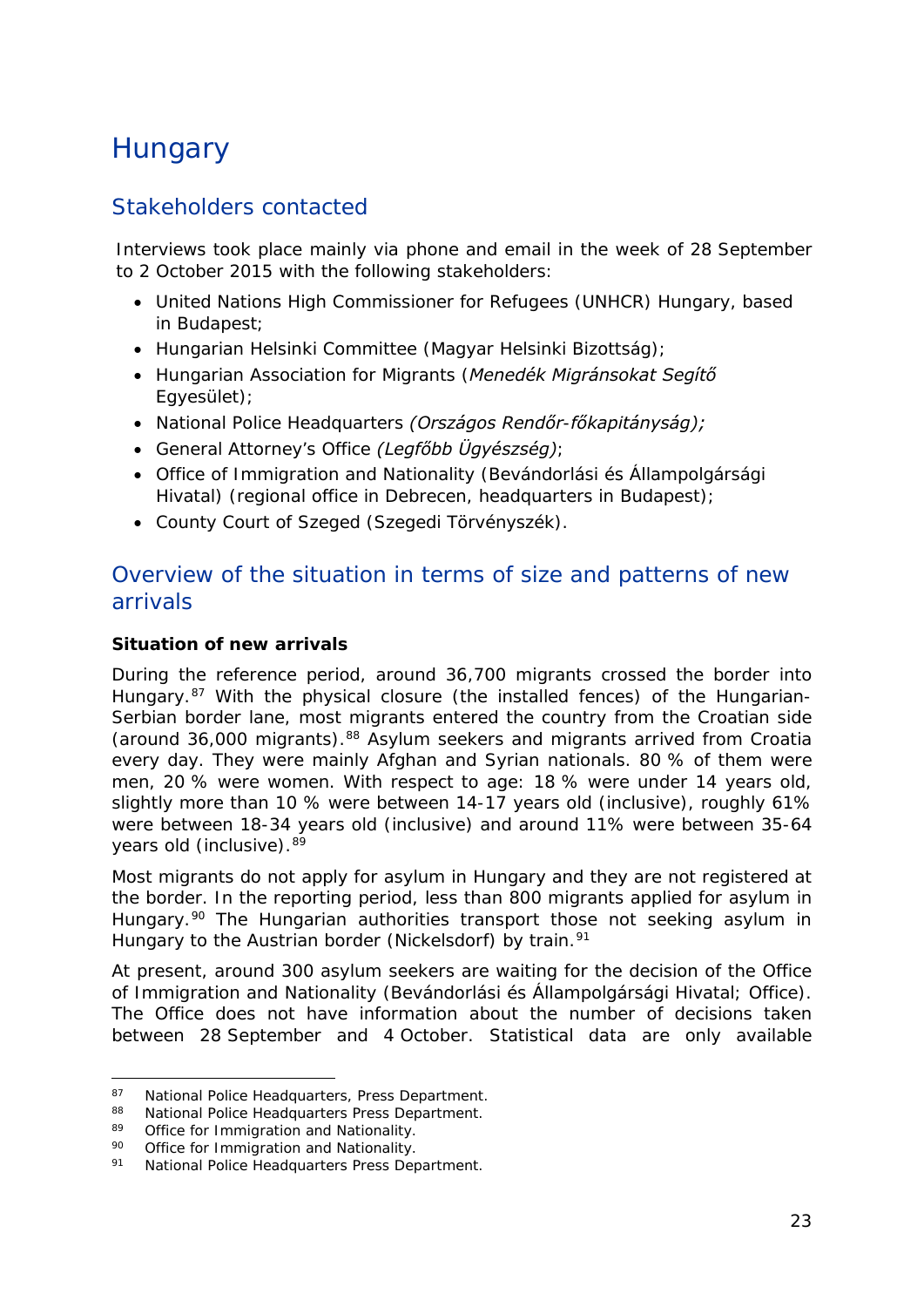regarding the number of decisions taken between 1 January and 4 October. In this period, about 400 positive decisions (accepting the asylum claim) and 2,300 negative decisions (rejecting the claim) were made. In about 82,400 cases the Office terminated the process, as the applicants had left the country.<sup>[92](#page-23-0)</sup>

#### **Criminal proceedings against those crossing the borders**

Criminal proceedings were initiated against around 300 migrants during the reporting period on charges of unauthorised border crossing (*határzár tiltott átlépése*).[93](#page-23-1)

During the reporting period, about 100 criminal trials were held against migrants before the Metropolitan Court of Szeged (*Szegedi Járásbíróság)*. In each case, the Court found the defendants guilty of illegal border crossing. Most migrants received either a one-year or a two-year entry ban. In one case, the court only imposed a reprimand against the defendant. One case was postponed, and in two cases the court sent the case back to the prosecutor due to insufficient evidence. Only three defendants appealed against the judgments.<sup>[94](#page-23-2)</sup>

Defendants were mostly Afghan and Syrian nationals, but some were from Iraq, Pakistan, Kosovo and Albania.<sup>[95](#page-23-3)</sup>

#### **Number of third-country nationals returned to third country**

The Office of Immigration and Nationality does not keep a record of the reasoning behind the decisions. This implies that there are no data available on the number of cases in which the 'safe third-country rule' was applied.<sup>[96](#page-23-4)</sup>

#### Fundamental rights issue concerning initial registration and fingerprinting for Eurodac

The stakeholder consultation has not revealed any fundamental rights issues in connection with the registration and fingerprinting of migrants. Authorities experienced cooperation from the migrants' side during the registration and fingerprinting process. Electronic fingerprinting devices are available at all border stations.<sup>[97](#page-23-5)</sup>

<sup>92</sup> Office for Immigration and Nationality. j.

<span id="page-23-1"></span><span id="page-23-0"></span><sup>93</sup> The provision of illegal border crossing as offence is set out in Article 352/A of Act C of 2012 on the Criminal Code (*2012. évi C. törvény a Büntető Törvénykönyvről;* Criminal Code), [njt.hu/cgi\\_bin/njt\\_doc.cgi?docid=152383.297990#foot\\_121\\_place.](http://njt.hu/cgi_bin/njt_doc.cgi?docid=152383.297990%23foot_121_place) The provision was introduced in the Criminal Code by Act CXL of 2015 on the amendment of certain laws as a result of the migrant situation (*2015. évi CXL. törvény egyes törvényeknek a tömeges bevándorlás kezelésével összefüggő módosításáról;* Act CXL of 2015), [njt.hu/cgi\\_bin/njt\\_doc.cgi?docid=177552.298006.](http://njt.hu/cgi_bin/njt_doc.cgi?docid=177552.298006) Act CXL of 2015 entered into force on 15

September 2015.<br>
<sup>94</sup> County Court of Szeged, Press Department.<br>
<sup>95</sup> County Court of Szeged, Press Department.

<span id="page-23-3"></span><span id="page-23-2"></span><sup>95</sup> County Court of Szeged, Press Department.<br>96 Office for Immigration and Nationality

<span id="page-23-5"></span><span id="page-23-4"></span> $\frac{96}{97}$  Office for Immigration and Nationality.<br> $\frac{97}{97}$  Office for Immigration and Nationality.

Office for Immigration and Nationality.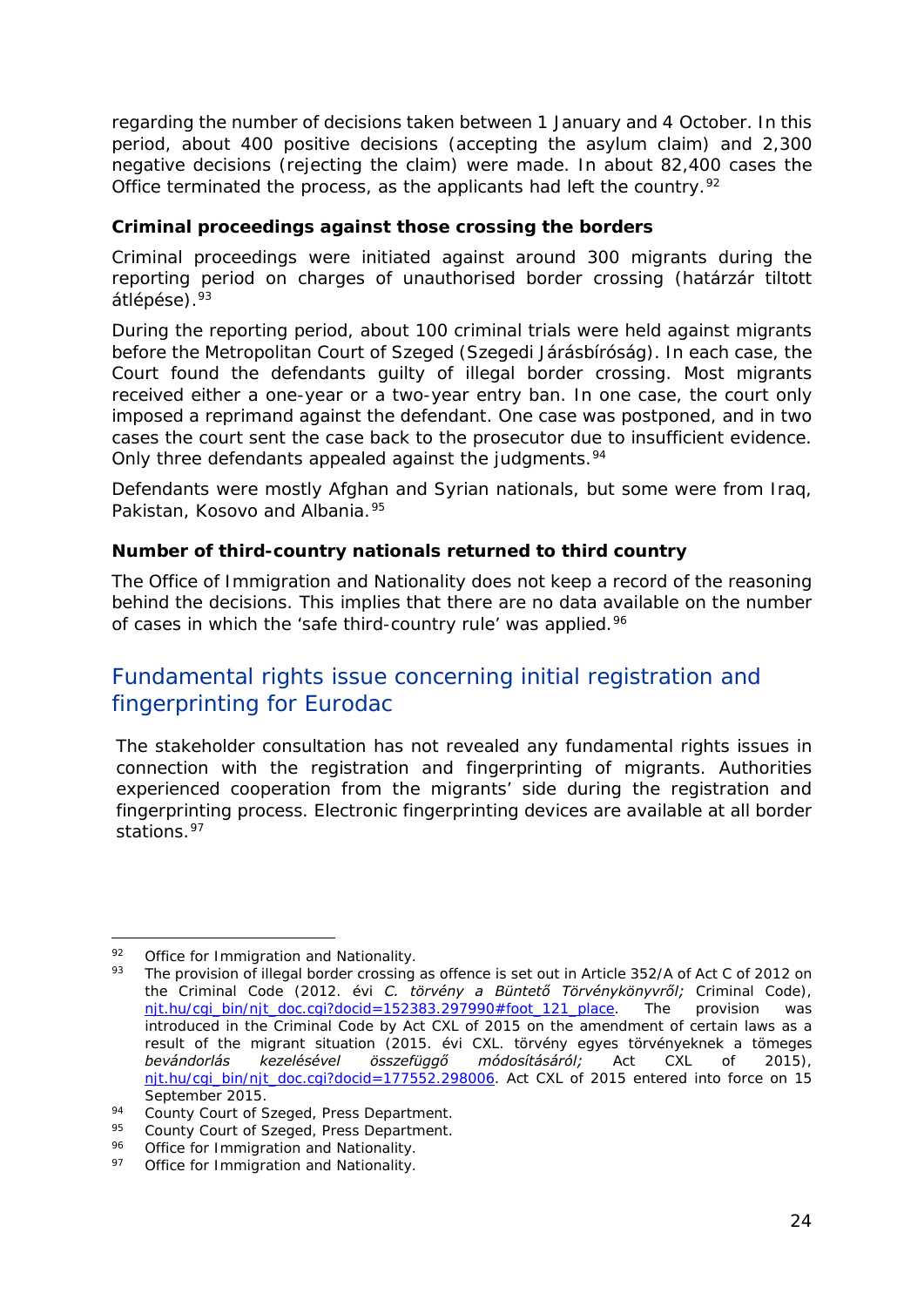#### Challenges and developments concerning reception conditions of new arrivals, also in relation to provision of healthcare

In the reporting period, nearly 800 asylum seekers were accommodated in Hungary. These numbers are within the maximum capacity of refugee camps. Therefore, reception conditions are adequate and authorities are able to provide sufficient care to people.<sup>[98](#page-24-0)</sup>

Hospitals close to the Serbian and Croatian borders have around 50 migrant patients a day, while medical doctors are also present at the border to give on site assistance (the number of the on site assistance varies from day to day). <sup>[99](#page-24-1)</sup>

The Office of Immigration and Nationality is working on establishing a new transit zone at the Hungarian-Croatian border (near the city of Letenye). In this location, the Office plans to install 28 containers, some dedicated to health care and sanitary services. An overnight accommodation will also be established in Letenye with a maximum capacity of 15 beds. The new facility should open in the week of 5 October 2015. At present, construction works take place to provide water, electricity and heating infrastructure.<sup>[100](#page-24-2)</sup>

When the Hungarian Association for Migrants (*Menedék Menekülteket Segítő Egyesület*) visited the city of Zákány at the Hungarian-Croatian border on 1 October 2015, they experienced a 700m long muddy area that has been declared as an area of operations. Migrants entering Hungary from Croatia had to cross this muddy area to board the train at the station in the Hungarian city of Gyékényes (this train takes migrants to the Austrian border). The Hungarian Association for Migrants experienced that most migrants refrained from requesting medical help as they preferred to continue their journey to the west and they feared that obtaining medical assistance would slow them down.<sup>[101](#page-24-3)</sup>

The number of unaccompanied children arriving in the country is still significant (around 20 % of the newcomers).<sup>[102](#page-24-4)</sup> The two institutions that take care of immigrant children have a maximum capacity of 70 (*Fót*) and 18 (*Hódmezővásárhely*) beds. The majority (95 %) of children taken in by these institutions are between ages of 14-18. They typically leave after spending a day or two in the institutions to continue their journey to the West. The Government secured HUF 368.8 million (cc. €1.18 million) additional funding to extend the capacity and operation of such institutions through Decision No. 1706/2015

j,

<span id="page-24-0"></span><sup>98</sup> UNHCR Hungary.

<span id="page-24-1"></span><sup>99</sup> UNHCR Hungary.

<span id="page-24-2"></span><sup>100</sup> Office of Immigration and Nationality. Statement by the Deputy Head of the Office is available in the article 'Increased police control in October too' (*Fokozott rendőri ellenőrzés októberben),*  1 October 2015, [nepszava.hu/cikk/1071735-fokozott-rendori-ellenorzes-oktoberben-is.](http://nepszava.hu/cikk/1071735-fokozott-rendori-ellenorzes-oktoberben-is)

<span id="page-24-3"></span><sup>&</sup>lt;sup>101</sup> Hungarian Association for Migrants. A short summary of the Association's experiences at the border is available on the Association's website: Our action team was at the Croatian-Hungarian border (*Akciócsapatunk a horvát-magyar határnál járt)*, [http://menedek.hu/hirek/akciocsapatunk-a-horvat-magyar-hatarnal-jart.](http://menedek.hu/hirek/akciocsapatunk-a-horvat-magyar-hatarnal-jart)

<span id="page-24-4"></span><sup>102</sup> Office for Immigration and Nationality.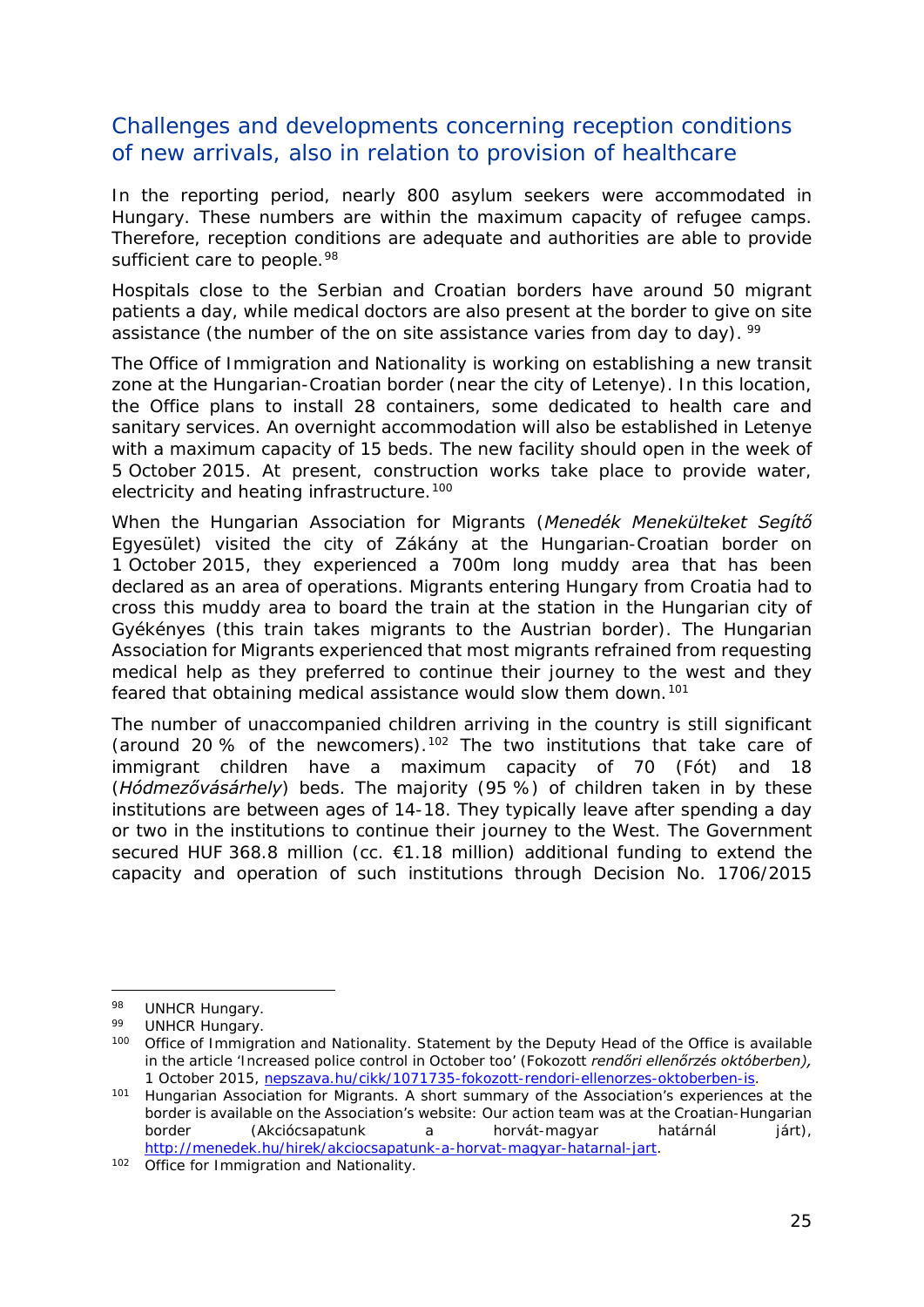(IX. 29)[.103](#page-25-0) On 3 October 2015, the Government announced a plan to increase the capacity of these institutions to be able to accommodate another 144 children.<sup>[104](#page-25-1)</sup>

On a press conference held in Debrecen, the spokesmen of Fidesz (the governing political party in Hungary) announced that they would recommend the Government to shut down the refugee reception camp in Debrecen by the end of November. Fidesz argues that Debrecen is far from the southern borders of Hungary, therefore, it is not economical to have the largest refugee camp (capacity is cc. 930) there.  $105$ 

In order to execute the Court's expulsion decision, about 80 migrants were put into immigration detention during the reporting period. The execution of the expel order, however, was completed without incident.<sup>[106](#page-25-3)</sup>

### Social response to the situation – including rallies, voluntary work (such as humanitarian assistance, private persons hosting asylum seekers) and similar actions

As the majority of migrants are now arriving from the Hungarian-Croatian border, the presence of humanitarian assistance is the most significant in that area (close to the following cities: Barcs, Zákány, Magyarbóly, Letenye, Berzence, Beremend, Udvar). The Hungarian Association for Migrants (*Menedék Migránsokat Segítő Egyesület*) visited the area of Barcs and Zákány on 1 October 2015 to deliver blankets, insulation mats and food. There is also a significant presence of private individuals (their number varies from around 50-100 a day) who voluntarily help and assist migrants by giving them food, warm clothes, blankets and medicine.<sup>[107](#page-25-4)</sup>

Most volunteers do not belong to any civil society associations and some spontaneous actions of locals are organised on Facebook. Help the Refugees Together Group (*Segítsünk együtt a menekülteknek)*[108](#page-25-5) is a group of individuals who originally got in contact last August on Facebook to help refugees when many of them were at the Keleti train station in Budapest. Members of the group now

<span id="page-25-0"></span><sup>103</sup> Government Decision No. 1706/2015 (IX. 29.) on securing additional funds to extend the capacity and operation of institutions accommodating and protecting unaccompanied minors in need international protection (*1706/2015. (IX. 29.) Korm. Határozat a nemzetközi védelemben részesülő gyermekek gyermekvédelmi szakellátásban történő elhelyezéséhez szükséges férőhelyszám bővítéséhez és működtetéséhez szükséges többletforrás biztosításáról),*  [http://magyarkozlony.hu/dokumentumok/6d0b03d3eff98422f9cdfc4b913c186e00d992f9/meg](http://magyarkozlony.hu/dokumentumok/6d0b03d3eff98422f9cdfc4b913c186e00d992f9/megtekintes) [tekintes,](http://magyarkozlony.hu/dokumentumok/6d0b03d3eff98422f9cdfc4b913c186e00d992f9/megtekintes) p. 19974. -

<span id="page-25-1"></span><sup>104</sup> More information on EU support to accommodate unaccompanied children can be found at this link: *Uniós támogatás a kísérő nélküli kiskorúak elhelyezésére),* [www.kormany.hu/hu/emberi](http://www.kormany.hu/hu/emberi-eroforrasok-miniszteriuma/szocialis-ugyekert-es-tarsadalmi-felzarkozasert-felelos-allamtitkarsag/hirek/unios-tamogatas-a-kisero-nelkuli-kiskoruak-elhelyezesere)[eroforrasok-miniszteriuma/szocialis-ugyekert-es-tarsadalmi-felzarkozasert-felelos](http://www.kormany.hu/hu/emberi-eroforrasok-miniszteriuma/szocialis-ugyekert-es-tarsadalmi-felzarkozasert-felelos-allamtitkarsag/hirek/unios-tamogatas-a-kisero-nelkuli-kiskoruak-elhelyezesere)[allamtitkarsag/hirek/unios-tamogatas-a-kisero-nelkuli-kiskoruak-elhelyezesere.](http://www.kormany.hu/hu/emberi-eroforrasok-miniszteriuma/szocialis-ugyekert-es-tarsadalmi-felzarkozasert-felelos-allamtitkarsag/hirek/unios-tamogatas-a-kisero-nelkuli-kiskoruak-elhelyezesere)

<span id="page-25-2"></span><sup>105</sup> Dehir.hu 'The Debrecen refugee camp will be closed by the end of November' (*November végéig bezárják a debreceni menekülttábort)*, 2 October 2015, [www.dehir.hu/debrecen/november](http://www.dehir.hu/debrecen/november-vegeig-bezarjak-a-debreceni-menkulttabort/2015/10/02/)[vegeig-bezarjak-a-debreceni-menkulttabort/2015/10/02/.](http://www.dehir.hu/debrecen/november-vegeig-bezarjak-a-debreceni-menkulttabort/2015/10/02/)

<span id="page-25-3"></span><sup>106</sup> Office for Immigration and Nationality.

<span id="page-25-4"></span><sup>107</sup> Hungarian Association for Migrants. A short summary of the Association's experiences at the border can be found on the Association's website under the title 'Our action team was at the Croatian-Hungarian border' (*Akciócsapatunk a horvát-magyar határnál járt)*,

<span id="page-25-5"></span><sup>&</sup>lt;sup>108</sup> Facebook page of the Help the Refugees Together Group (*Segítsünk együtt a menekülteknek!*), [www.facebook.com/groups/1603043899969611/?fref=ts.](https://www.facebook.com/groups/1603043899969611/?fref=ts)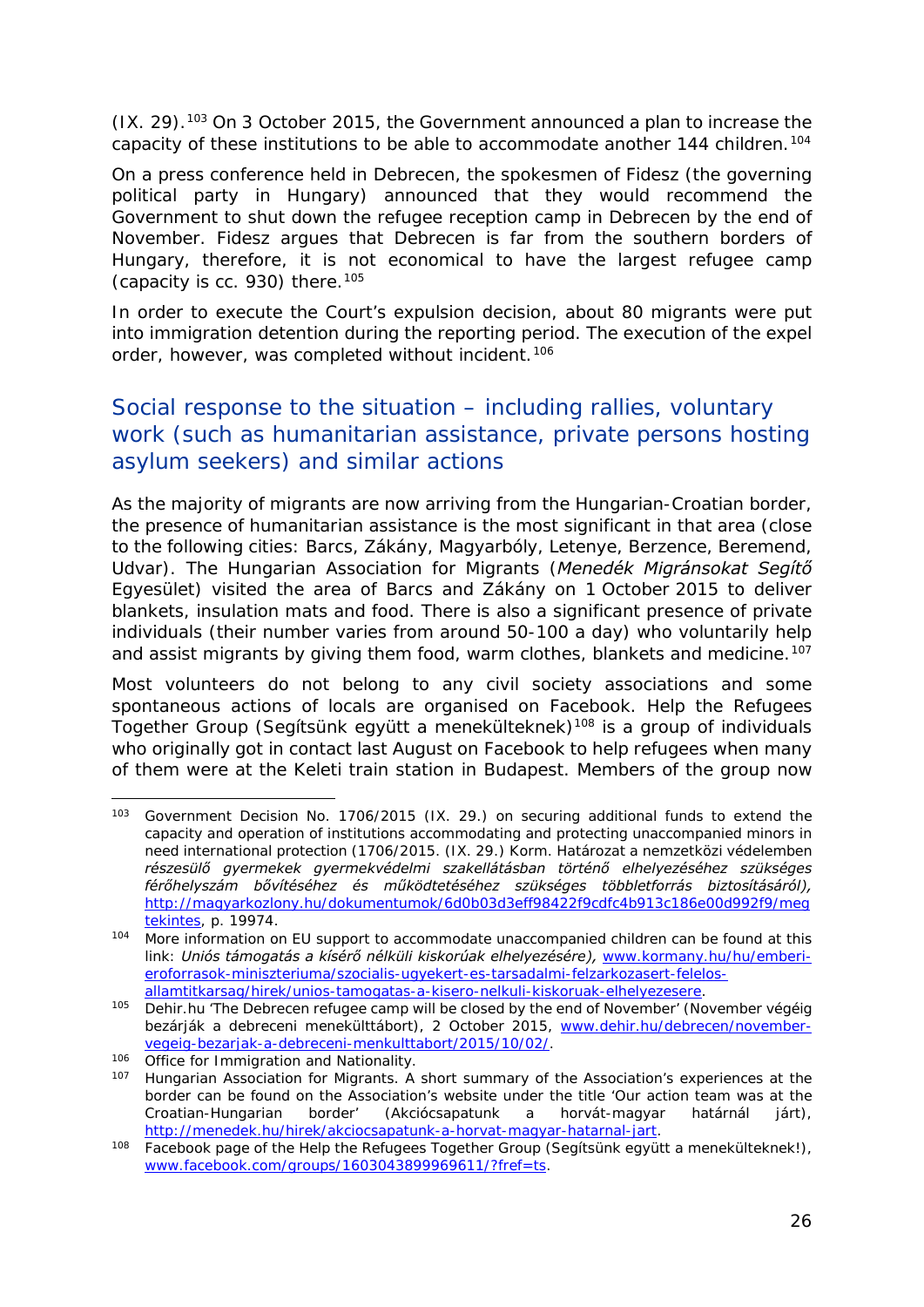<span id="page-26-3"></span>often visit the Hungarian-Croatian border area to bring food, warm clothes to migrants and also to assist Croatians in the organisation of food and the distribution of donations in order to avoid waste.<sup>[109](#page-26-0)</sup>

#### Legal and policy responses, including any changes to the law

On 29 September 2015, the Hungarian Parliament adopted the legislative proposal No. T/6244 on the jurisdiction of courts in certain civil and criminal law matters (*az egyes polgári és büntető ügyekben eljáró bíróságok illetékességéről).*[110](#page-26-1)

This new law grants jurisdiction over cases related to the crimes of illegal border crossing,<sup>[111](#page-26-2)</sup> damaging instalments that protect the border<sup>[112](#page-26-3)</sup> and obstructing the construction of border closure instalments.[113](#page-26-3) This jurisdiction has been granted to: in Zala and Somogy counties, to the Metropolitan Court of Zalaegerszeg (*Zalaegerszegi Járásbíróság*) (entry level jurisdiction) and the County Court of Zalaegerszeg (*Zalagerszegi Törvényszék)* (court of appeals); in Baranya county, to the Metropolitan Court of Pécs (*Pécsi Járásbíróság)* (entry level jurisdiction) and the County Court of Pécs (*Pécsi Törvényszék)* (court of appeals). The act also gives jurisdiction to the Administrative and Labour Court of Pécs (*Pécsi Közigazgatási és Munkaügyi Bíróság*) in Baranya county and the Administrative and Labour Court of Zalaegerszeg (*Zalaegerszegi Közigazgatási és Munkaügyi Bíróság*) in Zala and Somogy counties to trial the review procedures against the decisions of the Office of Immigration and Nationality (*Bevándorlási és Állampolgársági Hivatal*) in the cases of asylum seekers.

The metropolitan, county, administrative and labour courts of Szeged – a city close to the Serbian-Hungarian border – have exclusive jurisdiction over the related criminal cases and review procedures.

The President of Hungary is expected to sign the new act in a few days and it should enter into force the day after it will be promulgated in the Official Journal of Hungary (*Magyar Közlöny).*[114](#page-26-4)

-

<span id="page-26-1"></span><span id="page-26-0"></span><sup>&</sup>lt;sup>109</sup> UNHCR Hungary.<br><sup>110</sup> Legislative proposal No. T/6244. on the jurisdiction of Courts in certain civil and criminal law matters (*az egyes polgári és büntető ügyekben eljáró bíróságok illetékességéről),*  [www.parlament.hu/irom40/06244/06244.pdf.](http://www.parlament.hu/irom40/06244/06244.pdf)

<span id="page-26-2"></span><sup>111</sup> Article 352/A of the Criminal Code.

<sup>112</sup> Article 352/B of the Criminal Code.

<sup>113</sup> Article 352/C of the Criminal Code.

<span id="page-26-4"></span><sup>114</sup> Official Journal of Hungary (*Magyar Közlöny)*, [www.magyarkozlony.hu.](http://magyarkozlony.hu/)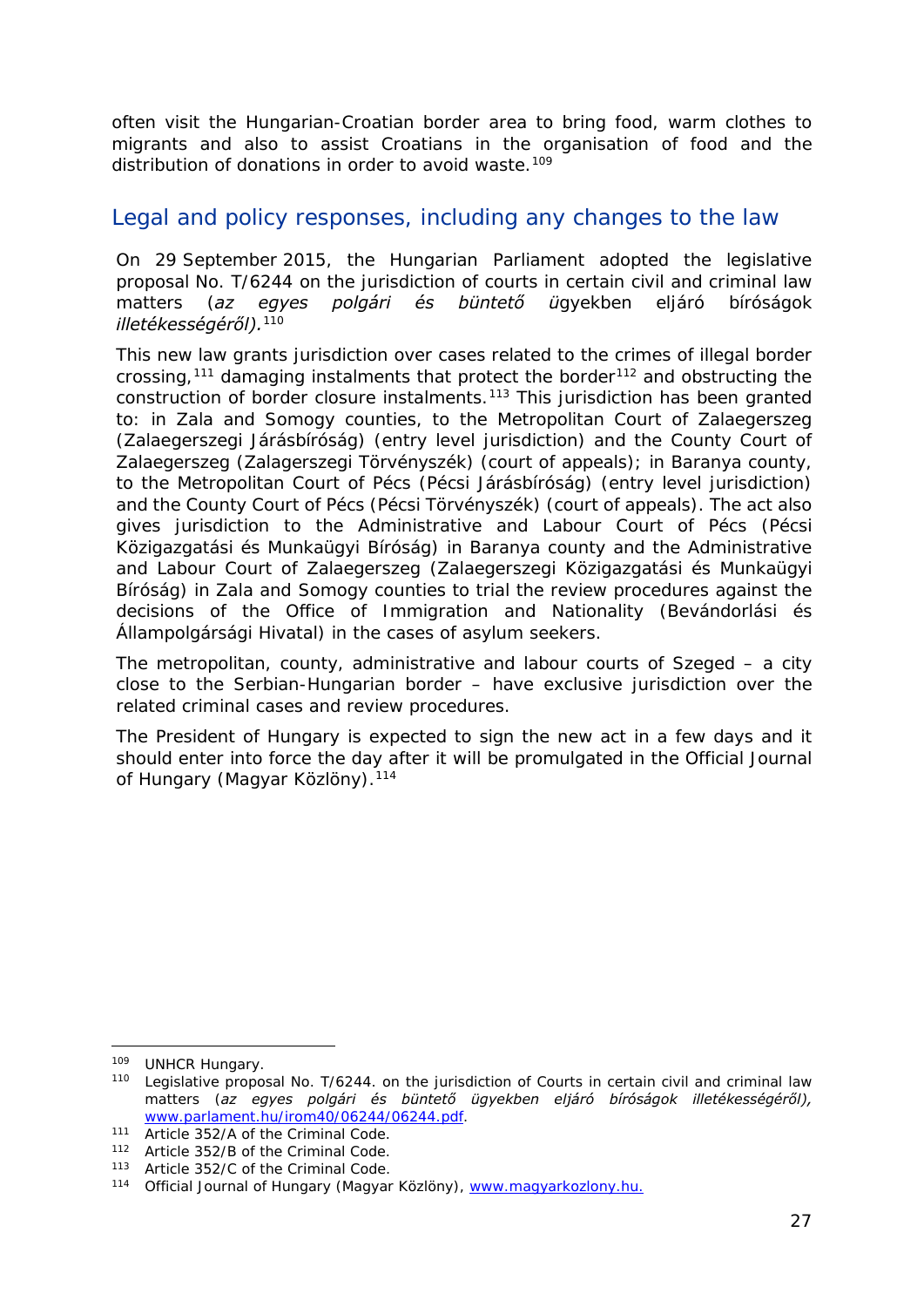# <span id="page-27-0"></span>**Italy**

### Stakeholders contacted

Interviews took place in the week from 28 September to 5 October 2015 with the following stakeholders. Some of them could not provide information but referred to updates available on their webpages. Other stakeholders contacted could not contribute to this first data collection due to various reasons.

- The Ministry of Interior, Department for Civil Liberties and Immigration
- UNHCR Italy
- MSF Italy
- Association for Legal Studies on Immigration (Associazione per gli Studi Giuridici sull'Immigrazione, ASGI).
- Central Police Station of Ragusa Sicily (Questura di Ragusa Sicilia)
- CISPM Coalizione Internazionale dei Sans-papiers, Migranti, Rifugiati e Richiedenti asilo (International coalition of Sans-Papiers, Immigrants, Refugees and asylum seekers)
- "Semiautonomia Minori Stranieri" project of the Municipality of Rome

#### Overview of the situation in terms of size and patterns of new arrivals

In the week from 28 September to 4 October 2015, an average number of more than 1,000 newly arrived immigrants have been registered by Italian authorities. Most of them are asylum seekers coming from sub-Saharan African countries.

On the 4 October, the "Aviere" ship of the Italian Navy rescued around 240 people in the Sicily channel.

On the 2 October, the "Cigala Fulgosi" ship of the Italian Navy rescued nearly 130 people – 28 children – in the Sicily Channel. They were then transferred to the MSF "Dignity I" ship and disembarked in Pozzallo (Sicily) on 3 October.

On 29 September, the "Cigala Fulgosi" ship of the Italian Navy rescued, in two different search and rescue operations, over 100 people - including 30 women and 5 children – and around 120 people (mostly men).

On the 28 September, the "Driade" ship of the Italian Navy rescued 200 people in the Sicily channel which were then transferred to the coastguard ships CP 302 and CP 310. On the same day, the Navy ship "Bersagliere" rescued nearly 100 more people arriving at the Italian coast.

According to the Ministry of Interior, 350 asylum seekers have been registered by the Ministry of Interior on 1 October 2015. There is not much information about this circumstance: the newly-arrived people were mostly from Africa and disembarked from the "Bourbon Argos" ship (a boat which is under the responsibility of Medici Senza Frontiere- MSF) in the Reggio Calabria port. There were around 260 men, 85 women (one pregnant) and three children. They have been distributed in several reception centres scattered throughout Italy (in Emilia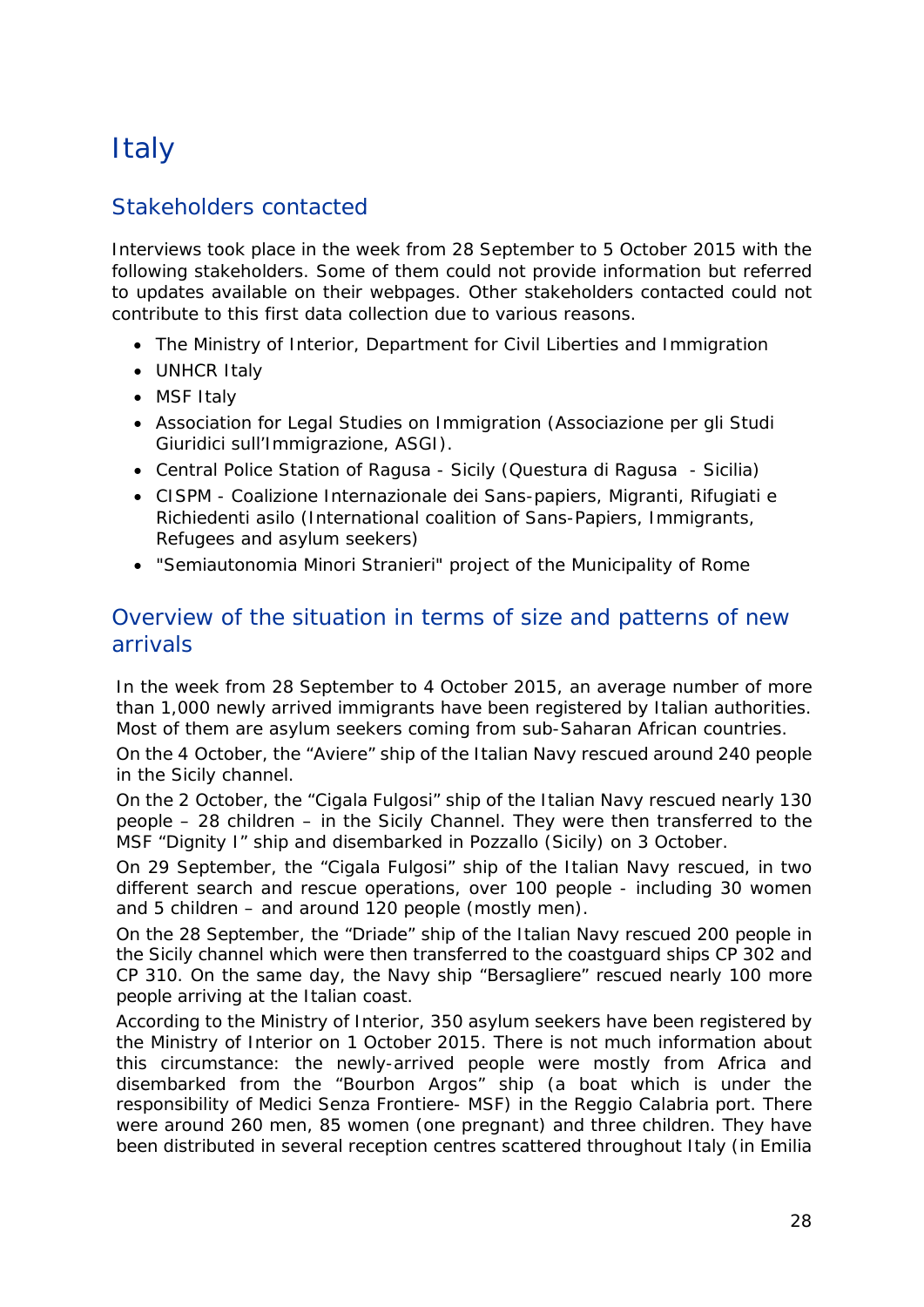Romagna, Lombardia, Lazio, Puglia and Veneto), respecting the instructions given by the Ministry of Interior.

According to the International Coalition of Sans Papiers, at least 200 more people have been registered on 30 September 2015 in Catania (Sicily): they all originated from African countries (i.e. Gambia, Senegal, Mali, Togo, Ivory Coast). Police authorities, the International Organisation for Migration, UNHCR, Save the Children were all at the port during disembarkation. About 30 people, coming mainly from the Ivory Coast, were separated from the group of 200 immigrants upon disembarkation and received an expulsion order from the police authorities. It is unclear whether they were given the opportunity to apply for international protection.

According to the International Coalition of Sans Papiers another arrival had taken place on 29 September in Rapallo (Ragusa – Sicily) where they were registered by local Police authorities: 450 persons disembarked in Sicily and 350 of them have been moved on the same day to reception centres situated in other regions. Police authorities do not clarify the origins of the newly-arrived immigrants. The other 100 persons were brought to the local CPSA (*centro di primo soccorso e accoglienza* – first aid and reception centre) for the registration procedure. Two of the newly-arrived were arrested on 30 September by the police as facilitators. UNHCR clarified that the Praesidium project has been replaced by a new AMIFfunded project, "Access", and that UNHCR staff are still present at the borders.

#### Fundamental rights issue concerning initial registration and fingerprinting for Eurodac

No fundamental rights issues were reported. The International Coalition of Sans Papiers said that the 450 persons disembarked in Pozzallo were registered by police authorities in the CPSA before being moved to the other reception centres, in order to issue, if necessary, expulsion orders or to register international protection applications.

As a background, local level officers (e.g. the police authority at the border, on the ships, etc.) can only take the fingerprints and insert them in the national AFIS system. Then, the national access point (the Forensic Police in Rome) or its 14 branches at local level (but these branches do not have people on duty at night, so during the night the check is carried out by the office in Rome) check the quality of the data to be inserted in Eurodac. Once the quality of fingerprints is checked, only the national access point in Rome will insert the data in Eurodac, receive the answer, and send the information to the office where the fingerprints were taken.

#### Challenges and developments concerning reception conditions of new arrivals, also in relation to provision of healthcare

Reception centres are often overcrowded and this situation can undermine the respect of reception and assistance standards in these centres as established by law.

Basic health assistance is provided at the moment of arrival on Italian soil: if the immigrants are rescued by or transferred to MSF ships health assistance starts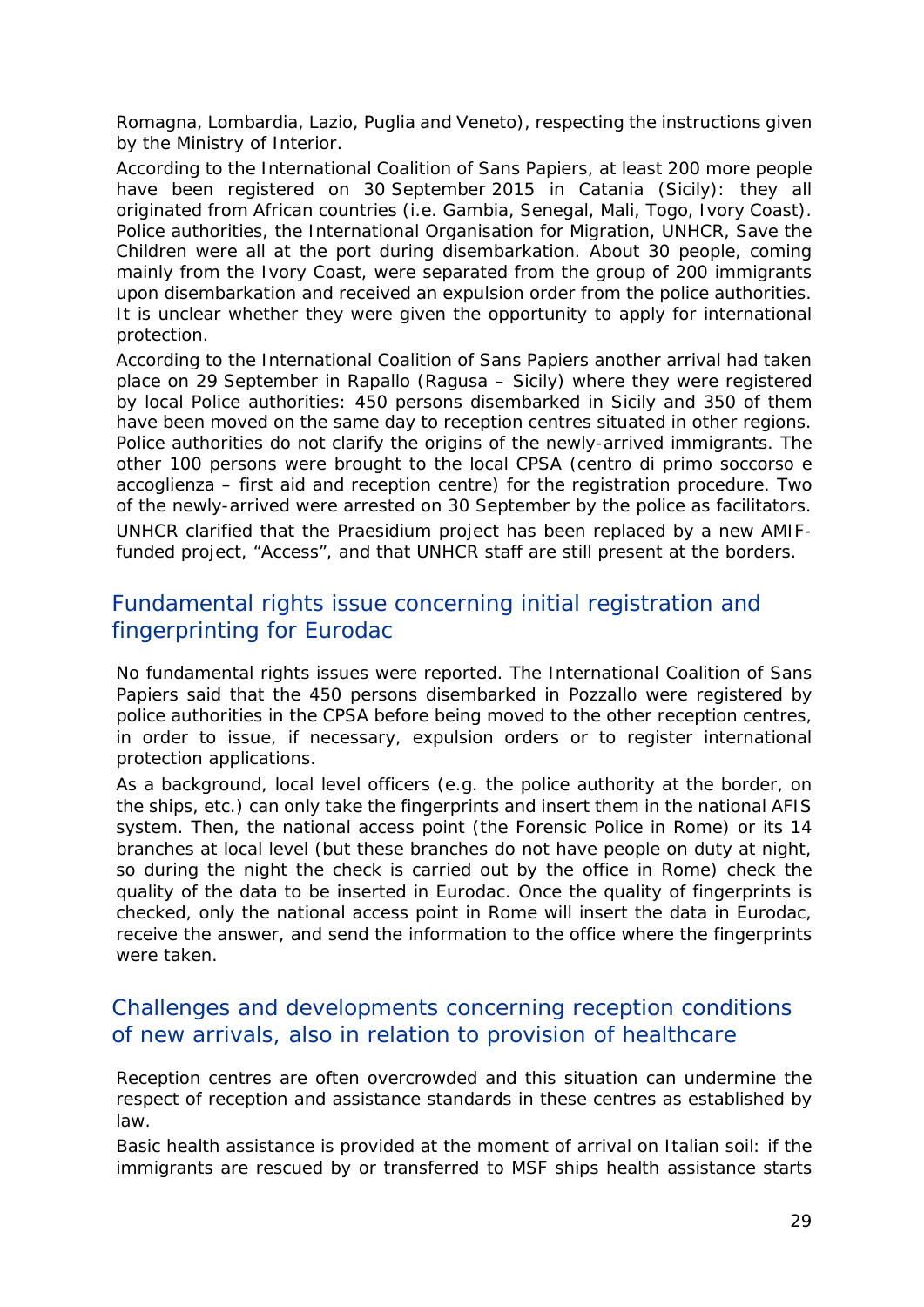even before disembarkation. Most of the time, since the save and rescue operations are accomplished by police authorities with the cooperation of Frontex, health assistance is provided upon arrival in Italian ports. It is not clear whether within Frontex operations health assistance is still provided on ships. In effect, MSF professionals provide healthcare assistance in most of the disembarkation ports in Southern Italy, especially in the Sicilian cities of Augusta, Pozzallo, Catania, Palermo, Lampedusa, Agrigento and Messina.

Generally speaking, newly arrived asylum seekers are provided with a TBC check and other controls related with basic health needs (i.e. pregnancies, diabetes etc.). These more in-depth healthcare checks usually take place at the reception centres where the newly-arrived asylum seekers are moved.

Reception centres' supervisors might provide police authorities with filled-in forms concerning asylum seekers who might constitute a danger to the centre's security. These forms often lead to the expulsion of these asylum seekers who are often brought to other countries rather than their own countries of origin. This procedure can produce a situation of vulnerability in these subjects' lives, leaving them without identity documents and without shelter if they are not immediately expelled.

#### Social response to the situation – including rallies, voluntary work (such as humanitarian assistance, private persons hosting asylum seekers) and similar actions

Available information show that religious and other voluntary associations have been active, for example, in attending the basic needs of the newly arrived persons who were disembarked in Reggio Calabria.

#### Legal and policy responses, including any changes to the law

There has been a major development in Italian legislation concerning the registration and assistance of newly arrived asylum seekers: Legislative Decree 18th August 2015, No. 142 [\(www.normattiva.it/uri](https://mail2.mclink.it/Redirect/www.normattiva.it/uri-res/N2Ls?urn:nir:stato:decreto.legislativo:2015-08-18;142!%23_blank)[res/N2Ls?urn:nir:stato:decreto.legislativo:2015-08-18;142!\)](https://mail2.mclink.it/Redirect/www.normattiva.it/uri-res/N2Ls?urn:nir:stato:decreto.legislativo:2015-08-18;142!%23_blank). The decree still needs application decrees to be approved in order to be fully operative. The above-mentioned Legislative Decree, which implements the 2013/32/EU and 2013/33/EU Directives, introduces in Italian legislation a relevant reform of the asylum seekers reception policies, regulates detention of asylum seekers, and has new provisions concerning the procedure for recognition of international protection status.

Concerning policy developments, the Italian Government has introduced the "hotspot system" which consists in the creation of some five centres, in the south of Italy near the sea borders. Hotspots will aim at the identification of newly arrived migrants, the fingerprinting, and the channelling into appropriate procedures. Asylum seekers will be sent to assistance centres; all others would be moved to Centres of Identification and Expulsion (CIE). The hotspots, which should be situated in Trapani (Sicily), Lampedusa (Sicily), Porto Empedocle (Sicily), Pozzallo (Sicily), Augusta (Sicily) and Taranto (Apulia) will operate within already existing structures, such as CIEs and CPSA mentioned above. In the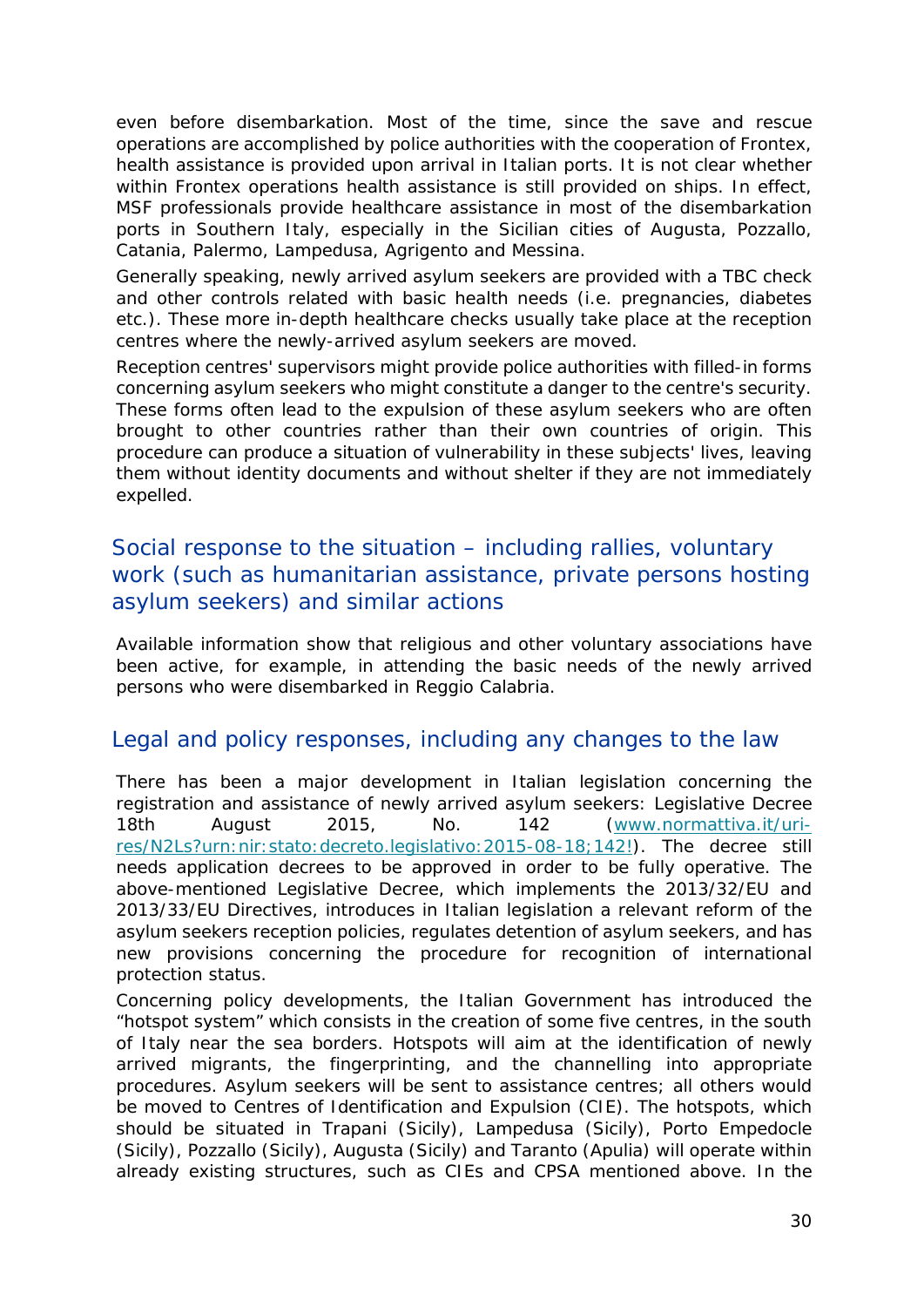hotspots, the identification and first assistance activities will be carried out with the support of Frontex and EASO.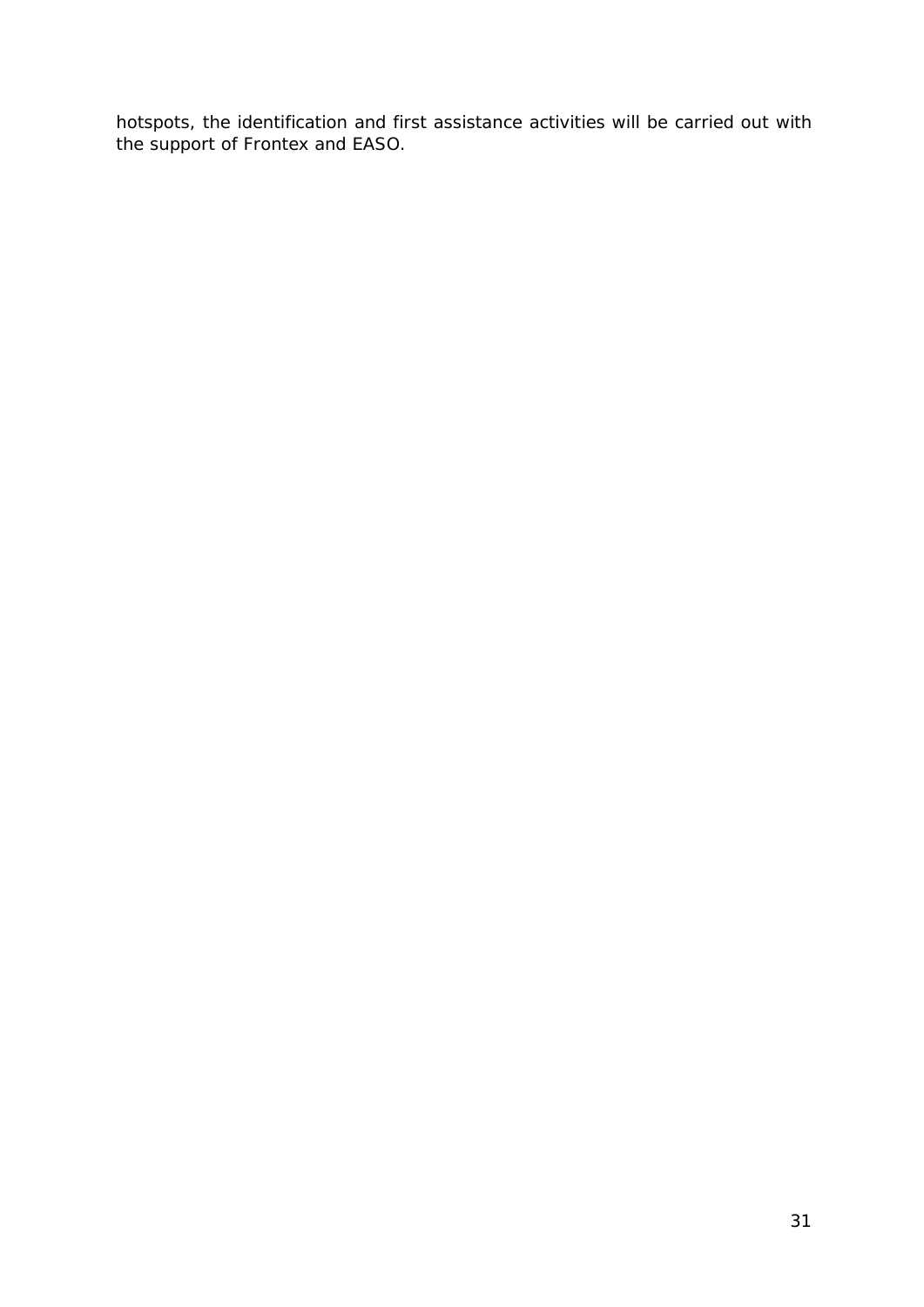## <span id="page-31-0"></span>Slovenia

### Stakeholders contacted

Interviews took place mainly via phone and email in the week of 28 September to 2 October 2015 with the following stakeholders:

- Administration of the Republic of Slovenia for Civil Protection and Disaster Relief (ACPDR) (*Uprava Republike Slovenije za zaščito in reševanje*, *URSZR*), that is responsible for reception conditions of new arrivals (care and accommodation);
- Legal Information Centre of NGOs (*Pravnoinformacijski center nevladnih organizacij - PIC)* which is the UNCHR implementation partner in Slovenia;
- Amnesty International Slovenia (*Amnesty International Slovenija*);
- Red Cross Slovenia (*Rdeči Križ Slovenije*);
- Caritas Slovenia (*Slovenska Karitas*);
- Slovenian philanthropy (*Slovenska filantropija*);
- Aliens Centre Postojna (*Center za tujce Postojna*), a detention centre for foreigners;
- Advocate for Equal Opportunities (*Zagovornik načela enakosti*);
- Hotline for reporting hate speech and child sexual abuse images on the internet "Web eye" (*Spletno oko*).

Information was also gathered at the weekly meeting of the NGO Platform for Development Cooperation and Humanitarian Aid (SLOGA), gathering NGOs dealing with the migrant and refugee crisis.

#### Overview of the situation in terms of size and patterns of new arrivals

During the first large wave of arrivals (from 17 to 24 September), *Policija* - a body within the Ministry of the Interior (*Ministrstvo za notranje zadeve*, *MNZ*), published on its website[115](#page-31-1) daily statistical information on new arrivals (number of persons by nationality, gender, country of entry, desirable country of final destination, type of transportation, number of children, number of asylum seekers, and which facility these people were taken to).  $116$ 

Between 25 and 30 September 2015, Policija published daily documents titled 'Information on occupancy of accommodation facilities for foreigners.' These

<span id="page-31-1"></span><sup>115</sup> English version available at: [www.policija.si/eng/index.php/component/content/article/13](http://www.policija.si/eng/index.php/component/content/article/13-news/1729-a-new-webpage-on-police-activities-re-current-migration-flows-set-up-available-informations) [news/1729-a-new-webpage-on-police-activities-re-current-migration-flows-set-up-available](http://www.policija.si/eng/index.php/component/content/article/13-news/1729-a-new-webpage-on-police-activities-re-current-migration-flows-set-up-available-informations)[informations.](http://www.policija.si/eng/index.php/component/content/article/13-news/1729-a-new-webpage-on-police-activities-re-current-migration-flows-set-up-available-informations) More information is available on the page in the Slovenian language: [www.policija.si/index.php/component/content/article/190-mejne-zadeve-in-tujci/79439](http://www.policija.si/index.php/component/content/article/190-mejne-zadeve-in-tujci/79439-aktivnosti-policije-v-zvezi-z-aktualnimi-migracijskimi-tokovi) [aktivnosti-policije-v-zvezi-z-aktualnimi-migracijskimi-tokovi.](http://www.policija.si/index.php/component/content/article/190-mejne-zadeve-in-tujci/79439-aktivnosti-policije-v-zvezi-z-aktualnimi-migracijskimi-tokovi) j,

<span id="page-31-2"></span><sup>116</sup> Police, document of 18 September 2015, [www.policija.si/images/stories/DelovnaPodrocja/meja/migracije/statistika\\_migranti/Angl\\_pod](http://www.policija.si/images/stories/DelovnaPodrocja/meja/migracije/statistika_migranti/Angl_podatki_migracije_18.9.2015.pdf) [atki\\_migracije\\_18.9.2015.pdf;](http://www.policija.si/images/stories/DelovnaPodrocja/meja/migracije/statistika_migranti/Angl_podatki_migracije_18.9.2015.pdf) Police, document of 24 September 2015, [www.policija.si/images/stories/DelovnaPodrocja/meja/migracije/statistika\\_migranti/Angl\\_pod](http://www.policija.si/images/stories/DelovnaPodrocja/meja/migracije/statistika_migranti/Angl_podatki_migracije_24092015_zdruzeno.pdf) [atki\\_migracije\\_24092015\\_zdruzeno.pdf.](http://www.policija.si/images/stories/DelovnaPodrocja/meja/migracije/statistika_migranti/Angl_podatki_migracije_24092015_zdruzeno.pdf)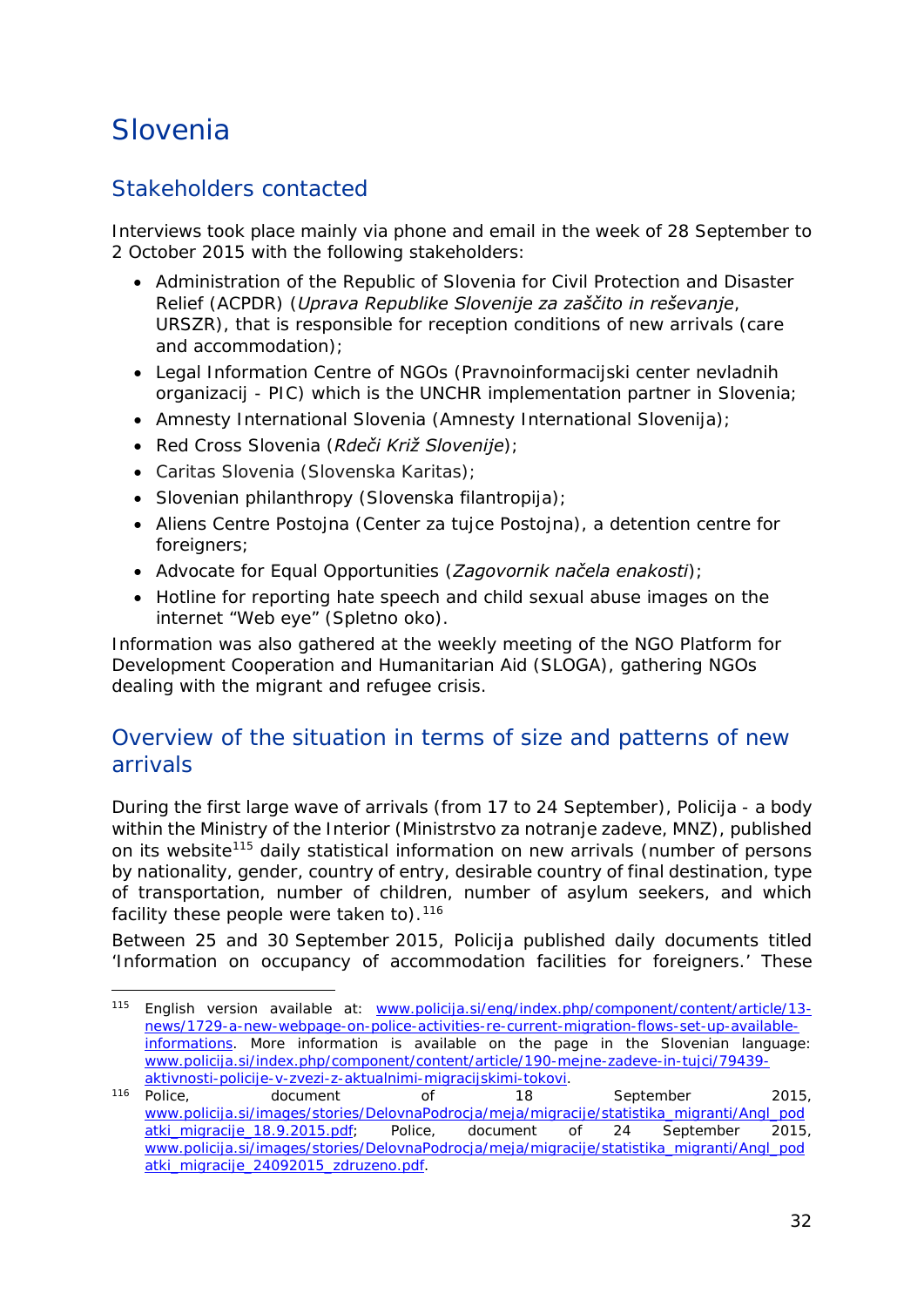<span id="page-32-2"></span>documents contained information on the number of people undergoing registration at reception centres (*Sprejemni centri*) and the occupancy of accommodation centres (*Nastanitveni centri*); the Aliens Centre Postojna[117](#page-32-0) (also called the Centre for Foreigners (*Center za tujce Postojna*)) and the Asylum home (*Azilni dom*) from which the number of new arrivals and asylum seekers may be calculated.

No information was published or provided by Policija concerning the period from 1 to 4 October 2015. Presumably, no information was published due to a lack of new developments.

Drawing on the documents released by Policija, it can be concluded that no migrants underwent registration at reception facilities on 28 September 2015;  $118$ 29 September 2015[119](#page-32-2) and 30 September 2015.[120](#page-32-2) It can also be observed that in the same period, over 80 persons requested asylum (on 28 September 2015, six persons were accommodated in the Asylum home in Ljubljana,<sup>[121](#page-32-2)</sup> the same number on 29 September 2015,<sup>[122](#page-32-2)</sup> while on 30 September 2015 the Asylum home housed 90 persons.<sup>123</sup>

Between 28 September and 4 October, around 30 persons (mostly Syrians; including 8 children) were detained in the Aliens Centre Postojna (*Center za tujce Postojna*) awaiting deportation.<sup>[124](#page-32-3)</sup>

#### Fundamental rights issue concerning initial registration and fingerprinting for Eurodac

No issues concerning the initial registration and fingerprinting to be reported.

<span id="page-32-0"></span><sup>117</sup> Information in English available at: [www.policija.si/eng/index.php/](http://www.policija.si/eng/index.php/areasofwork/bordermattersandforeigners/81-centre-for-foreigners) [areasofwork/bordermattersandforeigners/81-centre-for-foreigners.](http://www.policija.si/eng/index.php/areasofwork/bordermattersandforeigners/81-centre-for-foreigners) 118 Police, *Information on occupancy of accommodation facilities for foreigners*, 28 September -

<span id="page-32-1"></span><sup>2015,</sup> [www.policija.si/images/stories/DelovnaPodrocja/meja/migracije/angleska\\_besedila/](http://www.policija.si/images/stories/DelovnaPodrocja/meja/migracije/angleska_besedila/28092015_Information_occupancy_of_accommodation_facilities_for_foreigners.doc)

[<sup>28092015</sup>\\_Information\\_occupancy\\_of\\_accommodation\\_facilities\\_for\\_foreigners.doc.](http://www.policija.si/images/stories/DelovnaPodrocja/meja/migracije/angleska_besedila/28092015_Information_occupancy_of_accommodation_facilities_for_foreigners.doc) 119 Police, *Information on occupancy of accommodation facilities for foreigners*, 29 September 2015, [www.policija.si/images/stories/DelovnaPodrocja/meja/migracije/angleska\\_besedila/](http://www.policija.si/images/stories/DelovnaPodrocja/meja/migracije/angleska_besedila/29092015_Information_occupancy_of_accommodation_facilities_for_foreigners.doc) [29092015\\_Information\\_occupancy\\_of\\_accommodation\\_facilities\\_for\\_foreigners.doc.](http://www.policija.si/images/stories/DelovnaPodrocja/meja/migracije/angleska_besedila/29092015_Information_occupancy_of_accommodation_facilities_for_foreigners.doc)

<sup>120</sup> Police, *Information on occupancy of accommodation facilities for foreigners*, 30 September 2015, [www.policija.si/images/stories/DelovnaPodrocja/meja/migracije/angleska\\_besedila/](http://www.policija.si/images/stories/DelovnaPodrocja/meja/migracije/angleska_besedila/29092015_1800_Information_occupancy_of_accommodation_facilities_for_foreigners.doc)

[<sup>29092015</sup>\\_1800\\_Information\\_occupancy\\_of\\_accommodation\\_facilities\\_for\\_foreigners.doc.](http://www.policija.si/images/stories/DelovnaPodrocja/meja/migracije/angleska_besedila/29092015_1800_Information_occupancy_of_accommodation_facilities_for_foreigners.doc) 121 Police, *Information on occupancy of accommodation facilities for foreigners*, 28 September 2015, [www.policija.si/images/stories/DelovnaPodrocja/meja/migracije/angleska\\_besedila/](http://www.policija.si/images/stories/DelovnaPodrocja/meja/migracije/angleska_besedila/28092015_Information_occupancy_of_accommodation_facilities_for_foreigners.doc)

[<sup>28092015</sup>\\_Information\\_occupancy\\_of\\_accommodation\\_facilities\\_for\\_foreigners.doc.](http://www.policija.si/images/stories/DelovnaPodrocja/meja/migracije/angleska_besedila/28092015_Information_occupancy_of_accommodation_facilities_for_foreigners.doc) 122 Police, *Information on occupancy of accommodation facilities for foreigners*, 29 September 2015, [www.policija.si/images/stories/DelovnaPodrocja/meja/migracije/angleska\\_besedila/](http://www.policija.si/images/stories/DelovnaPodrocja/meja/migracije/angleska_besedila/29092015_Information_occupancy_of_accommodation_facilities_for_foreigners.doc) [29092015\\_Information\\_occupancy\\_of\\_accommodation\\_facilities\\_for\\_foreigners.doc.](http://www.policija.si/images/stories/DelovnaPodrocja/meja/migracije/angleska_besedila/29092015_Information_occupancy_of_accommodation_facilities_for_foreigners.doc)

<sup>123</sup> Police, *Information on occupancy of accommodation facilities for foreigners*, 30 September 2015, [www.policija.si/images/stories/DelovnaPodrocja/meja/migracije/angleska\\_besedila/](http://www.policija.si/images/stories/DelovnaPodrocja/meja/migracije/angleska_besedila/29092015_1800_Information_occupancy_of_accommodation_facilities_for_foreigners.doc)<br>29092015\_1800\_Information\_occupancy\_of\_accommodation\_facilities\_for\_foreigners.doc.

<span id="page-32-3"></span><sup>&</sup>lt;sup>124</sup> Police, Aliens Centre Postojna. Although requested, the Centre did not provide information on the reason (legal basis) for detention and deportation of migrants.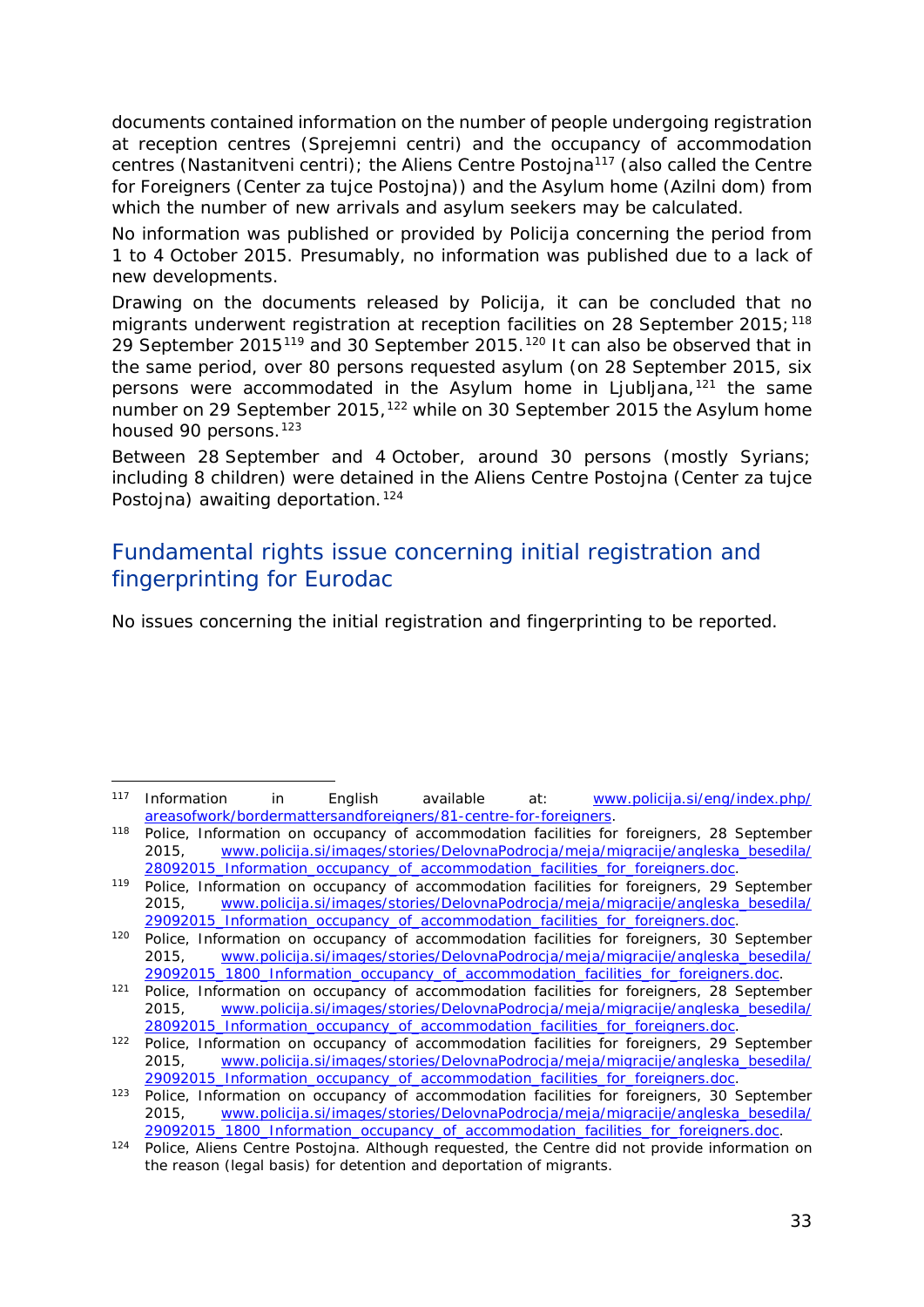#### <span id="page-33-1"></span>Challenges and developments concerning reception conditions of new arrivals, also in relation to provision of healthcare

As a large influx of persons in need of international protection arrived in Slovenia from 17 to 21 September,<sup>[125](#page-33-0)</sup> a special system was established: new arrivals first went through reception centres (*Sprejemni centri*) where they were registered and the identification process was conducted. After that, they were transferred with buses to accommodation centres (*Nastanitveni centri*) that are set up in old schools, empty buildings, tents, etc.<sup>[126](#page-33-1)</sup> These centres are places where registered people may rest, but are free to continue their journey when they wish to do so.<sup>[127](#page-33-1)</sup> In the week of 28 September to 4 October due to a diminished number of arrivals,<sup>[128](#page-33-1)</sup> reception centres as well as accommodation centres have been empty.[129](#page-33-1)

The Administration of the Republic of Slovenia for Civil Protection and Disaster Relief (*ACPDR*) (*Uprava Republike Slovenije za zaščito in reševanje*, *URSZR*) is responsible for the reception conditions of new arrivals (care and accommodation) at accommodation centres.<sup>[130](#page-33-2)</sup> The centres are set up in accordance with the Sphere project standards – Humanitarian Charter and Minimum Standards in Humanitarian Response. During the reporting week, the ACPDR was preparing for a new wave of arrivals, by increasing capacities and improving existing centres, setting up a new accommodation centre in Šentilj near the Slovenian-Austrian border and improving the internal organisation system for the effective functioning of these centres.<sup>[131](#page-33-1)</sup>

<span id="page-33-0"></span><sup>&</sup>lt;sup>125</sup> Police, Press release, 22 September 2015, explaining that 3,333 foreigners have been registered between 17 and 21 September, [www.policija.si/index.php/component/content/](http://www.policija.si/index.php/component/content/article/105-sporoila-za-javnost/79659-na-obmoju-policijske-uprave-novo-mesto-v-minulih-tirih-dneh-obravnavali-3333-migrantov) [article/105-sporoila-za-javnost/79659-na-obmoju-policijske-uprave-novo-mesto-v-minulih-](http://www.policija.si/index.php/component/content/article/105-sporoila-za-javnost/79659-na-obmoju-policijske-uprave-novo-mesto-v-minulih-tirih-dneh-obravnavali-3333-migrantov)-

<sup>&</sup>lt;sup>126</sup> Ministry of Interior, *Slovenia prepares intensively for the arrival of refugees and migrants*, Press release, 18 September 2015, [www.mnz.gov.si/en/media\\_room/news/article/12137/9360/](http://www.mnz.gov.si/en/media_room/news/article/12137/9360/2e60e2db5f8dd57f5fc8d96d102834d8/)<br>2e60e2db5f8dd57f5fc8d96d102834d8/.

<sup>127</sup> National radio television web portal (*MMC RTVSLO*), *Cerar je varuh schengenske meje*, article published on 19 September 2015 in which the State Secretary of the *MNZ*, Mr Boštjan Šefic, is quoted stating that migrants accommodated in accommodation centres are free to leave when they wish: [www.rtvslo.si/slovenija/cerar-slovenija-je-varuh-schengenske-meje/374419.](http://www.rtvslo.si/slovenija/cerar-slovenija-je-varuh-schengenske-meje/374419)

<sup>128</sup> Police, *Information on occupancy of accommodation facilities for foreigners*, 28 September 2015, [www.policija.si/images/stories/DelovnaPodrocja/meja/migracije/angleska\\_besedila/](http://www.policija.si/images/stories/DelovnaPodrocja/meja/migracije/angleska_besedila/28092015_Information_occupancy_of_accommodation_facilities_for_foreigners.doc) [28092015\\_Information\\_occupancy\\_of\\_accommodation\\_facilities\\_for\\_foreigners.doc;](http://www.policija.si/images/stories/DelovnaPodrocja/meja/migracije/angleska_besedila/28092015_Information_occupancy_of_accommodation_facilities_for_foreigners.doc) Police, *Information on occupancy of accommodation facilities for foreigners*, 29 September 2015, [www.policija.si/images/stories/DelovnaPodrocja/meja/migracije/angleska\\_besedila/29092015](http://www.policija.si/images/stories/DelovnaPodrocja/meja/migracije/angleska_besedila/29092015_Information_occupancy_of_accommodation_facilities_for_foreigners.doc) [\\_Information\\_occupancy\\_of\\_accommodation\\_facilities\\_for\\_foreigners.doc;](http://www.policija.si/images/stories/DelovnaPodrocja/meja/migracije/angleska_besedila/29092015_Information_occupancy_of_accommodation_facilities_for_foreigners.doc) Police, *Information on occupancy of accommodation facilities for foreigners*, 30 September 2015, [www.policija.si/images/stories/DelovnaPodrocja/meja/migracije/angleska\\_besedila/29092015](http://www.policija.si/images/stories/DelovnaPodrocja/meja/migracije/angleska_besedila/29092015_1800_Information_occupancy_of_accommodation_facilities_for_foreigners.doc)

<sup>1800</sup>\_Information\_occupancy\_of\_accommodation\_facilities\_for\_foreigners.doc.<br><sup>129</sup> No information was published on the website of the Police concerning the timeframe from 1 to 4 October 2015, also no NGO or media reported larger arrivals during the reporting period – Thus, it can be concluded that Reception and Accommodation centres were empty from 1 to 4 October 2015.

<span id="page-33-2"></span><sup>130</sup> On 20 September 2015, the Government issued a decision stating that the Civil Protection (*Civilna zaščita*) - a unit of the Administration of the Republic of Slovenia for Civil Protection and Disaster Relief- is now responsible for the logistics of managing accommodation centres. See: [www.sos112.si/slo/clanek.php?catid=27&id=7682](http://www.sos112.si/slo/clanek.php?catid=27&id=7682) and: [www.mnz.gov.si/si/](http://www.mnz.gov.si/si/novinarsko_sredisce/novica/article/12137/9365/39402e0d536bffb8250daa58d0641266/)<br>novinarsko sredisce/novica/article/12137/9365/39402e0d536bffb8250daa58d0641266/.

<sup>131</sup> Administration of the Republic of Slovenia for Civil Protection and Disaster Relief.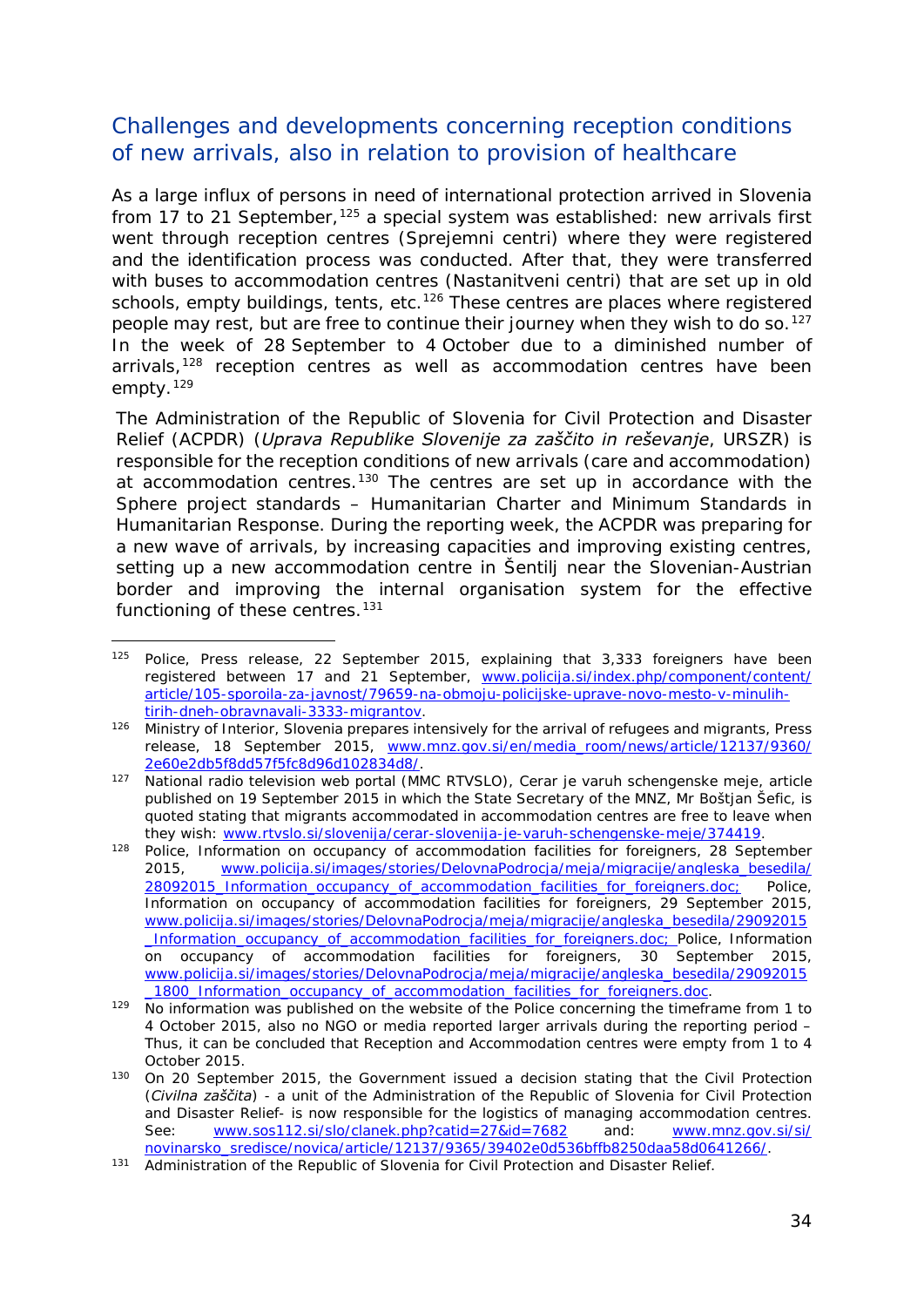<span id="page-34-1"></span>In the reporting week, the accommodation centres have about 5,300 places (beds), additionally 2,000 are being prepared in Šentilj.<sup>[132](#page-34-0)</sup> Out of 13 accommodation centres, three, including the largest in preparation in Šentilj, provide accommodation only in tents. Although radiators for heating have been bought, due to lowering temperatures this will most likely present a problem in the following weeks.<sup>[133](#page-34-1)</sup>

Concerning healthcare, Red Cross Slovenia offered first aid assistance (dehydration, simple injuries, etc.) in the reception and accommodation centres. A small number of volunteer students of medicine were present at some of the reception centres. In the accommodation centres a local doctor or a telephone number of a local doctor was available if a more serious health issue was to occur. A doctor that would be present at all times has not been appointed yet by the Ministry of Health (*Ministrstvo za zdravje*). One will be appointed if the situation exacerbates and a larger number of migrants arrive.<sup>[134](#page-34-2)</sup>

#### Social response to the situation – including rallies, voluntary work (such as humanitarian assistance, private persons hosting asylum seekers) and similar actions

The social response in Slovenia has been twofold.

On the one hand it has been positive. A number of humanitarian organisations (the main ones being: Red Cross Slovenia (*Rdeči Križ Slovenije*)[135](#page-34-3), Caritas Slovenia (*Slovenska Karitas*)[136,](#page-34-1) Adra Slovenia[137](#page-34-1), Odnos Society (*Društvo Odnos*),<sup>[138](#page-34-1)</sup> Krog (*Zavod Krog*)<sup>[139](#page-34-1)</sup> have been collecting humanitarian aid in the form of financial transactions as well as food, sanitary products, tents, warm clothes, etc. Volunteers from the Slovenian Philanthropy (*Slovenska filantropija*)[140](#page-34-1), Red Cross Slovenia<sup>[141](#page-34-1)</sup> and Caritas Slovenia<sup>[142](#page-34-1)</sup> are on stand by and prepared to step in if a larger number of migrants were to arrive. Red Cross Slovenia has food and other essentials stored in warehouses close to the relevant border crossings.<sup>[143](#page-34-1)</sup> The Slovenian Philanthropy has been training volunteers that applied to help refugees.[144](#page-34-1) Amnesty International Slovenia launched an online campaign

.

<span id="page-34-0"></span><sup>132</sup> List of accommodation locations if a substantial number of migrants arrive, *Seznam lokacij za nastanitev v primeru prihoda večjega števila migrantov*, 2 September 2015, [www.mnz.gov.si/fileadmin/mnz.gov.si/pageuploads/SOJ/word/2015/Kapacitete\\_29092015.xls](http://www.mnz.gov.si/fileadmin/mnz.gov.si/pageuploads/SOJ/word/2015/Kapacitete_29092015.xls) 132

<span id="page-34-2"></span><sup>133</sup> Administration of the Republic of Slovenia for Civil Protection and Disaster Relief (ACPDR).<br>134 SLOGA Platform; Amnesty International Slovenia; Slovenian Philanthropy; Antiracist Front.<br>135 Website available at: www.r

<span id="page-34-3"></span><sup>136</sup> Website available at: [www.karitas.si/karitas-zacenja-z-zbiranjem-denarne-pomoci-za-](http://www.karitas.si/karitas-zacenja-z-zbiranjem-denarne-pomoci-za-migrante-in-begunce/)

migrante-in-begunce/<br>
137 Website available at: www.adra.si/zbiranje-pomoci-za-begunce/<br>
138 Website available at: <u>http://odnos.si/kako\_nam\_lahko\_pomagate/</u><br>
<sup>139</sup> Website available at: <u>www.zavod-krog.si/#!doniraj/cx8g</u>.

<sup>141</sup> Red Cross Slovenia.

<sup>142</sup> Caritas Slovenia.

<sup>143</sup> Red Cross Slovenia.

<sup>144</sup> Slovenian Philanthropy.